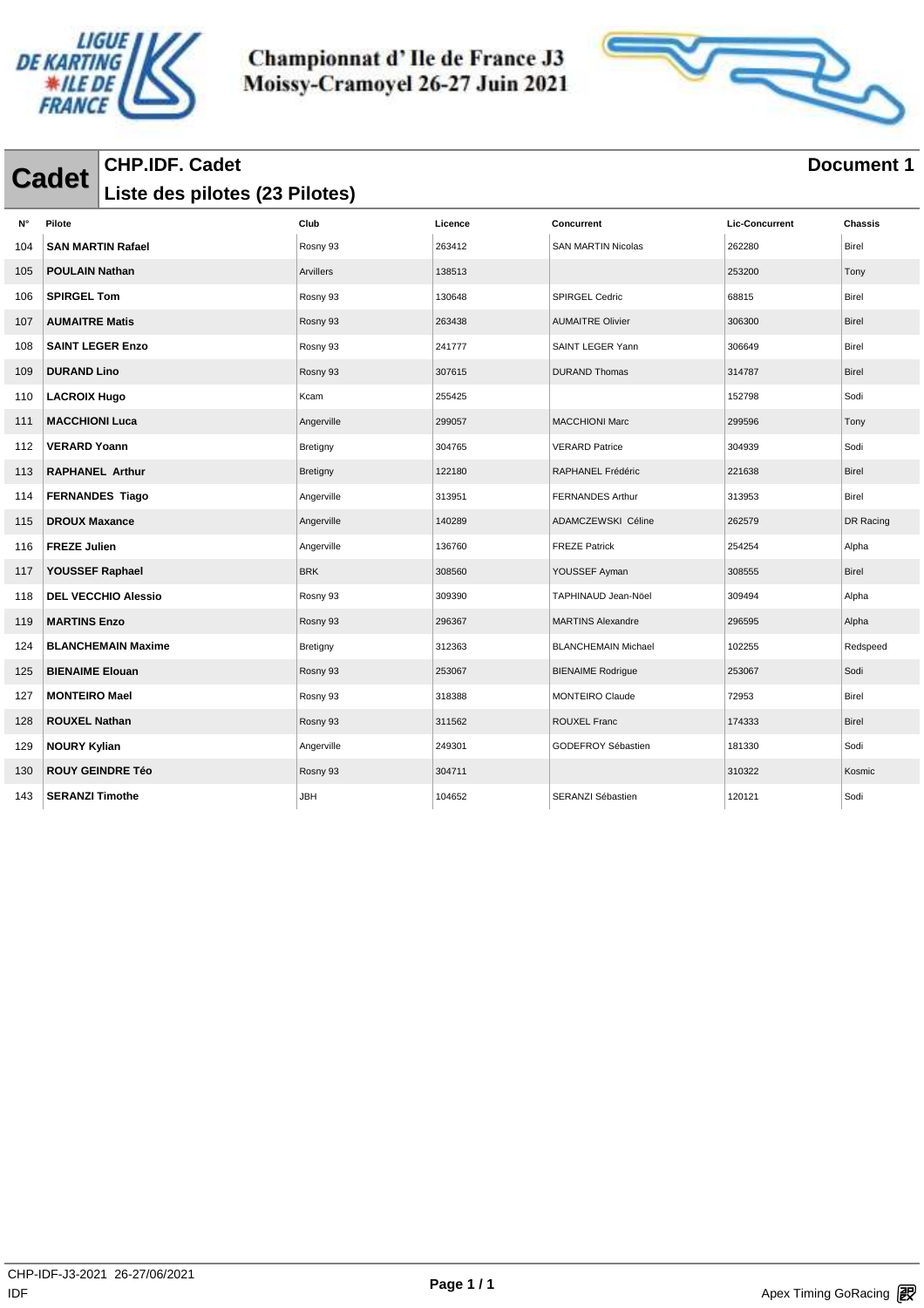

**CHP.IDF. Cadet**

Championnat d'Ile de France J3 Moissy-Cramoyel 26-27 Juin 2021



| <b>Cadet</b>   |                    | <b>Libres 2 (12)</b><br>Sous réserve du contrôle technique ou d'incidents d'ordre sportif |              |            |              |       |         |                |
|----------------|--------------------|-------------------------------------------------------------------------------------------|--------------|------------|--------------|-------|---------|----------------|
|                |                    | <b>Résultats</b>                                                                          |              |            |              |       |         |                |
| Clt            | $\mathsf{N}^\circ$ | Pilote                                                                                    | Chassis      | Club       | <b>Temps</b> | Ecart | Interv. | Tour           |
| $\mathbf{1}$   | 106                | <b>SPIRGEL Tom</b>                                                                        | Birel        | Rosny 93   | 1:29.233     |       |         | 3              |
| $\overline{2}$ | 112                | <b>VERARD Yoann</b>                                                                       | Sodi         | Bretigny   | 1:30.047     | 0.814 | 0.814   | $\overline{4}$ |
| 3              | 116                | <b>FREZE Julien</b>                                                                       | Alpha        | Angerville | 1:30.061     | 0.828 | 0.014   | $\overline{2}$ |
| $\overline{4}$ | 107                | <b>AUMAITRE Matis</b>                                                                     | Birel        | Rosny 93   | 1:30.181     | 0.948 | 0.120   | $\overline{4}$ |
| 5              | 130                | <b>ROUY GEINDRE Téo</b>                                                                   | Kosmic       | Rosny 93   | 1:30.194     | 0.961 | 0.013   | $\overline{4}$ |
| 6              | 114                | <b>FERNANDES Tiago</b>                                                                    | Birel        | Angerville | 1:30.236     | 1.003 | 0.042   | $\overline{2}$ |
| $\overline{7}$ | 109                | <b>DURAND Lino</b>                                                                        | Birel        | Rosny 93   | 1:30.322     | 1.089 | 0.086   | $\overline{2}$ |
| 8              | 111                | <b>MACCHIONI Luca</b>                                                                     | Tony         | Angerville | 1:30.440     | 1.207 | 0.118   | 3              |
| 9              | 113                | <b>RAPHANEL Arthur</b>                                                                    | Birel        | Bretigny   | 1:30.619     | 1.386 | 0.179   | $\overline{4}$ |
| 10             | 108                | <b>SAINT LEGER Enzo</b>                                                                   | Birel        | Rosny 93   | 1:31.700     | 2.467 | 1.081   | $\overline{2}$ |
| 11             | 117                | YOUSSEF Raphael                                                                           | Birel        | <b>BRK</b> | 1:31.832     | 2.599 | 0.132   | 3              |
| 12             | 104                | <b>SAN MARTIN Rafael</b>                                                                  | Birel        | Rosny 93   | 1:34.365     | 5.132 | 2.533   | 3              |
| 13             | 128                | <b>ROUXEL Nathan</b>                                                                      | Birel        | Rosny 93   | 1:35.622     | 6.389 | 1.257   | $\overline{2}$ |
| 14             | 127                | <b>MONTEIRO Mael</b>                                                                      | <b>Birel</b> | Rosny 93   | 1:36.874     | 7.641 | 1.252   | 3              |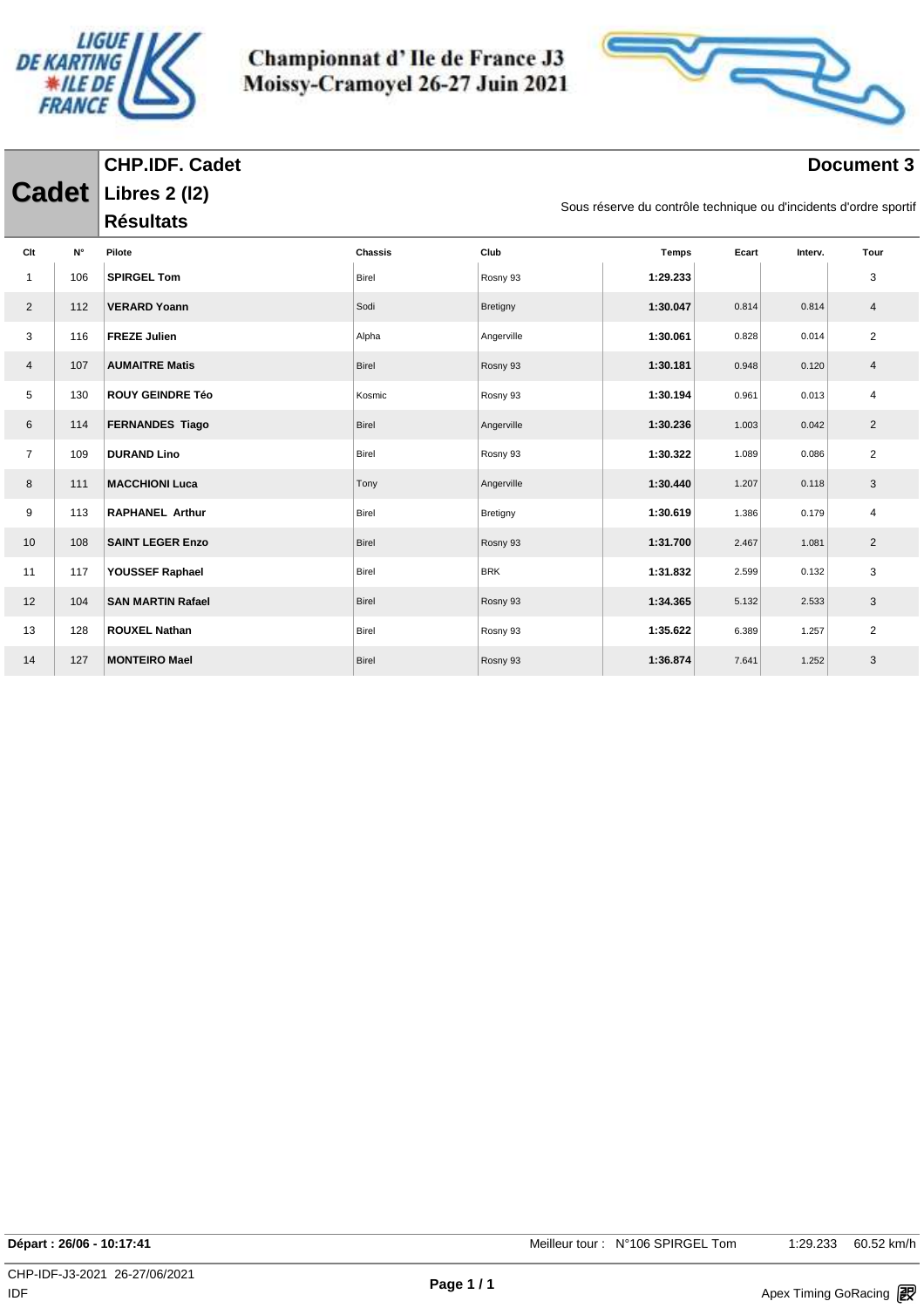



# **CHP.IDF. Cadet**

**Cadet** Libres 2 (12) **Cadet Libres 2 (12)** 

## **Analyse des tours**

|              | Tours                       | Temps au tour        |
|--------------|-----------------------------|----------------------|
|              | N°104 SAN MARTIN Rafael     |                      |
|              | 1                           | 1:38.772             |
|              | 2                           | 2:10.578             |
|              | 3                           | 1:34.365             |
|              | $\overline{\mathbf{4}}$     | 1:35.218             |
| N°106        | <b>SPIRGEL Tom</b>          |                      |
|              | 1                           | 1:32.139             |
|              | 2                           | 1:30.075             |
|              | 3                           | 1:29.233             |
|              | $\overline{4}$              | 1:29.763             |
| N°107        | <b>AUMAITRE Matis</b>       |                      |
|              | 1                           | 1:32.500             |
|              | 2                           | 1:35.259             |
|              | 3                           | 1:35.041             |
|              | $\overline{4}$              | 1:30.181             |
| N°108        | <b>SAINT LEGER Enzo</b>     |                      |
|              | 1                           | 1:34.399             |
|              | $\overline{2}$              | 1:31.700             |
|              | 3                           | 1:32.181             |
|              | $\overline{4}$              | 1:39.363             |
| N°109        | <b>DURAND Lino</b>          |                      |
|              | 1                           | 1:50.705             |
|              | 2                           | 1:30.322             |
|              | 3                           | 1:30.583             |
|              | $\overline{\mathbf{4}}$     | 1:31.108             |
| N°111        | <b>MACCHIONI Luca</b>       |                      |
|              | 1                           | 2:05.105             |
|              | 2                           | 1:31.673             |
|              | 3                           | 1:30.440             |
|              | $\overline{4}$              | 1:45.380             |
| N°112        | <b>VERARD Yoann</b>         |                      |
|              | 1                           | 1:46.360             |
|              | 2                           | 1:39.030             |
|              | 3                           | 1:30.289             |
|              | $\overline{4}$              | 1:30.047             |
| N°113        | <b>RAPHANEL Arthur</b>      |                      |
|              | 1                           | 1:33.001             |
|              | 2                           | 1:31.911             |
|              | 3<br>$\overline{4}$         | 1:31.358<br>1:30.619 |
|              |                             |                      |
| N°114        | <b>FERNANDES Tiago</b><br>1 |                      |
|              | $\overline{2}$              | 1:35.139<br>1:30.236 |
|              | 3                           | 1:31.432             |
|              | 4                           | 1:31.664             |
|              |                             |                      |
| N°116        | <b>FREZE Julien</b><br>1    | 1:32.287             |
|              | $\overline{2}$              | 1:30.061             |
|              | 3                           | 1:30.062             |
|              | $\overline{4}$              | 1:30.251             |
| <b>N°117</b> | YOUSSEF Raphael             |                      |
|              | 1                           | 1:38.770             |
|              | 2                           | 1:35.736             |
|              | 3                           | 1:31.832             |
|              | $\overline{4}$              | 1:32.663             |
|              |                             |                      |

| N°127           | <b>MONTEIRO Mael</b>    |          |
|-----------------|-------------------------|----------|
|                 | 1                       | 2:44.155 |
|                 | $\mathfrak{p}$          | 1:37.425 |
|                 | 3                       | 1:36.874 |
| $N^{\circ}128$  | <b>ROUXEL Nathan</b>    |          |
|                 | 1                       | 1:37.930 |
|                 | $\mathfrak{p}$          | 1:35.622 |
|                 | 3                       | 1:38.612 |
|                 | $\overline{4}$          | 1:41.717 |
| $N^{\circ}$ 130 | <b>ROUY GEINDRE Téo</b> |          |
|                 | 1                       | 1:32.020 |
|                 | $\mathfrak{p}$          | 1:30.862 |
|                 | 3                       | 1:31.138 |
|                 | 4                       | 1:30.194 |

**Tours Temps au tour**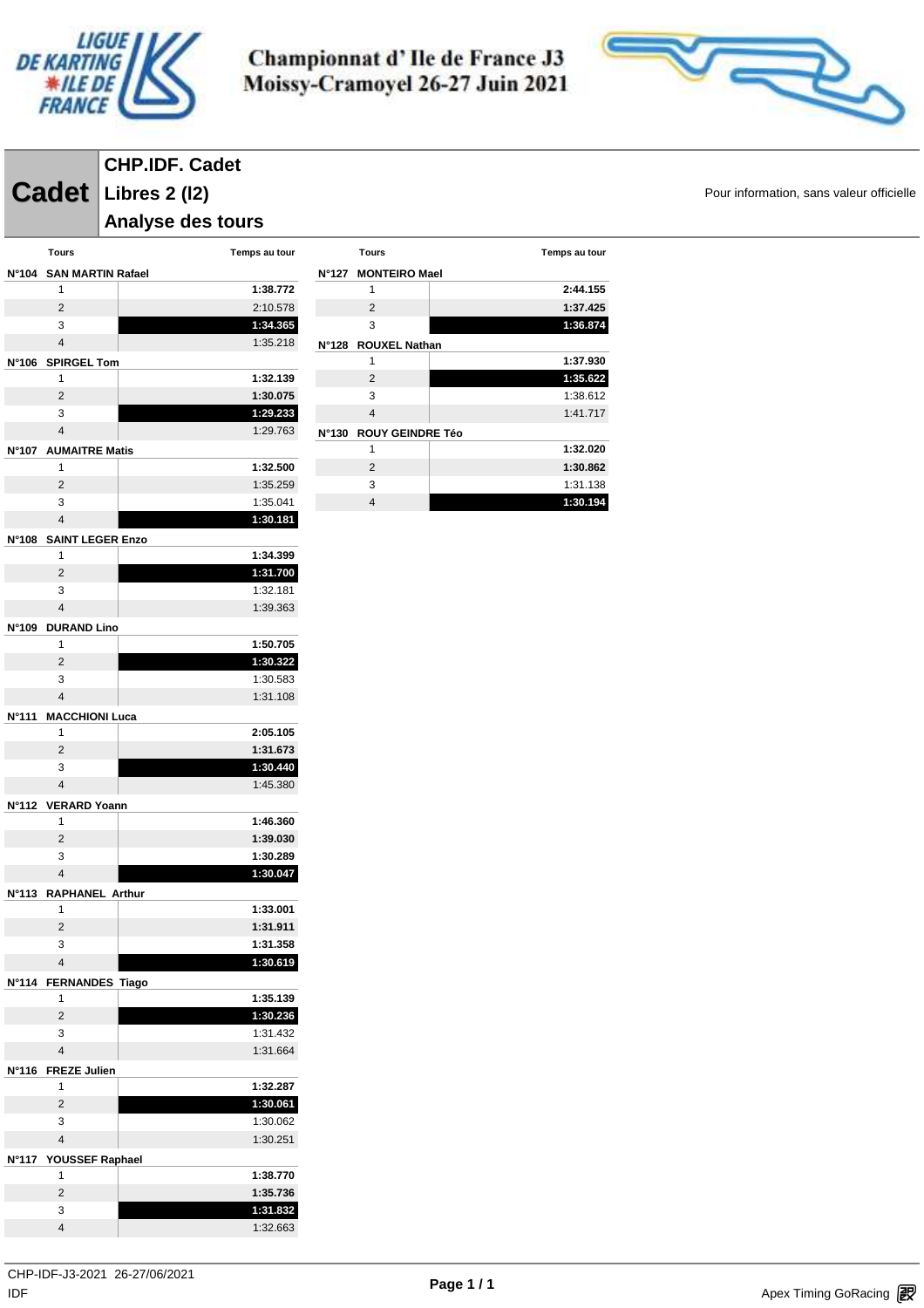

**CHP.IDF. Cadet**

Championnat d'Ile de France J3 Moissy-Cramoyel 26-27 Juin 2021



| <b>Cadet</b>   |                    | <b>Libres 3 (13)</b><br>Sous réserve du contrôle technique ou d'incidents d'ordre sportif |                |            |              |       |         |                |  |
|----------------|--------------------|-------------------------------------------------------------------------------------------|----------------|------------|--------------|-------|---------|----------------|--|
|                |                    | <b>Résultats</b>                                                                          |                |            |              |       |         |                |  |
| Clt            | $\mathsf{N}^\circ$ | Pilote                                                                                    | <b>Chassis</b> | Club       | <b>Temps</b> | Ecart | Interv. | Tour           |  |
| $\mathbf{1}$   | 106                | <b>SPIRGEL Tom</b>                                                                        | Birel          | Rosny 93   | 1:23.539     |       |         | 5              |  |
| $\overline{2}$ | 113                | <b>RAPHANEL Arthur</b>                                                                    | <b>Birel</b>   | Bretigny   | 1:23.968     | 0.429 | 0.429   | 5              |  |
| 3              | 116                | <b>FREZE Julien</b>                                                                       | Alpha          | Angerville | 1:24.825     | 1.286 | 0.857   | $\overline{2}$ |  |
| $\overline{4}$ | 111                | <b>MACCHIONI Luca</b>                                                                     | Tony           | Angerville | 1:25.124     | 1.585 | 0.299   | 5              |  |
| 5              | 109                | <b>DURAND Lino</b>                                                                        | Birel          | Rosny 93   | 1:25.570     | 2.031 | 0.446   | 5              |  |
| 6              | 104                | <b>SAN MARTIN Rafael</b>                                                                  | <b>Birel</b>   | Rosny 93   | 1:25.601     | 2.062 | 0.031   | 5              |  |
| $\overline{7}$ | 108                | <b>SAINT LEGER Enzo</b>                                                                   | Birel          | Rosny 93   | 1:25.819     | 2.280 | 0.218   | 4              |  |
| 8              | 112                | <b>VERARD Yoann</b>                                                                       | Sodi           | Bretigny   | 1:25.905     | 2.366 | 0.086   | $\overline{4}$ |  |
| 9              | 117                | YOUSSEF Raphael                                                                           | Birel          | <b>BRK</b> | 1:26.016     | 2.477 | 0.111   | 3              |  |
| 10             | 114                | <b>FERNANDES Tiago</b>                                                                    | <b>Birel</b>   | Angerville | 1:26.105     | 2.566 | 0.089   | 5              |  |
| 11             | 130                | <b>ROUY GEINDRE Téo</b>                                                                   | Kosmic         | Rosny 93   | 1:26.159     | 2.620 | 0.054   | 2              |  |
| 12             | 107                | <b>AUMAITRE Matis</b>                                                                     | <b>Birel</b>   | Rosny 93   | 1:26.268     | 2.729 | 0.109   | $\overline{2}$ |  |
| 13             | 128                | <b>ROUXEL Nathan</b>                                                                      | Birel          | Rosny 93   | 1:26.589     | 3.050 | 0.321   | $\overline{4}$ |  |
| 14             | 127                | <b>MONTEIRO Mael</b>                                                                      | <b>Birel</b>   | Rosny 93   | 1:30.729     | 7.190 | 4.140   | $\overline{2}$ |  |
| 15             | 115                | <b>DROUX Maxance</b>                                                                      | DR Racing      | Angerville | 1:33.044     | 9.505 | 2.315   | 3              |  |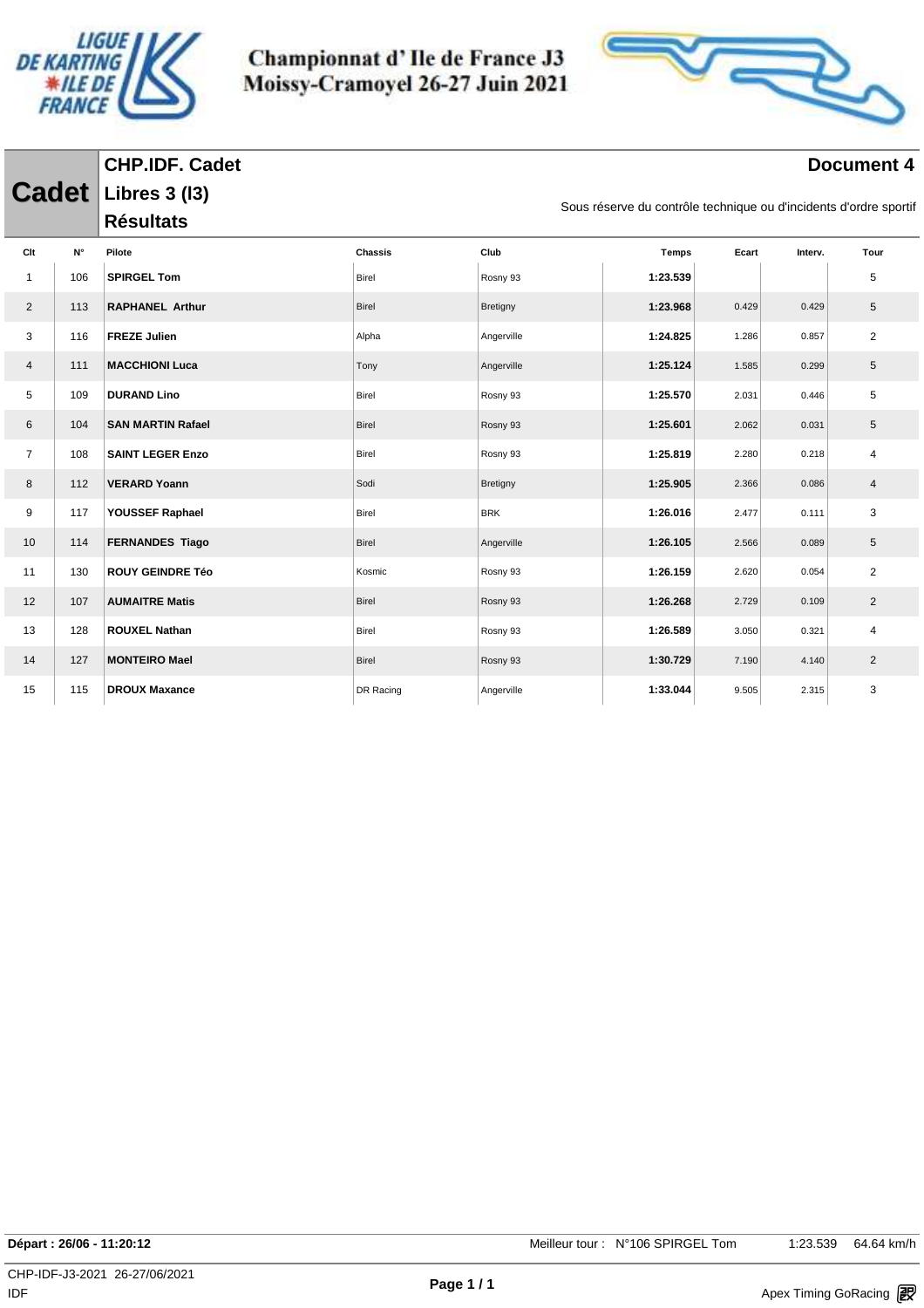



## **CHP.IDF. Cadet**

**Cadet** Libres 3 (13) **Cadet Libres 3 (13)** 

### **Analyse des tours**

|                 | <b>Tours</b>                 | Temps au tour        |
|-----------------|------------------------------|----------------------|
| $N^{\circ}104$  | <b>SAN MARTIN Rafael</b>     |                      |
|                 | 1                            | 1:27.326             |
|                 | 2                            | 1:26.299             |
|                 | 3                            | 1:26.224             |
|                 | $\overline{\mathbf{4}}$      | 1:33.355             |
|                 | 5                            | 1:25.601             |
| <b>N°106</b>    | <b>SPIRGEL Tom</b>           |                      |
|                 | 1                            | 1:26.780             |
|                 | $\overline{2}$               | 1:24.511             |
|                 | 3                            | 1:23.891             |
|                 | $\overline{4}$               | 1:24.347             |
|                 | 5                            | 1:23.539             |
| <b>N°107</b>    | <b>AUMAITRE Matis</b>        |                      |
|                 | 1                            | 1:27.467             |
|                 | 2                            | 1:26.268             |
|                 | 3                            | 1:26.384             |
|                 | $\overline{4}$               | 1:26.609             |
|                 | 5                            | 1:26.292             |
| <b>N°108</b>    | <b>SAINT LEGER Enzo</b>      |                      |
|                 | 1                            | 1:30.926             |
|                 | 2                            | 1:32.567             |
|                 | 3                            | 1:26.143             |
|                 | $\overline{4}$               | 1:25.819             |
|                 | 5                            | 1:26.055             |
| N°109           | <b>DURAND Lino</b>           |                      |
|                 | 1                            | 1:27.376             |
|                 | 2                            | 1:25.632             |
|                 | 3                            | 1:26.273             |
|                 | $\overline{4}$               | 1:25.870             |
|                 | 5                            | 1:25.570             |
| N°111           | <b>MACCHIONI Luca</b>        |                      |
|                 | 1                            | 1:43.553             |
|                 | $\overline{2}$               | 1:25.899             |
|                 | 3<br>$\overline{\mathbf{4}}$ | 1:25.385<br>1:25.137 |
|                 | 5                            | 1:25.124             |
|                 |                              |                      |
| $N^{\circ}$ 112 | <b>VERARD Yoann</b><br>1     | 1:27.774             |
|                 | 2                            | 1:26.325             |
|                 | 3                            | 1:33.130             |
|                 | $\overline{4}$               | 1:25.905             |
|                 | 5                            | 1:25.958             |
| <b>N°113</b>    | <b>RAPHANEL Arthur</b>       |                      |
|                 | 1                            | 1:24.990             |
|                 | $\overline{2}$               | 1:24.821             |
|                 | 3                            | 1:24.513             |
|                 | $\overline{4}$               | 1:24.281             |
|                 | 5                            | 1:23.968             |
| <b>N°114</b>    | <b>FERNANDES Tiago</b>       |                      |
|                 | 1                            | 1:27.779             |
|                 | 2                            | 1:26.469             |
|                 | 3                            | 1:26.679             |
|                 | $\overline{4}$               | 1:26.361             |
|                 | 5                            | 1:26.105             |

|              | <b>Tours</b>            | Temps au tour |
|--------------|-------------------------|---------------|
| N°115        | <b>DROUX Maxance</b>    |               |
|              | 1                       | 1:43.483      |
|              | $\overline{2}$          | 1:38.536      |
|              | 3                       | 1:33.044      |
|              | 4                       | 1:38.564      |
| N°116        | <b>FREZE Julien</b>     |               |
|              | 1                       | 1:27.134      |
|              | $\overline{2}$          | 1:24.825      |
|              | 3                       | 1:29.259      |
|              | $\overline{4}$          | 1:25.315      |
|              | 5                       | 1:25.172      |
| <b>N°117</b> | YOUSSEF Raphael         |               |
|              | 1                       | 1:29.272      |
|              | $\overline{2}$          | 1:26.521      |
|              | 3                       | 1:26.016      |
|              | $\overline{\mathbf{4}}$ | 1:26.020      |
|              | 5                       | 1:38.535      |
| N°127        | <b>MONTEIRO Mael</b>    |               |
|              | 1                       | 1:46.017      |
|              | $\overline{2}$          | 1:30.729      |
|              | 3                       | 1:44.415      |
|              | $\overline{4}$          | 1:41.253      |
| N°128        | <b>ROUXEL Nathan</b>    |               |
|              | 1                       | 1:39.600      |
|              | $\overline{2}$          | 1:27.325      |
|              | 3                       | 1:27.511      |
|              | 4                       | 1:26.589      |
|              | 5                       | 1:28.291      |
| N°130        | <b>ROUY GEINDRE Téo</b> |               |

|   | 1:28.183 |
|---|----------|
| 2 | 1:26.159 |
| 3 | 1:27.086 |
|   | 1:27.426 |
| 5 | 1:26.311 |
|   |          |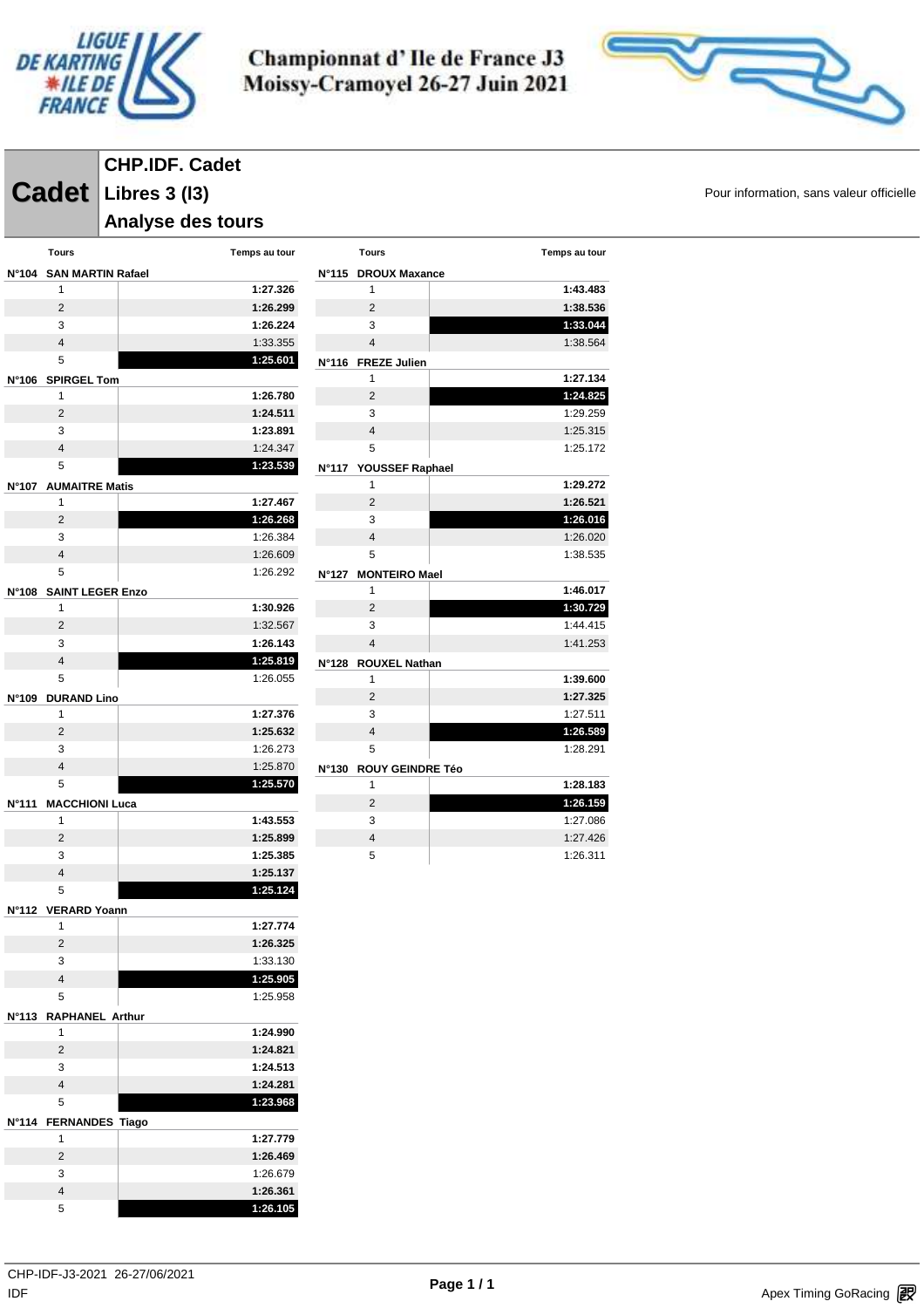

**CHP.IDF. Cadet**

Championnat d'Ile de France J3 Moissy-Cramoyel 26-27 Juin 2021



| <b>Cadet</b>   |     | <b>Libres 4 (14)</b><br>Sous réserve du contrôle technique ou d'incidents d'ordre sportif |                |            |              |          |          |                |  |
|----------------|-----|-------------------------------------------------------------------------------------------|----------------|------------|--------------|----------|----------|----------------|--|
|                |     | <b>Résultats</b>                                                                          |                |            |              |          |          |                |  |
| Clt            | N°  | Pilote                                                                                    | <b>Chassis</b> | Club       | <b>Temps</b> | Ecart    | Interv.  | Tour           |  |
| $\mathbf{1}$   | 113 | <b>RAPHANEL Arthur</b>                                                                    | Birel          | Bretigny   | 1:19.139     |          |          | 4              |  |
| $\overline{2}$ | 116 | <b>FREZE Julien</b>                                                                       | Alpha          | Angerville | 1:20.588     | 1.449    | 1.449    | 5              |  |
| 3              | 112 | <b>VERARD Yoann</b>                                                                       | Sodi           | Bretigny   | 1:21.247     | 2.108    | 0.659    | 5              |  |
| 4              | 124 | <b>BLANCHEMAIN Maxime</b>                                                                 | Redspeed       | Bretigny   | 1:21.864     | 2.725    | 0.617    | 5              |  |
| 5              | 107 | <b>AUMAITRE Matis</b>                                                                     | Birel          | Rosny 93   | 1:22.088     | 2.949    | 0.224    | 5              |  |
| 6              | 114 | <b>FERNANDES Tiago</b>                                                                    | Birel          | Angerville | 1:22.205     | 3.066    | 0.117    | 5              |  |
| $\overline{7}$ | 109 | <b>DURAND Lino</b>                                                                        | Birel          | Rosny 93   | 1:22.212     | 3.073    | 0.007    | $\overline{4}$ |  |
| 8              | 111 | <b>MACCHIONI Luca</b>                                                                     | Tony           | Angerville | 1:22.250     | 3.111    | 0.038    | 3              |  |
| 9              | 130 | <b>ROUY GEINDRE Téo</b>                                                                   | Kosmic         | Rosny 93   | 1:22.300     | 3.161    | 0.050    | 5              |  |
| 10             | 108 | <b>SAINT LEGER Enzo</b>                                                                   | Birel          | Rosny 93   | 1:23.105     | 3.966    | 0.805    | 3              |  |
| 11             | 104 | <b>SAN MARTIN Rafael</b>                                                                  | Birel          | Rosny 93   | 1:23.149     | 4.010    | 0.044    | 3              |  |
| 12             | 117 | YOUSSEF Raphael                                                                           | Birel          | <b>BRK</b> | 1:23.241     | 4.102    | 0.092    | 3              |  |
| 13             | 128 | <b>ROUXEL Nathan</b>                                                                      | Birel          | Rosny 93   | 1:26.184     | 7.045    | 2.943    | $\overline{4}$ |  |
| 14             | 115 | <b>DROUX Maxance</b>                                                                      | DR Racing      | Angerville | 1:27.029     | 7.890    | 0.845    | 3              |  |
| 15             | 127 | <b>MONTEIRO Mael</b>                                                                      | Birel          | Rosny 93   | 3:23.437     | 2:04.298 | 1:56.408 | $\mathbf{1}$   |  |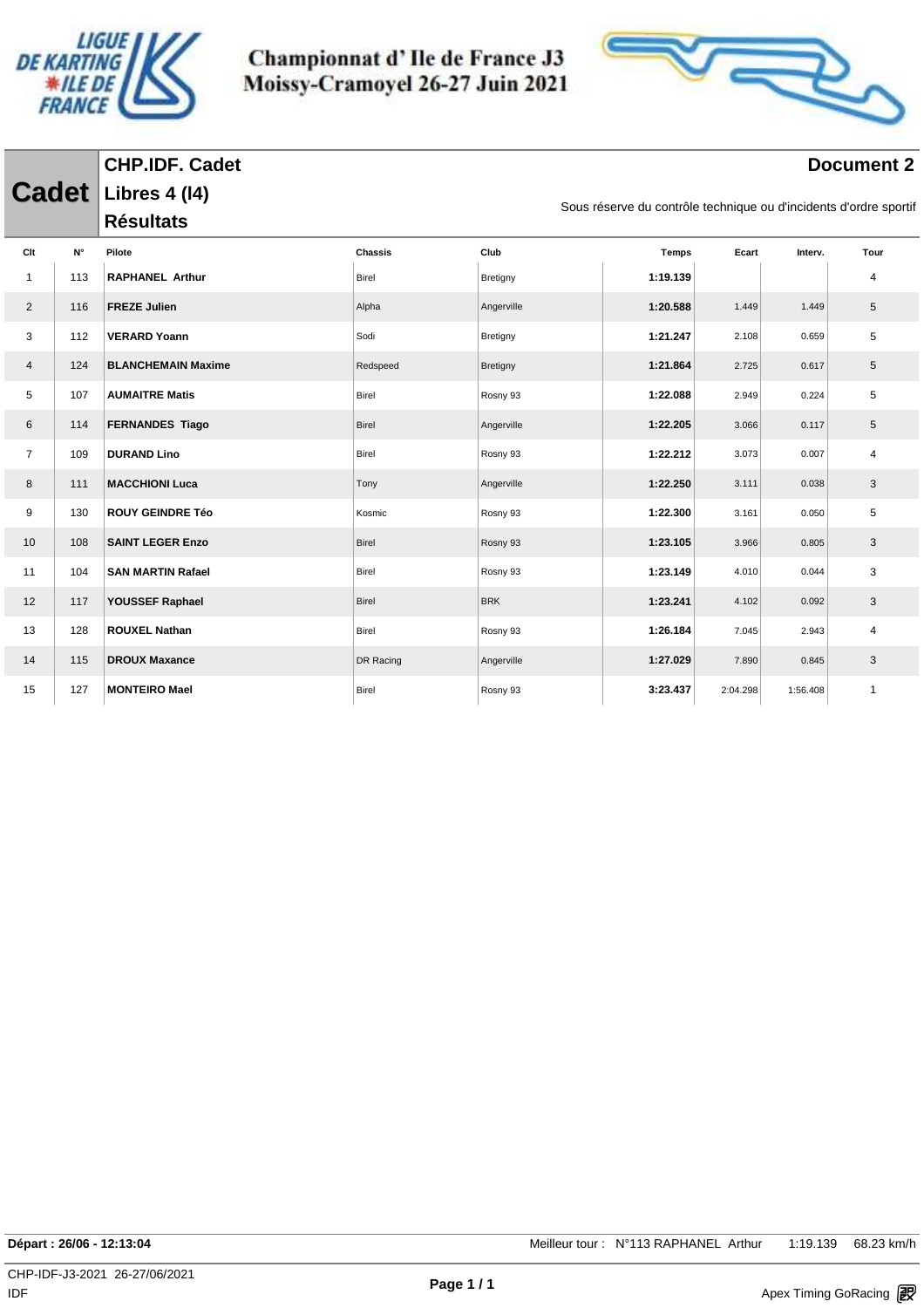



# **CHP.IDF. Cadet**

**Cadet** Libres 4 (14) **Cadet Libres 4 (14)** 

**Analyse des tours** 

|                 | <b>Tours</b>                | Temps au tour        |
|-----------------|-----------------------------|----------------------|
| N°104           | <b>SAN MARTIN Rafael</b>    |                      |
|                 | 1                           | 1:24.501             |
|                 | 2                           | 1:23.303             |
|                 | 3                           | 1:23.149             |
|                 | $\overline{\mathbf{4}}$     | 1:26.788             |
|                 | N°107 AUMAITRE Matis        |                      |
|                 | 1                           | 1:23.852             |
|                 | 2                           | 1:22.977             |
|                 | 3                           | 1:29.607             |
|                 | $\overline{\mathbf{4}}$     | 1:22.295             |
|                 | 5                           | 1:22.088             |
| N°108           | <b>SAINT LEGER Enzo</b>     |                      |
|                 | 1                           | 1:23.847             |
|                 | 2                           | 1:23.852             |
|                 | 3                           | 1:23.105             |
|                 | $\overline{\mathbf{4}}$     | 1:23.132             |
|                 | 5                           | 1:27.507             |
| N°109           | <b>DURAND Lino</b>          |                      |
|                 | 1                           | 1:24.967             |
|                 | 2                           | 1:23.291             |
|                 | 3                           | 1:22.611             |
|                 | $\overline{\mathbf{4}}$     | 1:22.212             |
|                 | 5                           | 1:23.086             |
| N°111           | <b>MACCHIONI Luca</b>       |                      |
|                 | 1                           | 1:23.728             |
|                 | 2                           | 1:22.605             |
|                 | 3                           | 1:22.250             |
|                 | $\overline{\mathbf{4}}$     | 2:48.244             |
| N°112           | <b>VERARD Yoann</b>         |                      |
|                 | 1                           | 1:24.935             |
|                 | 2                           | 1:22.739             |
|                 | 3<br>$\overline{4}$         | 1:22.989<br>1:22.716 |
|                 | 5                           | 1:21.247             |
|                 |                             |                      |
| $N^{\circ}$ 113 | <b>RAPHANEL Arthur</b><br>1 | 1:22.350             |
|                 | 2                           | 1:21.124             |
|                 | 3                           | 1:20.140             |
|                 | $\overline{4}$              | 1:19.139             |
|                 |                             |                      |
| N°114           | <b>FERNANDES Tiago</b><br>1 | 1:23.383             |
|                 | 2                           | 1:23.799             |
|                 | 3                           | 1:22.647             |
|                 | $\overline{4}$              | 1:22.971             |
|                 | 5                           | 1:22.205             |
| N°115           | <b>DROUX Maxance</b>        |                      |
|                 | 1                           | 1:30.727             |
|                 | 2                           | 1:27.536             |
|                 | 3                           | 1:27.029             |
|                 | $\overline{\mathbf{4}}$     | 1:35.426             |
| N°116           | <b>FREZE Julien</b>         |                      |
|                 | 1                           | 1:22.489             |
|                 | 2                           | 1:28.563             |
|                 | 3                           | 1:23.180             |
|                 | 4                           | 1:21.095             |
|                 | 5                           | 1:20.588             |

|       | <b>Tours</b>             | Temps au tour |
|-------|--------------------------|---------------|
|       | N°117 YOUSSEF Raphael    |               |
|       | 1                        | 1:25.774      |
|       | $\overline{2}$           | 1:23.601      |
|       | 3                        | 1:23.241      |
|       | N°124 BLANCHEMAIN Maxime |               |
|       | 1                        | 1:25.850      |
|       | $\overline{2}$           | 1:23.671      |
|       | 3                        | 1:23.713      |
|       | $\overline{4}$           | 1:24.246      |
|       | 5                        | 1:21.864      |
| N°127 | <b>MONTEIRO Mael</b>     |               |
|       | 1                        | 3:23.437      |
| N°128 | <b>ROUXEL Nathan</b>     |               |
|       | 1                        | 1:27.336      |
|       | $\overline{2}$           | 1:30.003      |
|       | 3                        | 1:33.715      |
|       | $\overline{4}$           | 1:26.184      |
| N°130 | <b>ROUY GEINDRE Téo</b>  |               |
|       | 1                        | 1:25.996      |
|       | $\overline{2}$           | 1:23.950      |
|       | 3                        | 1:22.752      |
|       | $\overline{4}$           | 1:28.191      |

**1:22.300**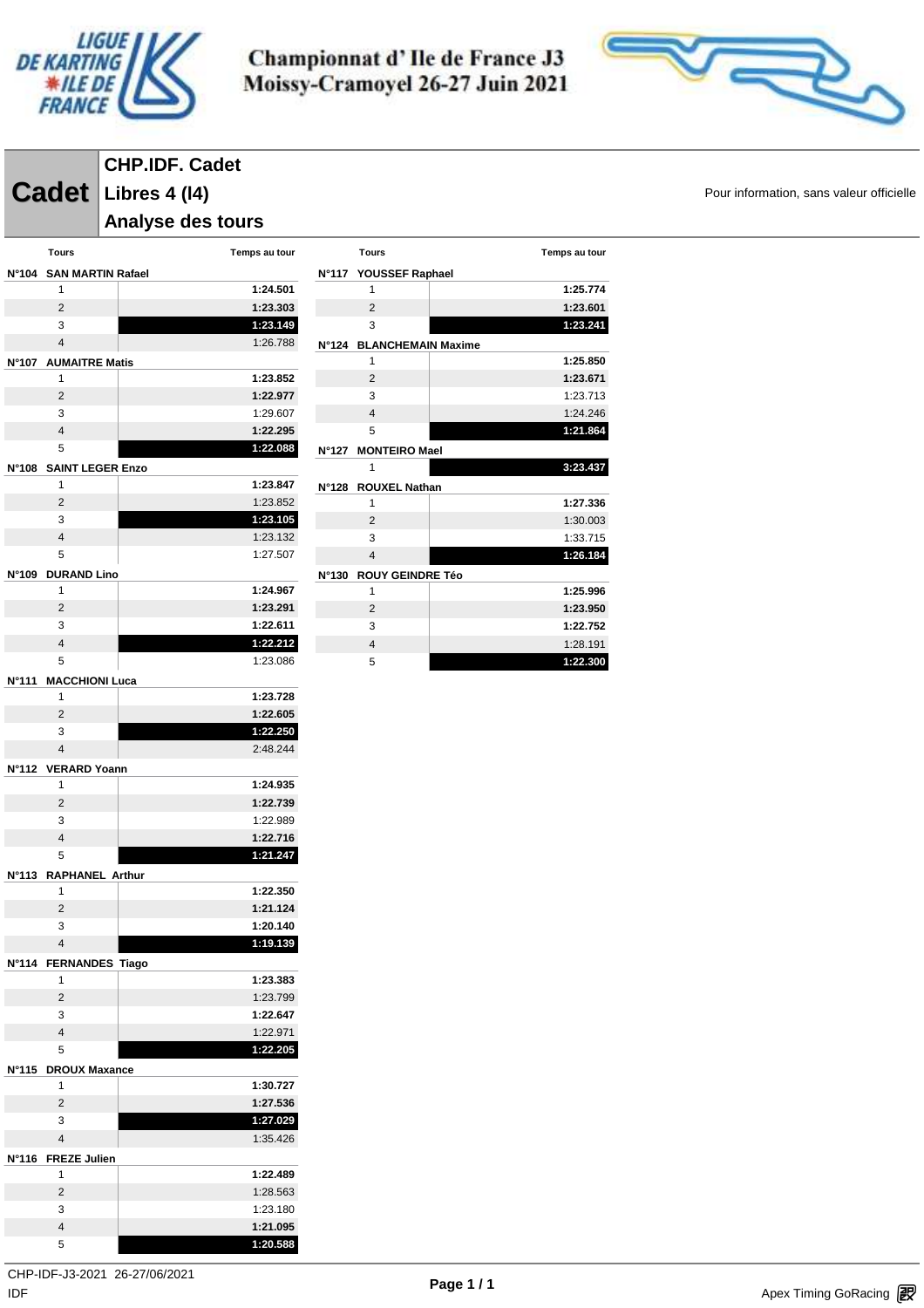

**CHP.IDF. Cadet**

Championnat d'Ile de France J3 Moissy-Cramoyel 26-27 Juin 2021



| <b>Cadet</b>   |             | Libres 5 (15)             |                | Sous réserve du contrôle technique ou d'incidents d'ordre sportif |              |       |         |                |
|----------------|-------------|---------------------------|----------------|-------------------------------------------------------------------|--------------|-------|---------|----------------|
|                |             | <b>Résultats</b>          |                |                                                                   |              |       |         |                |
| Clt            | $N^{\circ}$ | Pilote                    | <b>Chassis</b> | Club                                                              | <b>Temps</b> | Ecart | Interv. | Tour           |
| $\mathbf{1}$   | 106         | <b>SPIRGEL Tom</b>        | <b>Birel</b>   | Rosny 93                                                          | 1:05.632     |       |         | 6              |
| $\overline{2}$ | 116         | <b>FREZE Julien</b>       | Alpha          | Angerville                                                        | 1:06.605     | 0.973 | 0.973   | 3              |
| 3              | 113         | <b>RAPHANEL Arthur</b>    | Birel          | Bretigny                                                          | 1:06.680     | 1.048 | 0.075   | 3              |
| $\overline{4}$ | 111         | <b>MACCHIONI Luca</b>     | Tony           | Angerville                                                        | 1:06.763     | 1.131 | 0.083   | 6              |
| 5              | 104         | <b>SAN MARTIN Rafael</b>  | Birel          | Rosny 93                                                          | 1:06.801     | 1.169 | 0.038   | 3              |
| 6              | 109         | <b>DURAND Lino</b>        | <b>Birel</b>   | Rosny 93                                                          | 1:06.891     | 1.259 | 0.090   | 5              |
| $\overline{7}$ | 107         | <b>AUMAITRE Matis</b>     | Birel          | Rosny 93                                                          | 1:06.998     | 1.366 | 0.107   | 5              |
| 8              | 112         | <b>VERARD Yoann</b>       | Sodi           | Bretigny                                                          | 1:07.015     | 1.383 | 0.017   | 5              |
| 9              | 114         | <b>FERNANDES Tiago</b>    | Birel          | Angerville                                                        | 1:07.169     | 1.537 | 0.154   | 3              |
| 10             | 128         | <b>ROUXEL Nathan</b>      | <b>Birel</b>   | Rosny 93                                                          | 1:07.414     | 1.782 | 0.245   | $\overline{4}$ |
| 11             | 124         | <b>BLANCHEMAIN Maxime</b> | Redspeed       | Bretigny                                                          | 1:07.868     | 2.236 | 0.454   | 4              |
| 12             | 108         | <b>SAINT LEGER Enzo</b>   | Birel          | Rosny 93                                                          | 1:07.918     | 2.286 | 0.050   | $\overline{4}$ |
| 13             | 127         | <b>MONTEIRO Mael</b>      | Birel          | Rosny 93                                                          | 1:08.196     | 2.564 | 0.278   | 5              |
| 14             | 130         | <b>ROUY GEINDRE Téo</b>   | Kosmic         | Rosny 93                                                          | 1:09.088     | 3.456 | 0.892   | $\overline{4}$ |
| 15             | 117         | YOUSSEF Raphael           | Birel          | <b>BRK</b>                                                        | 1:09.868     | 4.236 | 0.780   | 6              |
| 16             | 115         | <b>DROUX Maxance</b>      | DR Racing      | Angerville                                                        | 1:09.887     | 4.255 | 0.019   | 6              |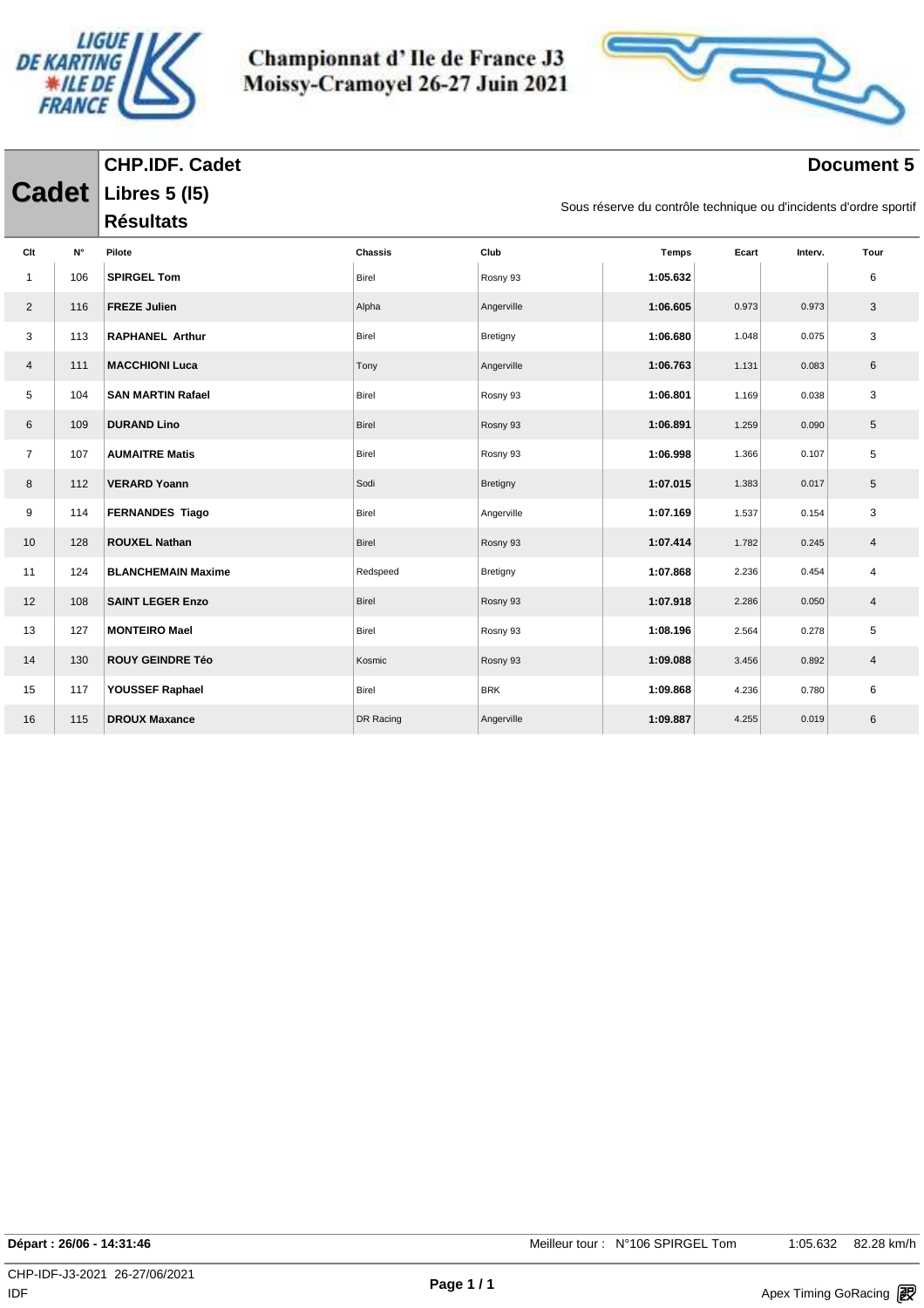



**CHP.IDF. Cadet**

**Analyse des tours** 

**Cadet** Libres 5 (15) **Cadet Pour information, sans valeur officielle** 

| <b>Tours</b>            | Temps au tour        | <b>Tours</b>                   | Temps au tour        | <b>Tours</b> | Temps au tour |
|-------------------------|----------------------|--------------------------------|----------------------|--------------|---------------|
| N°104 SAN MARTIN Rafael |                      | 6                              | 1:07.366             | 6            | 1:09.131      |
| $\mathbf{1}$            | 1:09.354             | N°114 FERNANDES Tiago          |                      |              |               |
| $\sqrt{2}$              | 1:07.666             | $\mathbf{1}$                   | 1:09.483             |              |               |
| 3                       | 1:06.801             | 2                              | 1:09.569             |              |               |
| 4                       | 1:07.193             | 3                              | 1:07.169             |              |               |
| 5                       | 1:06.938             | $\overline{\mathbf{4}}$        | 1:07.786             |              |               |
| $\,6\,$                 | 1:10.932             | 5                              | 1:07.866             |              |               |
| N°106 SPIRGEL Tom       |                      | 6                              | 1:07.645             |              |               |
| $\mathbf{1}$            | 1:09.116             | N°115 DROUX Maxance            |                      |              |               |
| $\overline{c}$          | 1:06.421             | 1                              | 1:19.372             |              |               |
| 3                       | 1:05.837             | $\overline{2}$                 | 1:14.271             |              |               |
| $\overline{4}$          | 1:05.747             | 3                              | 1:12.832             |              |               |
| 5                       | 1:05.819             | $\overline{4}$                 | 1:11.108             |              |               |
| $\,6\,$                 | 1:05.632             | 5                              | 1:10.569             |              |               |
| N°107 AUMAITRE Matis    |                      | $\,6$                          | 1:09.887             |              |               |
| $\mathbf{1}$            | 1:09.524             | N°116 FREZE Julien             |                      |              |               |
| $\overline{c}$          | 1:07.659             | $\mathbf{1}$                   | 1:08.932             |              |               |
| 3                       | 1:07.031             | 2                              | 1:07.177             |              |               |
| 4                       | 1:07.861             | 3                              | 1:06.605             |              |               |
| 5                       | 1:06.998             | $\overline{\mathbf{4}}$        | 1:06.775             |              |               |
| 6                       | 1:07.760             | 5                              | 1:06.632             |              |               |
| N°108 SAINT LEGER Enzo  |                      | $6\phantom{1}$                 | 1:06.757             |              |               |
| $\mathbf{1}$            | 1:13.816             | N°117 YOUSSEF Raphael          |                      |              |               |
| $\sqrt{2}$<br>3         | 1:09.457<br>1:08.471 | $\mathbf{1}$<br>$\overline{2}$ | 1:19.116<br>1:14.098 |              |               |
| 4                       | 1:07.918             | 3                              | 1:12.940             |              |               |
| 5                       | 1:09.421             | $\overline{4}$                 | 1:10.888             |              |               |
| 6                       | 1:08.929             | 5                              | 1:10.716             |              |               |
| N°109 DURAND Lino       |                      | $6\phantom{1}$                 | 1:09.868             |              |               |
| $\mathbf{1}$            | 1:09.495             | N°124 BLANCHEMAIN Maxime       |                      |              |               |
| $\sqrt{2}$              | 1:08.823             | $\mathbf{1}$                   | 1:15.274             |              |               |
| 3                       | 1:07.323             | $\overline{2}$                 | 1:08.417             |              |               |
| 4                       | 1:07.114             | 3                              | 1:09.012             |              |               |
| 5                       | 1:06.891             | $\sqrt{4}$                     | 1:07.868             |              |               |
| $\,6\,$                 | 1:07.154             | 5                              | 1:09.083             |              |               |
| $\overline{7}$          | 1:08.843             | $\,6$                          | 1:08.788             |              |               |
| N°111 MACCHIONI Luca    |                      | N°127 MONTEIRO Mael            |                      |              |               |
| $\overline{1}$          | 1:11.963             | $\mathbf{1}$                   | 1:17.956             |              |               |
| $\overline{c}$          | 1:07.954             | $\sqrt{2}$                     | 1:09.949             |              |               |
| 3                       | 1:07.723             | 3                              | 1:08.516             |              |               |
| $\overline{\mathbf{4}}$ | 1:07.263             | $\overline{4}$                 | 1:08.939             |              |               |
| 5                       | 1:07.109             | 5                              | 1:08.196             |              |               |
| $\,6\,$                 | 1:06.763             | 6                              | 1:08.656             |              |               |
| N°112 VERARD Yoann      |                      | N°128 ROUXEL Nathan            |                      |              |               |
| $\mathbf{1}$            | 1:09.369             | $\mathbf{1}$                   | 1:15.453             |              |               |
| $\sqrt{2}$              | 1:08.630             | $\overline{2}$                 | 1:09.672             |              |               |
| 3                       | 1:07.623             | 3                              | 1:09.550             |              |               |
| $\overline{\mathbf{4}}$ | 1:07.752             | $\overline{\mathbf{4}}$        | 1:07.414             |              |               |
| 5                       | 1:07.015             | 5                              | 1:09.021             |              |               |
| $\,6\,$                 | 1:07.452             | $\,6$                          | 1:09.808             |              |               |
| N°113 RAPHANEL Arthur   |                      | N°130 ROUY GEINDRE Téo         |                      |              |               |
| $\mathbf{1}$            | 1:08.704             | $\mathbf{1}$                   | 1:12.778             |              |               |
| $\sqrt{2}$              | 1:07.812             | $\overline{2}$                 | 1:10.209             |              |               |
| 3                       | 1:06.680             | 3                              | 1:09.513             |              |               |
| 4                       | 1:06.834             | $\overline{\mathbf{4}}$        | 1:09.088             |              |               |
| 5                       | 1:07.065             | 5                              | 1:09.428             |              |               |
|                         |                      |                                |                      |              |               |

 $\mathsf{IDF}$ CHP-IDF-J3-2021 26-27/06/2021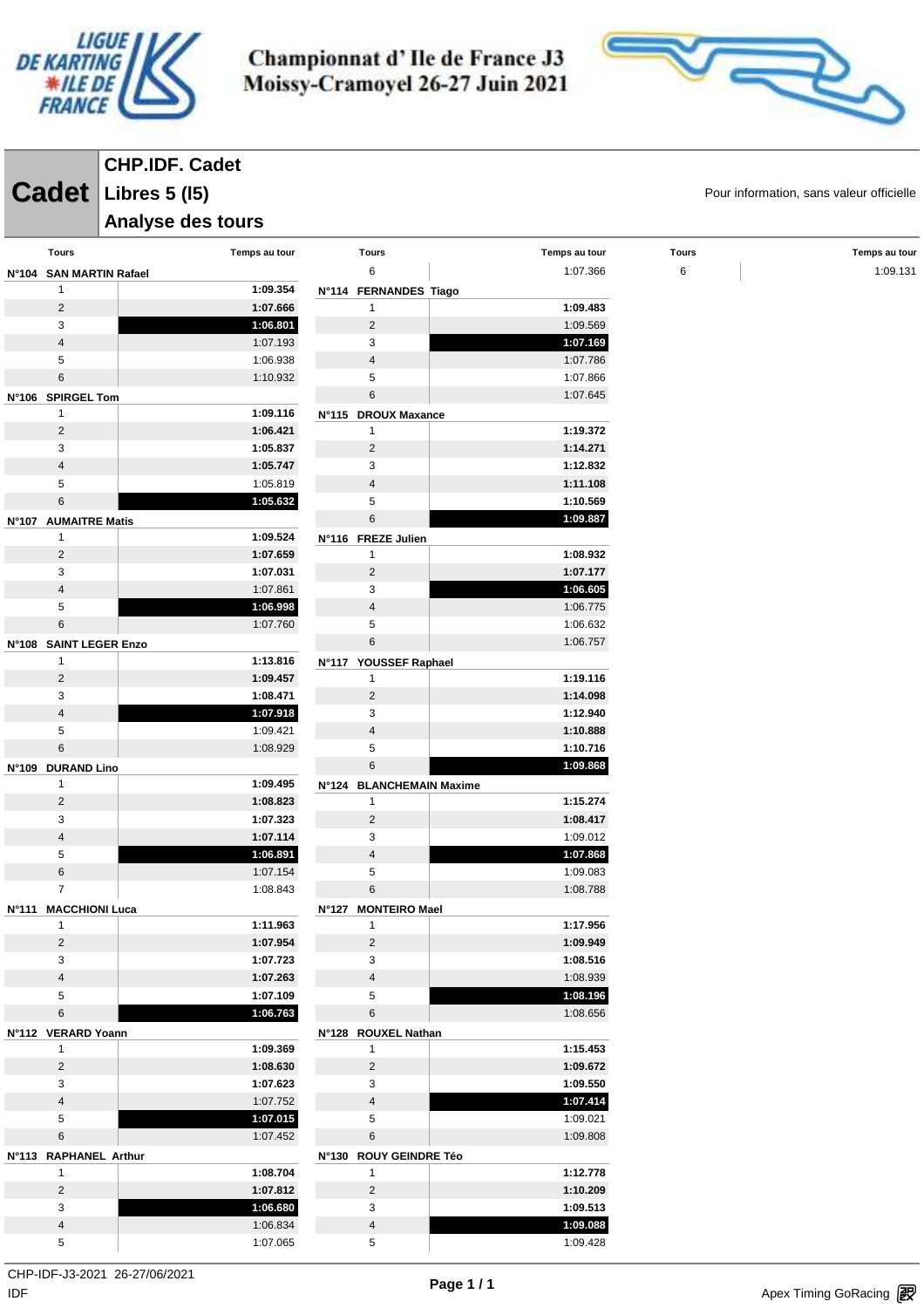

**CHP.IDF. Cadet**

Championnat d'Ile de France J3 Moissy-Cramoyel 26-27 Juin 2021



|                |                           | <b>Cadet</b> Chrono (ch)<br><b>Résultats</b> |                         |                  | Sous réserve du contrôle technique ou d'incidents d'ordre sportif |       |         |                        |  |  |  |
|----------------|---------------------------|----------------------------------------------|-------------------------|------------------|-------------------------------------------------------------------|-------|---------|------------------------|--|--|--|
|                |                           |                                              |                         |                  |                                                                   |       |         |                        |  |  |  |
| Clt<br>1       | $\mathsf{N}^\circ$<br>106 | Pilote<br><b>SPIRGEL Tom</b>                 | Chassis<br><b>Birel</b> | Club<br>Rosny 93 | <b>Temps</b><br>1:05.972                                          | Ecart | Interv. | Tour<br>$\overline{2}$ |  |  |  |
|                |                           |                                              |                         |                  |                                                                   |       |         |                        |  |  |  |
| $\overline{c}$ | 109                       | <b>DURAND Lino</b>                           | <b>Birel</b>            | Rosny 93         | 1:06.114                                                          | 0.142 | 0.142   | $\overline{7}$         |  |  |  |
| 3              | 116                       | <b>FREZE Julien</b>                          | Alpha                   | Angerville       | 1:06.187                                                          | 0.215 | 0.073   | 3                      |  |  |  |
| 4              | 104                       | <b>SAN MARTIN Rafael</b>                     | <b>Birel</b>            | Rosny 93         | 1:06.241                                                          | 0.269 | 0.054   | $\overline{7}$         |  |  |  |
| 5              | 111                       | <b>MACCHIONI Luca</b>                        | Tony                    | Angerville       | 1:06.455                                                          | 0.483 | 0.214   | 6                      |  |  |  |
| 6              | 112                       | <b>VERARD Yoann</b>                          | Sodi                    | Bretigny         | 1:06.551                                                          | 0.579 | 0.096   | $\overline{7}$         |  |  |  |
| $\overline{7}$ | 113                       | <b>RAPHANEL Arthur</b>                       | <b>Birel</b>            | Bretigny         | 1:06.578                                                          | 0.606 | 0.027   | $\overline{2}$         |  |  |  |
| 8              | 117                       | YOUSSEF Raphael                              | <b>Birel</b>            | <b>BRK</b>       | 1:06.801                                                          | 0.829 | 0.223   | $\overline{4}$         |  |  |  |
| 9              | 107                       | <b>AUMAITRE Matis</b>                        | Birel                   | Rosny 93         | 1:06.819                                                          | 0.847 | 0.018   | 3                      |  |  |  |
| 10             | 124                       | <b>BLANCHEMAIN Maxime</b>                    | Redspeed                | Bretigny         | 1:07.009                                                          | 1.037 | 0.190   | $\overline{2}$         |  |  |  |
| 11             | 108                       | <b>SAINT LEGER Enzo</b>                      | Birel                   | Rosny 93         | 1:07.091                                                          | 1.119 | 0.082   | $\overline{7}$         |  |  |  |
| 12             | 128                       | <b>ROUXEL Nathan</b>                         | <b>Birel</b>            | Rosny 93         | 1:07.353                                                          | 1.381 | 0.262   | 6                      |  |  |  |
| 13             | 114                       | <b>FERNANDES Tiago</b>                       | Birel                   | Angerville       | 1:07.459                                                          | 1.487 | 0.106   | 3                      |  |  |  |
| 14             | 115                       | <b>DROUX Maxance</b>                         | DR Racing               | Angerville       | 1:07.788                                                          | 1.816 | 0.329   | $\,$ 5 $\,$            |  |  |  |
| 15             | 127                       | <b>MONTEIRO Mael</b>                         | Birel                   | Rosny 93         | 1:07.812                                                          | 1.840 | 0.024   | 5                      |  |  |  |
| 16             | 130                       | <b>ROUY GEINDRE Téo</b>                      | Kosmic                  | Rosny 93         | 1:08.053                                                          | 2.081 | 0.241   | $\,$ 5 $\,$            |  |  |  |
| Non classés    |                           |                                              |                         |                  |                                                                   |       |         |                        |  |  |  |
|                | 105                       | <b>POULAIN Nathan</b>                        | Tony                    | Arvillers        | Pas de temps                                                      |       |         |                        |  |  |  |
|                | 110                       | <b>LACROIX Hugo</b>                          | Sodi                    | Kcam             | Pas de temps                                                      |       |         |                        |  |  |  |
|                | 118                       | <b>DEL VECCHIO Alessio</b>                   | Alpha                   | Rosny 93         | Pas de temps                                                      |       |         |                        |  |  |  |
|                | 119                       | <b>MARTINS Enzo</b>                          | Alpha                   | Rosny 93         | Pas de temps                                                      |       |         |                        |  |  |  |
|                | 125                       | <b>BIENAIME Elouan</b>                       | Sodi                    | Rosny 93         | Pas de temps                                                      |       |         |                        |  |  |  |
|                | 129                       | <b>NOURY Kylian</b>                          | Sodi                    | Angerville       | Pas de temps                                                      |       |         |                        |  |  |  |
|                | 143                       | <b>SERANZI Timothe</b>                       | Sodi                    | <b>JBH</b>       | Pas de temps                                                      |       |         |                        |  |  |  |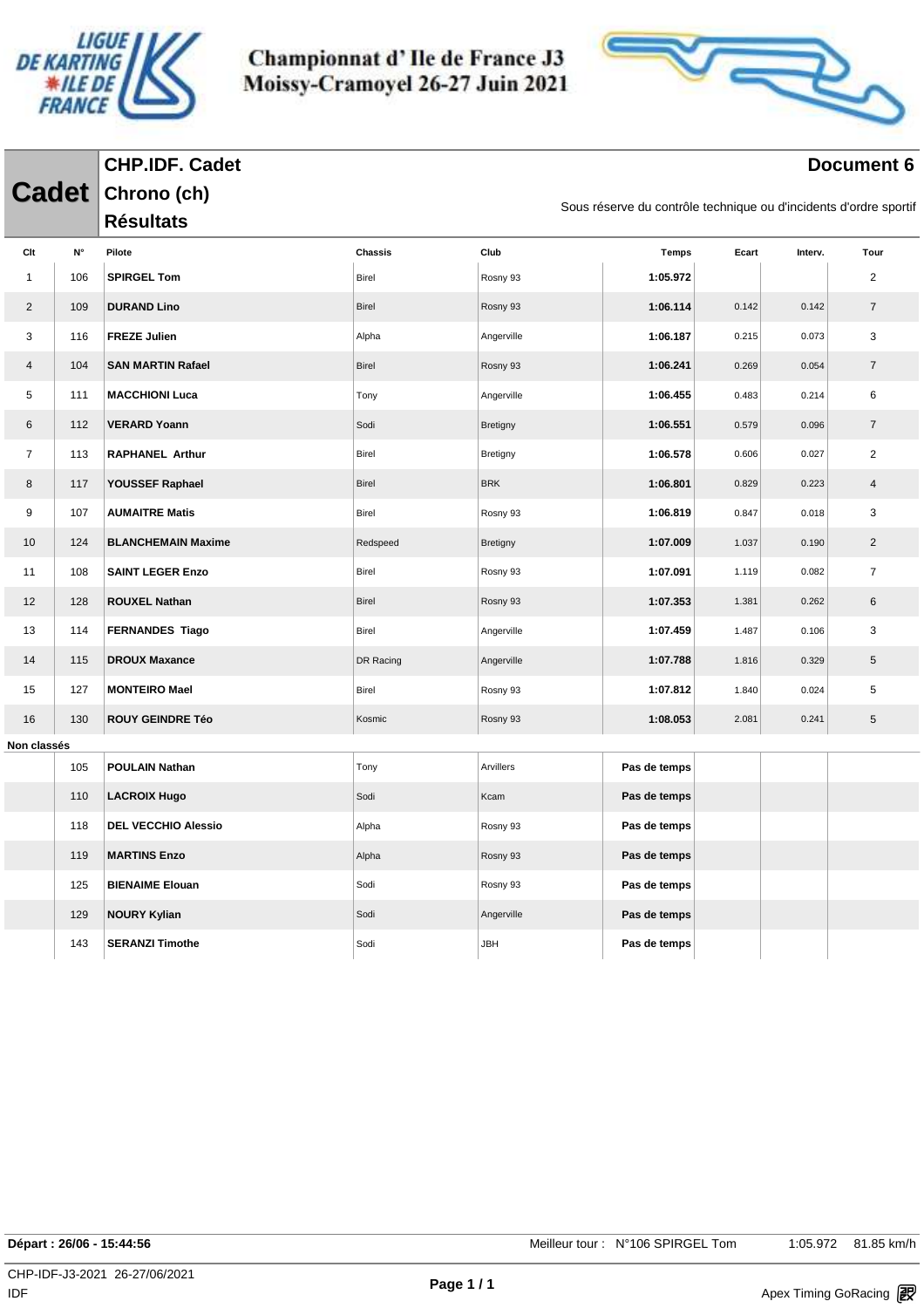



# **CHP.IDF. Cadet**

**Cadet** Chrono (ch) **Candell Chrono (ch) Candell Chrono (ch)** Pour information, sans valeur officielle

**Analyse des tours** 

| Tours                   | Temps au tour | <b>Tours</b>             | Temps au tour | <b>Tours</b>           | Temps au tour |
|-------------------------|---------------|--------------------------|---------------|------------------------|---------------|
| N°104 SAN MARTIN Rafael |               | N°113 RAPHANEL Arthur    |               | N°128 ROUXEL Nathan    |               |
| $\mathbf{1}$            | 1:08.100      | $\mathbf{1}$             | 1:09.316      | $\mathbf{1}$           | 1:10.728      |
| $\overline{2}$          | 1:06.815      | $\overline{2}$           | 1:06.578      | $\overline{2}$         | 1:10.525      |
| 3                       | 1:07.559      | 3                        | 1:06.987      | 3                      | 1:07.788      |
| $\overline{4}$          | 1:06.381      | $\overline{4}$           | 1:06.916      | $\overline{4}$         | 1:07.924      |
| 5                       | 1:06.249      | 5                        | 1:06.777      | 5                      | 1:07.493      |
| $\,6\,$                 | 1:06.376      | 6                        | 1:07.092      | 6                      | 1:07.353      |
| $\overline{7}$          | 1:06.241      | $\overline{7}$           | 1:07.057      | $\overline{7}$         | 1:07.709      |
| N°106 SPIRGEL Tom       |               | N°114 FERNANDES Tiago    |               | N°130 ROUY GEINDRE Téo |               |
| $\mathbf{1}$            | 1:07.093      | $\mathbf{1}$             | 1:08.578      | $\mathbf{1}$           | 1:14.781      |
| $\overline{2}$          | 1:05.972      | $\overline{2}$           | 1:07.659      | $\overline{2}$         | 1:10.606      |
| 3                       | 1:05.978      | 3                        | 1:07.459      | 3                      | 1:08.872      |
| $\overline{4}$          | 1:06.092      | $\overline{4}$           | 1:08.619      | $\overline{4}$         | 1:08.978      |
| 5                       | 1:06.006      | 5                        | 1:10.556      | 5                      | 1:08.053      |
| 6                       | 1:06.034      | 6                        | 1:07.544      | 6                      | 1:08.312      |
| $\overline{7}$          | 1:06.294      | $\overline{7}$           | 1:07.488      | $\overline{7}$         | 1:08.808      |
| N°107 AUMAITRE Matis    |               | N°115 DROUX Maxance      |               |                        |               |
| $\mathbf{1}$            | 1:10.451      | $\mathbf{1}$             | 1:14.631      |                        |               |
| $\overline{2}$          | 1:07.267      | $\overline{2}$           | 1:11.445      |                        |               |
| 3                       | 1:06.819      | 3                        | 1:08.863      |                        |               |
| $\sqrt{4}$              | 1:07.383      | $\overline{4}$           | 1:08.165      |                        |               |
| 5                       | 1:07.207      | 5                        | 1:07.788      |                        |               |
| $\,6\,$                 | 1:10.836      | 6                        | 1:08.629      |                        |               |
| $\overline{7}$          | 1:07.106      | $\overline{7}$           | 1:08.719      |                        |               |
| N°108 SAINT LEGER Enzo  |               | N°116 FREZE Julien       |               |                        |               |
| $\mathbf{1}$            | 1:11.401      | $\mathbf{1}$             | 1:08.523      |                        |               |
| $\overline{2}$          | 1:08.134      | $\overline{2}$           | 1:06.276      |                        |               |
| 3                       | 1:08.015      | 3                        | 1:06.187      |                        |               |
| $\overline{4}$          | 1:08.910      | $\overline{4}$           | 1:06.786      |                        |               |
| 5                       | 1:07.822      | 5                        | 1:06.375      |                        |               |
| $\,6\,$                 | 1:07.354      | 6                        | 1:06.231      |                        |               |
| $\overline{7}$          | 1:07.091      | $\overline{7}$           | 1:06.322      |                        |               |
| N°109 DURAND Lino       |               | N°117 YOUSSEF Raphael    |               |                        |               |
| $\mathbf{1}$            | 1:08.733      | $\mathbf{1}$             | 1:13.005      |                        |               |
| $\overline{2}$          | 1:06.237      | $\overline{2}$           | 1:07.227      |                        |               |
| 3                       | 1:06.514      | 3                        | 1:07.098      |                        |               |
| $\overline{4}$          | 1:06.748      | $\overline{4}$           | 1:06.801      |                        |               |
| 5                       | 1:06.405      | 5                        | 1:06.880      |                        |               |
| 6                       | 1:06.270      | $6\phantom{.}6$          | 1:07.020      |                        |               |
| $7^{\circ}$             | 1:06.114      | $\overline{7}$           | 1:06.877      |                        |               |
| N°111 MACCHIONI Luca    |               | N°124 BLANCHEMAIN Maxime |               |                        |               |
| $\mathbf{1}$            | 1:09.596      | $\mathbf{1}$             | 1:08.584      |                        |               |
| $\overline{2}$          | 1:07.241      | $\overline{2}$           | 1:07.009      |                        |               |
| 3                       | 1:07.269      | 3                        | 1:09.093      |                        |               |
| $\overline{\mathbf{4}}$ | 1:06.954      | $\overline{4}$           | 1:07.899      |                        |               |
| 5                       | 1:07.020      | $5\phantom{.0}$          | 1:08.069      |                        |               |
| $\,6\,$                 | 1:06.455      | $6\phantom{.}$           | 1:19.381      |                        |               |
| $\overline{7}$          | 1:06.730      | $\overline{7}$           | 1:08.786      |                        |               |
| N°112 VERARD Yoann      |               | N°127 MONTEIRO Mael      |               |                        |               |
| $\mathbf{1}$            | 1:10.583      | $\mathbf{1}$             | 1:10.951      |                        |               |
| $\overline{2}$          | 1:06.672      | $\overline{2}$           | 1:08.897      |                        |               |
| 3                       | 1:07.917      | 3                        | 1:08.584      |                        |               |
| $\overline{4}$          | 1:10.923      | $\overline{4}$           | 1:08.519      |                        |               |
| $\sqrt{5}$              | 1:06.601      | 5                        | 1:07.812      |                        |               |
| $\,6\,$                 | 1:07.875      | 6                        | 1:09.042      |                        |               |
| $\overline{7}$          | 1:06.551      | $\overline{7}$           | 1:08.151      |                        |               |

CHP-IDF-J3-2021 26-27/06/2021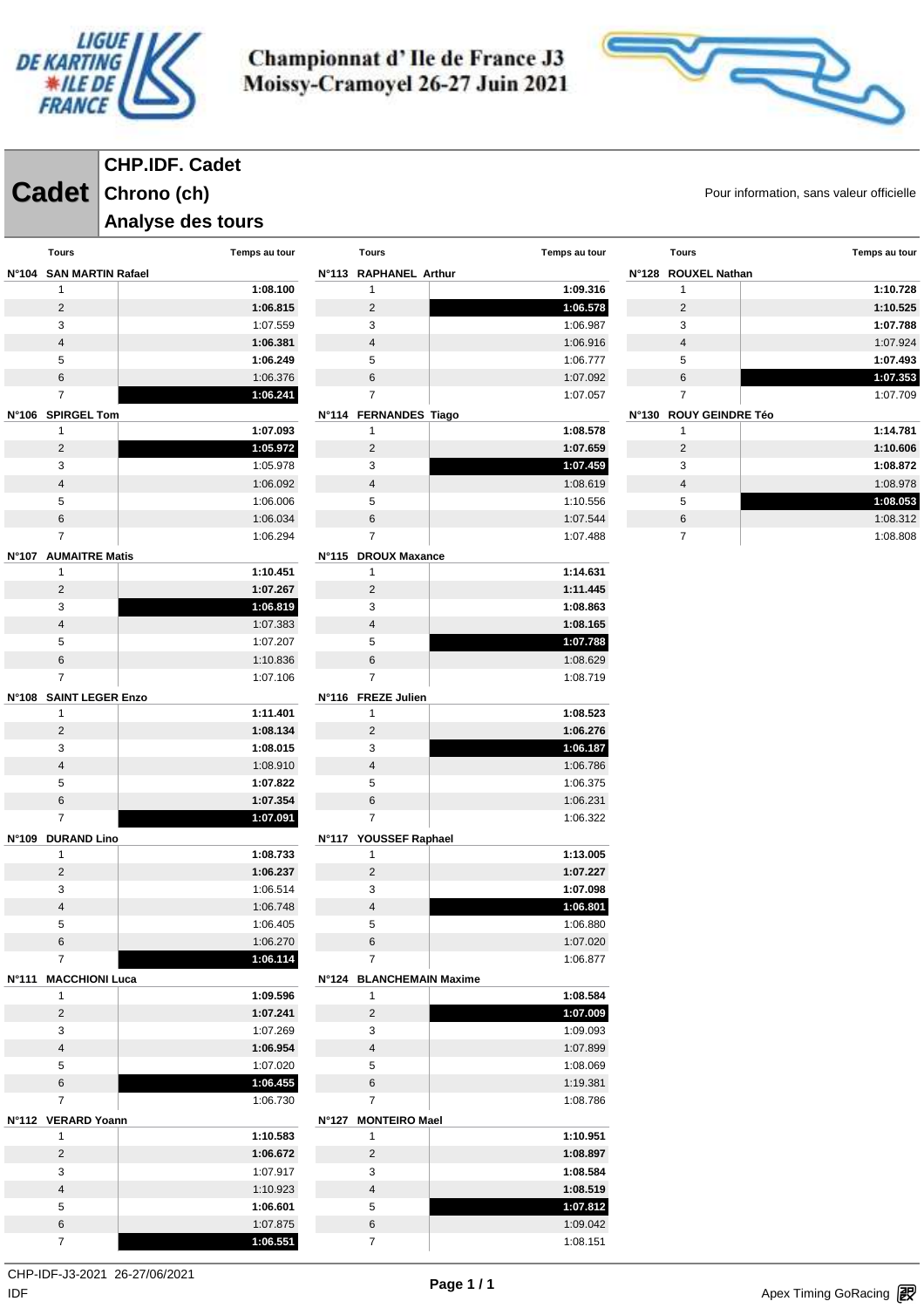



|                                          |     |                  | <b>CHP.IDF. Cadet</b>     |                                                                   |                |                      |         | <b>Document 8</b> |  |  |  |  |
|------------------------------------------|-----|------------------|---------------------------|-------------------------------------------------------------------|----------------|----------------------|---------|-------------------|--|--|--|--|
| <b>Cadet</b>                             |     |                  | Manche 1 (m1)             |                                                                   |                |                      |         |                   |  |  |  |  |
|                                          |     | <b>Résultats</b> |                           | Sous réserve du contrôle technique ou d'incidents d'ordre sportif |                |                      |         |                   |  |  |  |  |
| Clt                                      | p-l | N۰               | Pilote                    | Club                                                              | <b>Chassis</b> | <b>Meilleur tour</b> | Interv. | Ecart             |  |  |  |  |
| $\equiv$                                 |     | 106              | <b>SPIRGEL Tom</b>        | Rosny 93                                                          | <b>Birel</b>   | 1:05.613             |         |                   |  |  |  |  |
| $\triangle^5$<br>2                       |     | 113              | <b>RAPHANEL Arthur</b>    | Bretigny                                                          | Birel          | 1:05.862             | 2.131   | 2.131             |  |  |  |  |
| $\equiv$<br>3                            |     | 116              | <b>FREZE Julien</b>       | Angerville                                                        | Alpha          | 1:06.023             | 0.839   | 2.970             |  |  |  |  |
| $\equiv$                                 |     | 104              | <b>SAN MARTIN Rafael</b>  | Rosny 93                                                          | Birel          | 1:06.134             | 3.702   | 6.672             |  |  |  |  |
| $\equiv$<br>5                            |     | 111              | <b>MACCHIONI Luca</b>     | Angerville                                                        | Tony           | 1:06.215             | 0.080   | 6.752             |  |  |  |  |
| $\sqrt{4}$<br>6                          |     | 109              | <b>DURAND Lino</b>        | Rosny 93                                                          | Birel          | 1:05.962             | 2.032   | 8.784             |  |  |  |  |
| $\blacktriangledown_1$<br>$\overline{7}$ |     | 112              | <b>VERARD Yoann</b>       | Bretigny                                                          | Sodi           | 1:06.404             | 0.594   | 9.378             |  |  |  |  |
| $\blacktriangle^1$<br>8                  |     | 107              | <b>AUMAITRE Matis</b>     | Rosny 93                                                          | <b>Birel</b>   | 1:06.589             | 2.687   | 12.065            |  |  |  |  |
| $\triangle^2$<br>9                       |     | 108              | <b>SAINT LEGER Enzo</b>   | Rosny 93                                                          | Birel          | 1:06.661             | 1.111   | 13.176            |  |  |  |  |
| $\mathbf{A}^3$<br>10                     |     | 114              | <b>FERNANDES Tiago</b>    | Angerville                                                        | <b>Birel</b>   | 1:07.322             | 5.059   | 18.235            |  |  |  |  |
| $\mathbf{V}$<br>11                       |     | 124              | <b>BLANCHEMAIN Maxime</b> | Bretigny                                                          | Redspeed       | 1:07.337             | 0.728   | 18.963            |  |  |  |  |
| $\triangle^2$<br>12                      |     | 115              | <b>DROUX Maxance</b>      | Angerville                                                        | DR Racing      | 1:07.373             | 2.391   | 21.354            |  |  |  |  |
| $\blacktriangledown_1$<br>13             |     | 128              | <b>ROUXEL Nathan</b>      | Rosny 93                                                          | Birel          | 1:07.637             | 0.410   | 21.764            |  |  |  |  |
| $\mathbf{A}^1$<br>14                     |     | 127              | <b>MONTEIRO Mael</b>      | Rosny 93                                                          | <b>Birel</b>   | 1:07.603             | 0.259   | 22.023            |  |  |  |  |
| $\blacktriangle$<br>15                   |     | 130              | <b>ROUY GEINDRE Téo</b>   | Rosny 93                                                          | Kosmic         | 1:07.638             | 4.647   | 26.670            |  |  |  |  |
| $\mathbf{V}$<br>16                       |     | 117              | YOUSSEF Raphael           | <b>BRK</b>                                                        | <b>Birel</b>   | 1:06.441             | 1 Tour  | 1 Tour            |  |  |  |  |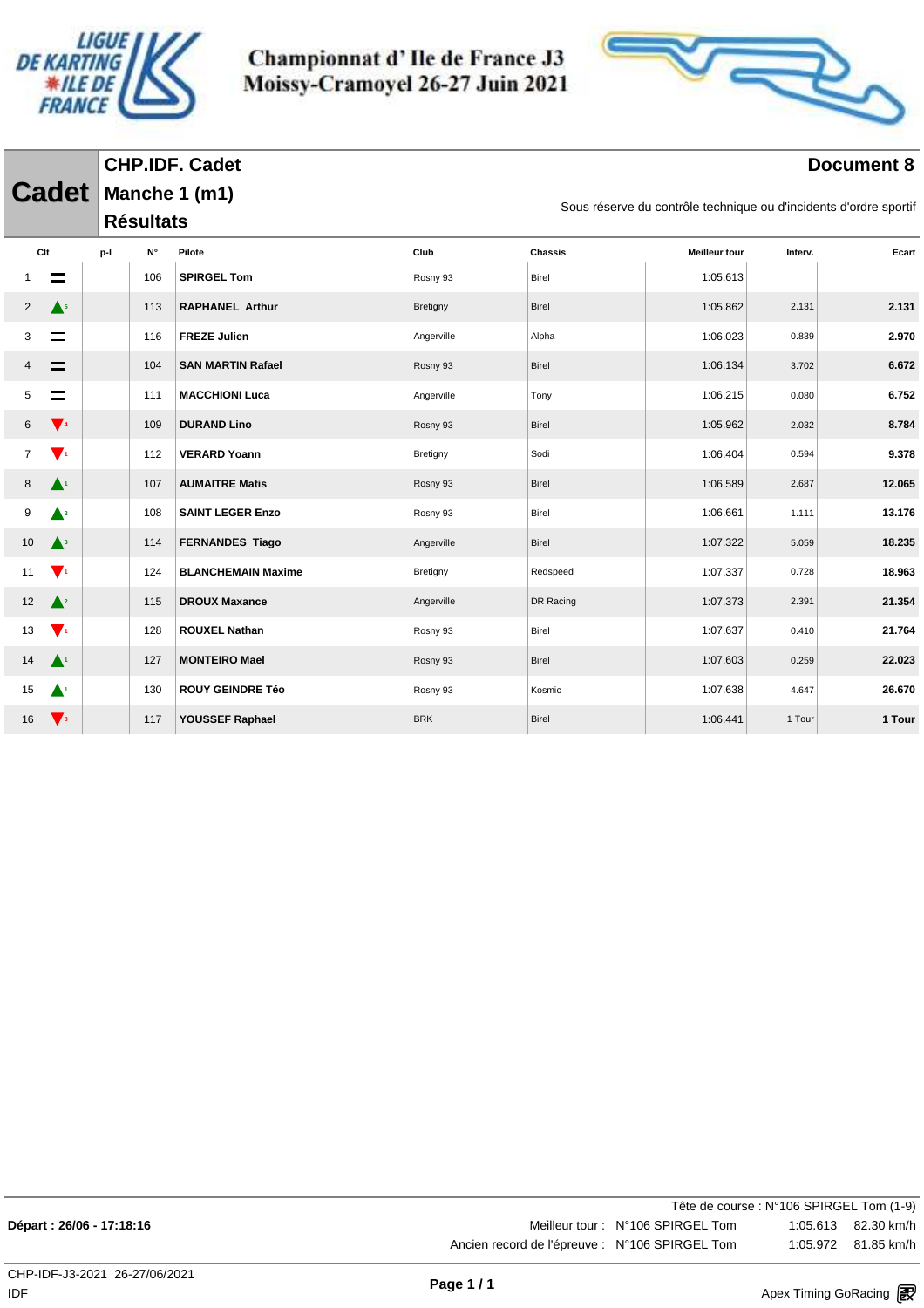



## **Cadet** Manche 1 (m1) **Cadet Pour information, sans valeur officielle CHP.IDF. Cadet Tableau des tours**

|                                 | 1   | $\overline{2}$ | $\mathbf{3}$ | $\overline{4}$ | 5              | 6          | $\overline{7}$ | 8          | 9          | 10         | 11         | 12         | 13           | 14         | 15         | 16         |
|---------------------------------|-----|----------------|--------------|----------------|----------------|------------|----------------|------------|------------|------------|------------|------------|--------------|------------|------------|------------|
| Grille                          | 106 | 109            | 116          | 104            | 111            | 112        | 113            | 117        | 107        | 124        | 108        | 128        | 114          | 115        | 127        | 130        |
|                                 |     |                |              |                |                |            |                |            |            |            |            |            |              |            |            |            |
| Départ                          | 106 | 116            | 109          | 111            | 104            | 113        | 112            | 107        | 117        | 108        | 124        | 114        | 128          | 127        | 130        | 115        |
|                                 |     |                |              |                |                |            |                |            |            |            |            |            |              |            |            |            |
| Tour <sub>1</sub><br>Intervalle | 106 | 113<br>0.0     | 116<br>0.4   | 109<br>0.1     | 111<br>$0.5\,$ | 104<br>0.4 | 112<br>0.9     | 107<br>0.2 | 117<br>0.1 | 108<br>0.2 | 124<br>0.5 | 114<br>0.2 | 128<br>0.6   | 127<br>0.4 | 115<br>0.5 | 130<br>0.4 |
| Tour <sub>2</sub>               | 106 | 113<br>0.1     | 116<br>0.5   | 109<br>0.1     | 111<br>1.0     | 104<br>0.0 | 112<br>2.8     | 107<br>0.1 | 108<br>0.6 | 117<br>0.2 | 124<br>0.2 | 114<br>0.1 | 128<br>0.4   | 127<br>0.6 | 115<br>0.4 | 130<br>0.6 |
| Tour <sub>3</sub>               | 106 | 113<br>0.3     | 116<br>0.4   | 109<br>0.1     | 111<br>1.4     | 104<br>0.1 | 112<br>2.9     | 107<br>0.8 | 108<br>0.1 | 117<br>0.3 | 124<br>1.1 | 114<br>0.2 | 128<br>0.6   | 127<br>0.2 | 115<br>0.5 | 130<br>0.4 |
| Tour <sub>4</sub>               | 106 | 113<br>0.6     | 116<br>0.3   | 109<br>0.2     | 111<br>1.9     | 104<br>0.1 | 112<br>2.8     | 107<br>0.8 | 108<br>0.2 | 117<br>0.1 | 124<br>2.1 | 114<br>0.0 | 128<br>$1.3$ | 127<br>0.2 | 115<br>0.2 | 130<br>0.4 |
| Tour <sub>5</sub>               | 106 | 113<br>0.8     | 116<br>0.3   | 109<br>0.4     | 111<br>2.5     | 104<br>0.2 | 112<br>2.3     | 107<br>1.1 | 108<br>0.3 | 117<br>0.2 | 124<br>2.4 | 114<br>0.1 | 128<br>1.7   | 127<br>0.2 | 115<br>0.2 | 130<br>0.4 |
| Tour <sub>6</sub>               | 106 | 113<br>1.2     | 116<br>0.3   | 109<br>0.0     | 111<br>2.9     | 104<br>0.1 | 112<br>2.5     | 107<br>1.9 | 108<br>0.4 | 117<br>0.0 | 124<br>2.8 | 114<br>0.0 | 128<br>1.8   | 127<br>0.2 | 115<br>0.8 | 130<br>1.5 |
| Tour <sub>7</sub>               | 106 | 113<br>1.6     | 109<br>0.3   | 116<br>0.3     | 111<br>2.6     | 104<br>0.0 | 112<br>2.8     | 107<br>2.4 | 108<br>0.1 | 117<br>0.4 | 124<br>3.3 | 114<br>0.0 | 128<br>2.2   | 115<br>0.7 | 127<br>0.0 | 130<br>3.1 |
| Tour <sub>8</sub>               | 106 | 113<br>1.8     | 109<br>0.1   | 116<br>0.4     | 111<br>3.1     | 104<br>0.1 | 112<br>2.9     | 107<br>2.4 | 108<br>0.3 | 议<br>0.1   | 114<br>4.9 | 124<br>0.3 | 115<br>1.9   | 128<br>0.4 | 127<br>0.1 | 130<br>4.2 |
| Tour <sub>9</sub>               | 106 | 113<br>2.1     | 116<br>0.8   | 104<br>3.7     | 111<br>0.0     | 109<br>2.0 | 112<br>0.5     | 107<br>2.6 | 108<br>1.1 | 114<br>5.0 | 124<br>0.7 | 115<br>2.3 | 128<br>0.4   | 127<br>0.2 | 130<br>4.6 |            |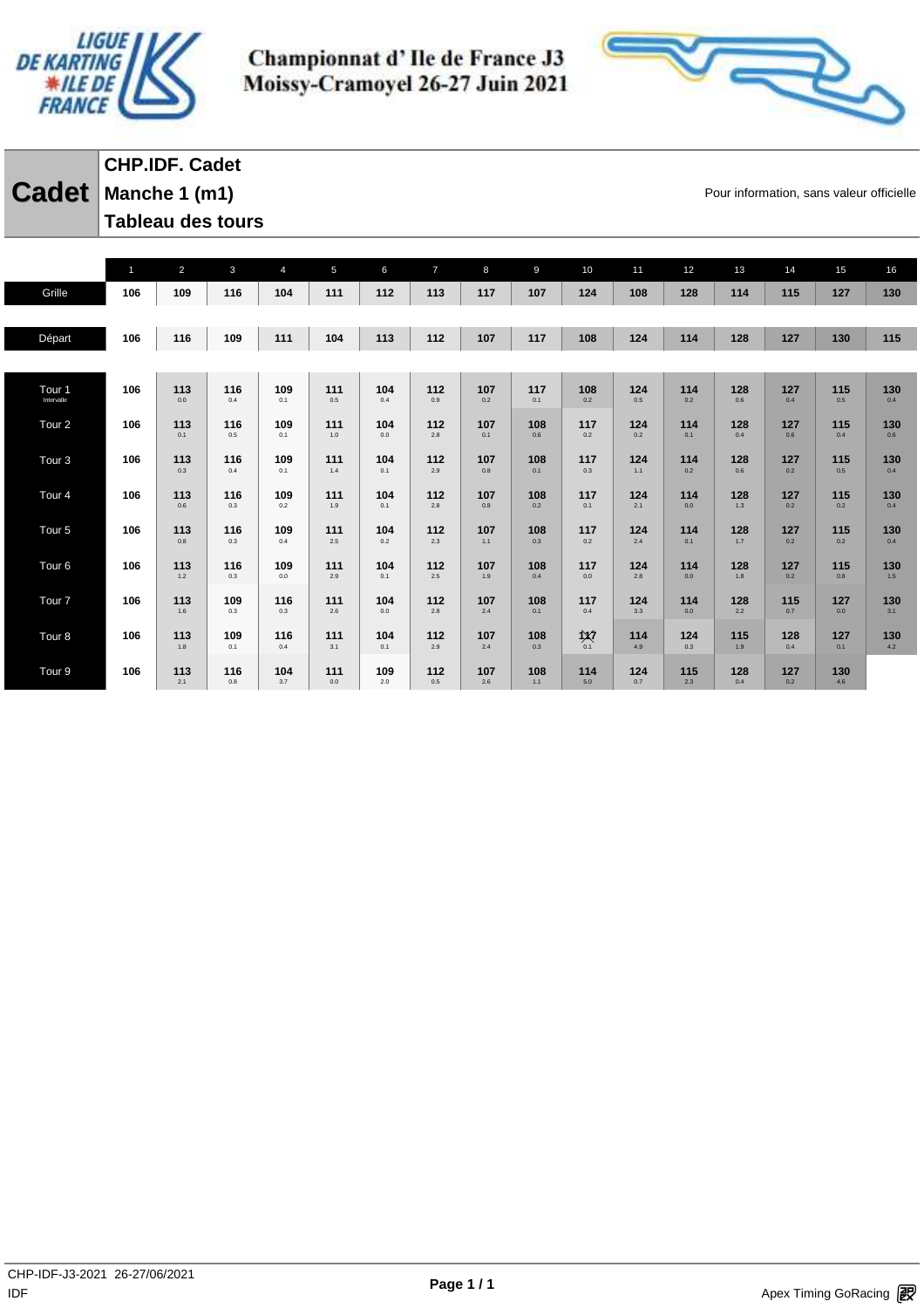



**Cadet** Manche 1 (m1) **Cadet Pour information, sans valeur officielle CHP.IDF. Cadet**

#### **Analyse des tours**

| <b>Tours</b>            | Temps au tour | <b>Tours</b>                          | Temps au tour | <b>Tours</b>                  | Temps au tour |
|-------------------------|---------------|---------------------------------------|---------------|-------------------------------|---------------|
| N°104 SAN MARTIN Rafael |               | 6                                     | 1:06.385      | $\overline{2}$                | 1:08.742      |
| 1                       | 1:08.376      | $\overline{7}$                        | 1:06.215      | $\mathbf{3}$                  | 1:07.262      |
| $\overline{c}$          | 1:06.279      | 8                                     | 1:06.514      | 4                             | 1:06.477      |
| 3                       | 1:06.753      | $\boldsymbol{9}$                      | 1:06.785      | $\,$ 5 $\,$                   | 1:07.052      |
| $\overline{4}$          | 1:06.705      | N°112 VERARD Yoann                    |               | 6                             | 1:07.163      |
| 5                       | 1:07.011      | $\mathbf{1}$                          | 1:09.210      | $\overline{7}$                | 1:07.060      |
| 6                       | 1:06.321      | $\overline{2}$                        | 1:08.152      | 8                             | 1:06.441      |
| $\overline{7}$          | 1:06.134      | 3                                     | 1:06.875      | N°124 BLANCHEMAIN Maxime      |               |
| 8                       | 1:06.547      | $\overline{4}$                        | 1:06.563      | $\mathbf{1}$                  | 1:10.069      |
| 9                       | 1:06.599      | 5                                     | 1:06.555      | $\overline{2}$                | 1:08.237      |
| N°106 SPIRGEL Tom       |               | 6                                     | 1:06.472      | 3                             | 1:08.095      |
| 1                       | 1:06.970      | $\overline{7}$                        | 1:06.460      | 4                             | 1:07.515      |
| $\overline{2}$          | 1:06.093      | 8                                     | 1:06.576      | 5                             | 1:07.337      |
| 3                       | 1:05.934      | 9                                     | 1:06.404      | $\,6$                         | 1:07.612      |
| $\overline{4}$          | 1:05.952      |                                       |               | $\overline{7}$                | 1:07.507      |
| 5                       | 1:05.995      | N°113 RAPHANEL Arthur<br>$\mathbf{1}$ | 1:06.770      | 8                             | 1:08.463      |
| 6                       | 1:05.948      | $\overline{2}$                        | 1:06.104      | 9                             | 1:07.686      |
| $\overline{7}$          | 1:05.896      | 3                                     | 1:06.205      |                               |               |
|                         |               |                                       |               | <b>MONTEIRO Mael</b><br>N°127 |               |
| 8                       | 1:05.914      | $\overline{4}$                        | 1:06.268      | $\mathbf{1}$                  | 1:10.771      |
| 9                       | 1:05.613      | 5                                     | 1:06.152      | $\overline{2}$                | 1:08.126      |
| N°107 AUMAITRE Matis    |               | 6                                     | 1:06.349      | 3                             | 1:08.034      |
| 1                       | 1:09.388      | $\overline{7}$                        | 1:06.328      | 4                             | 1:07.951      |
| $\overline{c}$          | 1:08.082      | 8                                     | 1:06.113      | 5                             | 1:07.961      |
| 3                       | 1:07.561      | 9                                     | 1:05.862      | $\,6$                         | 1:07.603      |
| $\overline{4}$          | 1:06.606      | N°114 FERNANDES Tiago                 |               | $\overline{7}$                | 1:08.431      |
| 5                       | 1:06.871      | $\mathbf{1}$                          | 1:10.211      | $\bf 8$                       | 1:07.920      |
| 6                       | 1:07.236      | $\overline{2}$                        | 1:08.122      | 9                             | 1:08.138      |
| $\overline{7}$          | 1:06.933      | 3                                     | 1:08.235      | N°128 ROUXEL Nathan           |               |
| 8                       | 1:06.589      | 4                                     | 1:07.322      | $\mathbf{1}$                  | 1:10.637      |
| 9                       | 1:06.651      | 5                                     | 1:07.444      | $\overline{2}$                | 1:07.951      |
| N°108 SAINT LEGER Enzo  |               | $\,6$                                 | 1:07.489      | 3                             | 1:08.430      |
| 1                       | 1:09.631      | $\overline{7}$                        | 1:07.529      | $\overline{4}$                | 1:08.000      |
| $\overline{2}$          | 1:08.245      | $\,8\,$                               | 1:08.006      | 5                             | 1:07.881      |
| 3                       | 1:07.091      | 9                                     | 1:07.322      | $\,6$                         | 1:07.637      |
| 4                       | 1:06.661      | N°115 DROUX Maxance                   |               | $\overline{7}$                | 1:07.887      |
| 5                       | 1:06.966      | $\mathbf{1}$                          | 1:11.310      | $\bf 8$                       | 1:08.565      |
| 6                       | 1:07.356      | $\overline{2}$                        | 1:07.937      | 9                             | 1:08.038      |
| $\overline{7}$          | 1:06.678      | 3                                     | 1:08.153      | N°130 ROUY GEINDRE Téo        |               |
| 8                       | 1:06.760      | $\overline{4}$                        | 1:07.638      | $\mathbf{1}$                  | 1:11.737      |
| 9                       | 1:07.409      | 5                                     | 1:07.986      | $\overline{2}$                | 1:08.194      |
| N°109 DURAND Lino       |               | 6                                     | 1:08.223      | 3                             | 1:07.956      |
| $\mathbf{1}$            | 1:07.530      | $\overline{7}$                        | 1:07.502      | $\overline{4}$                | 1:07.638      |
| $\overline{2}$          | 1:06.067      | 8                                     | 1:07.373      | 5                             | 1:07.959      |
| 3                       | 1:06.216      | 9                                     | 1:08.093      | $\,6$                         | 1:09.367      |
| $\overline{4}$          | 1:06.276      | N°116 FREZE Julien                    |               | $\overline{7}$                | 1:09.111      |
| 5                       | 1:06.328      | $\mathbf{1}$                          | 1:07.455      | $\bf 8$                       | 1:09.006      |
| 6                       | 1:05.962      | $\overline{2}$                        | 1:06.141      | 9                             | 1:08.584      |
| $\overline{7}$          | 1:06.229      | 3                                     | 1:06.148      |                               |               |
| 8                       | 1:05.977      | $\overline{4}$                        | 1:06.173      |                               |               |
| 9                       | 1:12.338      | 5                                     | 1:06.132      |                               |               |
| N°111 MACCHIONI Luca    |               | $\,6$                                 | 1:06.362      |                               |               |
| 1                       | 1:07.997      | $\overline{7}$                        | 1:06.668      |                               |               |
| $\overline{2}$          | 1:06.630      | 8                                     | 1:06.023      |                               |               |
| 3                       | 1:06.638      | 9                                     | 1:06.106      |                               |               |
| $\overline{\mathbf{4}}$ | 1:06.720      | N°117 YOUSSEF Raphael                 |               |                               |               |
| 5                       | 1:06.974      | $\mathbf{1}$                          | 1:09.397      |                               |               |

 $\mathsf{IDF}$ CHP-IDF-J3-2021 26-27/06/2021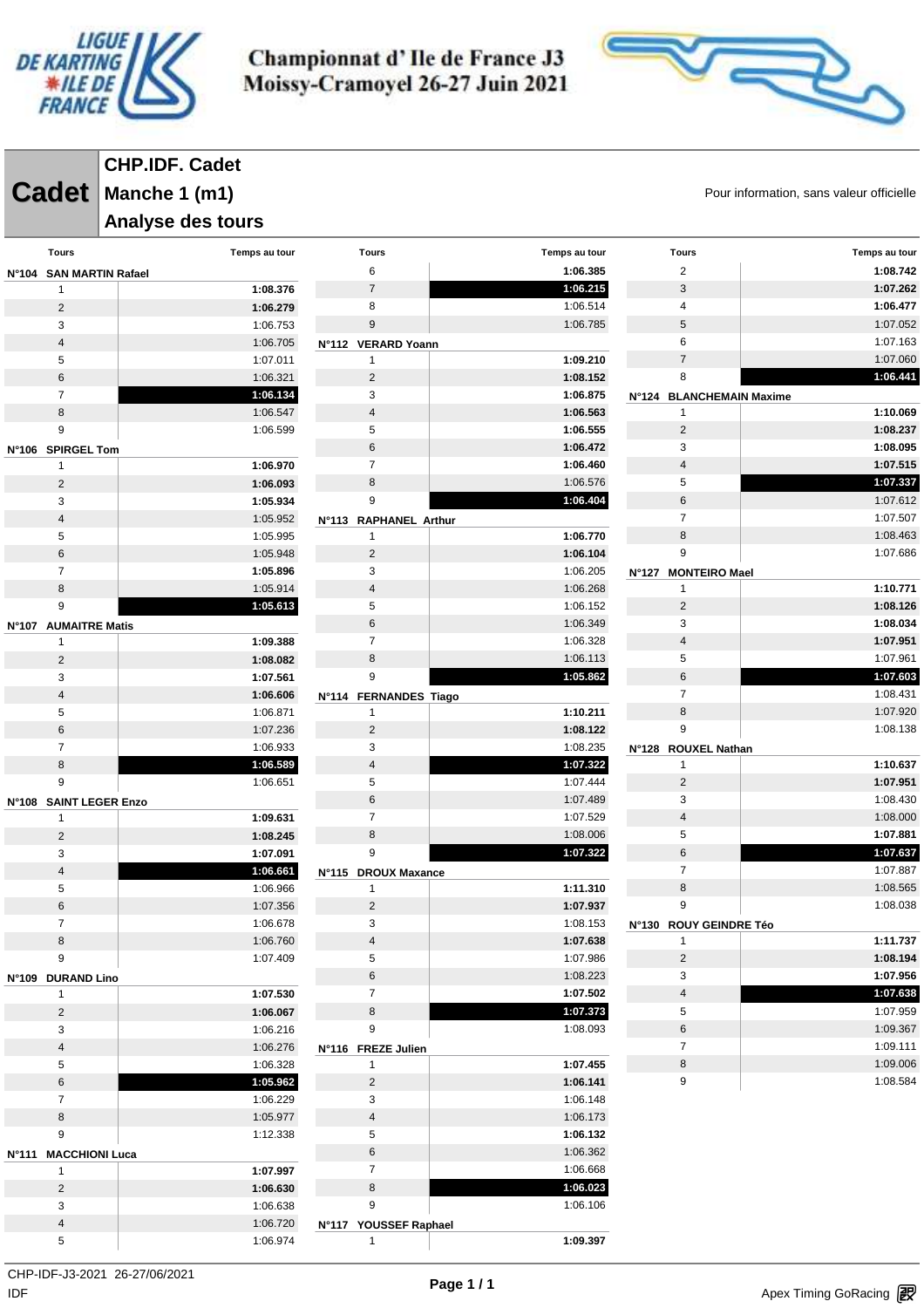



#### **CHP.IDF. Cadet Document 7 Cadet Manche 1 (m1)** Sous réserve du contrôle technique ou d'incidents d'ordre sportif **Grille de départ ROUY GEINDRE Téo 16 130 127 MONTEIRO Mael 15 DROUX Maxance 14 115 FERNANDES Tiago 13 114 ROUXEL Nathan 12 128 SAINT LEGER Enzo 108 11 BLANCHEMAIN Maxime 10 124 107 AUMAITRE Matis 9 YOUSSEF Raphael 8 117 113 RAPHANEL Arthur 7 VERARD Yoann 6 112 MACCHIONI Luca 111 5 SAN MARTIN Rafael 4 104 FREZE Julien 116 3 DURAND Lino 2 109 SPIRGEL Tom 106 POLE POSITION**55555555 **BRITISH** . . . . . . .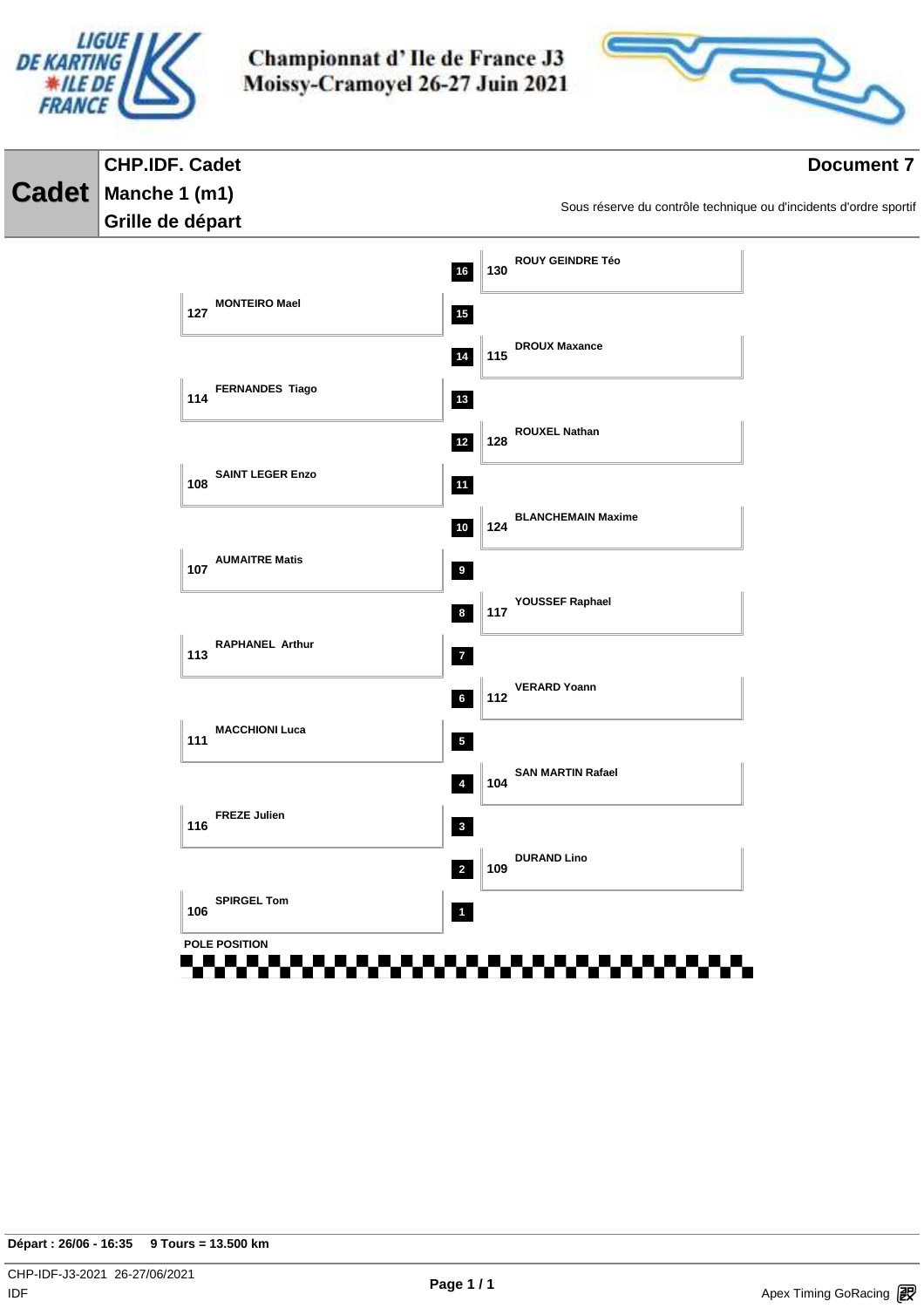



#### **Document 9.1**

|                |                           |     |                                                                                    | <b>CHP.IDF. Cadet</b>     |            |                |                      |         | Document 9.1 |  |  |  |  |  |
|----------------|---------------------------|-----|------------------------------------------------------------------------------------|---------------------------|------------|----------------|----------------------|---------|--------------|--|--|--|--|--|
|                | <b>Cadet</b>              |     | Manche 2 (m2)<br>Sous réserve du contrôle technique ou d'incidents d'ordre sportif |                           |            |                |                      |         |              |  |  |  |  |  |
|                |                           |     | <b>Résultats</b>                                                                   |                           |            |                |                      |         |              |  |  |  |  |  |
| Clt            |                           | p-l | N۰                                                                                 | Pilote                    | Club       | <b>Chassis</b> | <b>Meilleur tour</b> | Interv. | Ecart        |  |  |  |  |  |
|                | $\equiv$                  |     | 106                                                                                | <b>SPIRGEL Tom</b>        | Rosny 93   | Birel          | 1:14.342             |         |              |  |  |  |  |  |
| $\overline{2}$ | $\triangle^5$             |     | 113                                                                                | <b>RAPHANEL Arthur</b>    | Bretigny   | <b>Birel</b>   | 1:15.354             | 4.881   | 4.881        |  |  |  |  |  |
| 3              | $\mathbf{V}$              |     | 109                                                                                | <b>DURAND Lino</b>        | Rosny 93   | Birel          | 1:16.769             | 6.348   | 11.229       |  |  |  |  |  |
|                | $\equiv$                  |     | 104                                                                                | <b>SAN MARTIN Rafael</b>  | Rosny 93   | <b>Birel</b>   | 1:16.103             | 0.376   | 11.605       |  |  |  |  |  |
| 5              | $\equiv$                  |     | 111                                                                                | <b>MACCHIONI Luca</b>     | Angerville | Tony           | 1:17.294             | 1.745   | 13.350       |  |  |  |  |  |
| 6              | $\mathbf{A}^{\mathsf{z}}$ |     | 114                                                                                | <b>FERNANDES Tiago</b>    | Angerville | Birel          | 1:16.566             | 1.163   | 14.513       |  |  |  |  |  |
| 7              | $\triangle^2$             |     | 107                                                                                | <b>AUMAITRE Matis</b>     | Rosny 93   | <b>Birel</b>   | 1:16.254             | 0.361   | 14.874       |  |  |  |  |  |
| 8              | $\mathbf{V}$ <sub>2</sub> |     | 112                                                                                | <b>VERARD Yoann</b>       | Bretigny   | Sodi           | 1:16.251             | 0.161   | 15.035       |  |  |  |  |  |
| 9              | $\blacktriangledown_6$    |     | 116                                                                                | <b>FREZE Julien</b>       | Angerville | Alpha          | 1:16.394             | 1.559   | 16.594       |  |  |  |  |  |
| 10             | $\blacktriangle^4$        |     | 115                                                                                | <b>DROUX Maxance</b>      | Angerville | DR Racing      | 1:16.231             | 1.196   | 17.790       |  |  |  |  |  |
| 11             | $\sqrt{3}$                |     | 117                                                                                | YOUSSEF Raphael           | <b>BRK</b> | Birel          | 1:17.290             | 3.395   | 21.185       |  |  |  |  |  |
| 12             | $\mathbf{V}$              |     | 108                                                                                | <b>SAINT LEGER Enzo</b>   | Rosny 93   | Birel          | 1:18.348             | 3.419   | 24.604       |  |  |  |  |  |
| 13             | $\sqrt{3}$                |     | 124                                                                                | <b>BLANCHEMAIN Maxime</b> | Bretigny   | Redspeed       | 1:17.037             | 1.550   | 26.154       |  |  |  |  |  |
| 14             | $\sqrt{2}$                |     | 128                                                                                | <b>ROUXEL Nathan</b>      | Rosny 93   | Birel          | 1:18.656             | 4.812   | 30.966       |  |  |  |  |  |
| 15             | $\blacktriangle$          |     | 130                                                                                | <b>ROUY GEINDRE Téo</b>   | Rosny 93   | Kosmic         | 1:19.318             | 12.608  | 43.574       |  |  |  |  |  |
| 16             | $\mathbf{V}$              |     | 127                                                                                | <b>MONTEIRO Mael</b>      | Rosny 93   | <b>Birel</b>   | 1:19.370             | 0.241   | 43.815       |  |  |  |  |  |

| )épart : 27/06 - 09:26:47 |                    |              |
|---------------------------|--------------------|--------------|
| létéo : Nuageux           | $Air:16^{\circ}$ C | Piste: Sécha |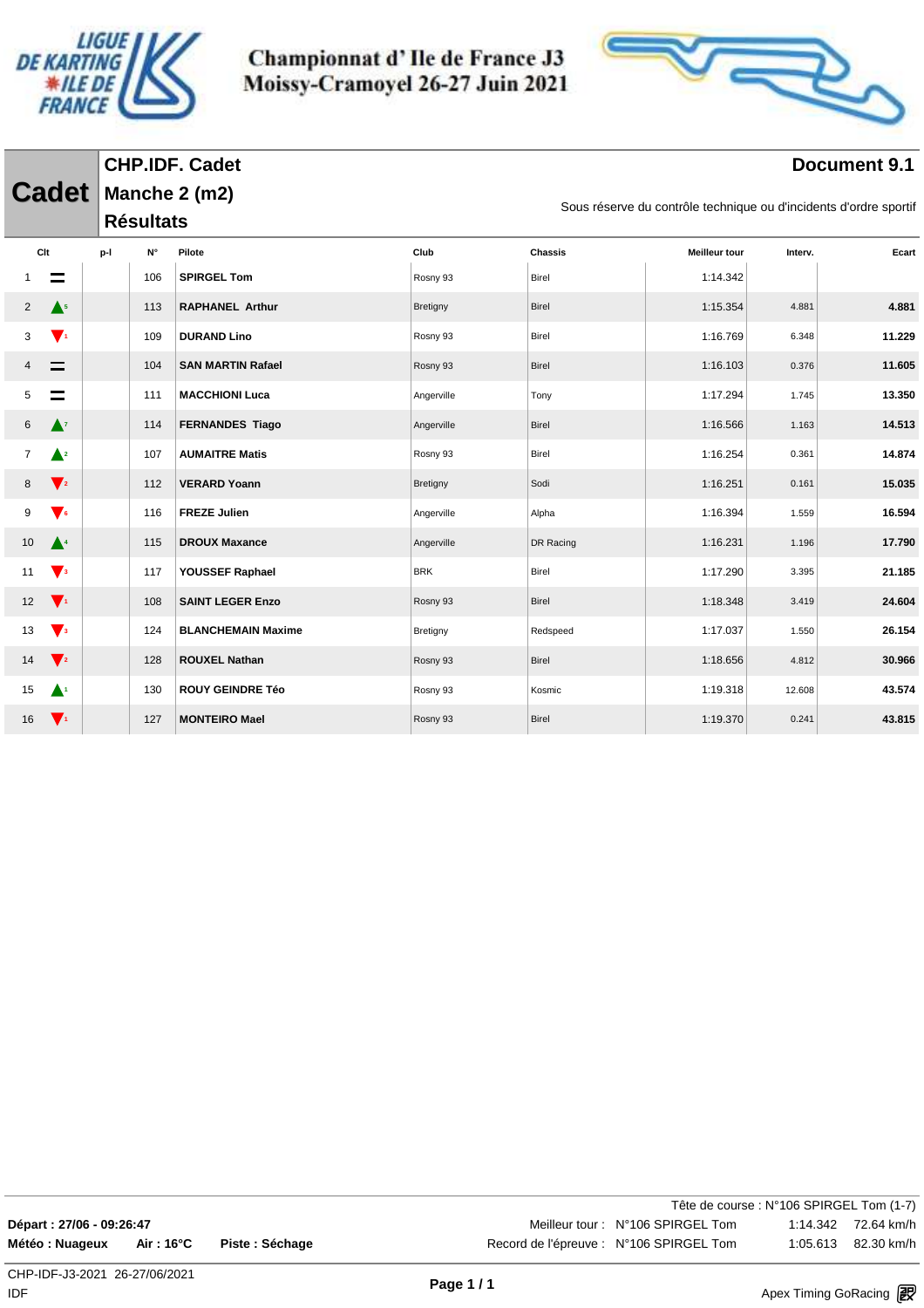



**Cadet** Manche 2 (m2) **Cadet Pour information, sans valeur officielle CHP.IDF. Cadet Tableau des tours** 

|                                 | $\mathbf{1}$ | $\overline{2}$ | $\mathbf{3}$ | $\overline{4}$ | 5          | 6          | $\overline{7}$ | 8          | 9          | 10         | 11         | 12         | 13         | 14         | 15          | 16         |
|---------------------------------|--------------|----------------|--------------|----------------|------------|------------|----------------|------------|------------|------------|------------|------------|------------|------------|-------------|------------|
| Grille                          | 106          | 109            | 116          | 104            | 111        | 112        | 113            | 117        | 107        | 124        | 108        | 128        | 114        | 115        | 127         | 130        |
|                                 |              |                |              |                |            |            |                |            |            |            |            |            |            |            |             |            |
| Départ                          | 106          | 116            | 111          | 109            | 113        | 104        | 112            | 107        | 117        | 128        | 108        | 114        | 115        | 127        | 130         | 124        |
|                                 |              |                |              |                |            |            |                |            |            |            |            |            |            |            |             |            |
|                                 | 106          | 109            | 113          | 111            | 104        | 107        | 116            | 114        | 112        | 117        | 128        | 108        | 115        | 130        | 127         | 124        |
| Tour <sub>1</sub><br>Intervalle |              | 0.8            | 0.0          | 0.8            | 0.9        | 0.5        | 0.2            | 0.3        | 0.0        | 0.6        | 0.8        | 0.2        | 0.0        | 0.7        | 4.6         | 0.0        |
| Tour <sub>2</sub>               | 106          | 109            | 113          | 111            | 107        | 104        | 116            | 114        | 112        | 117        | 128        | 108        | 115        | 130        | 124         | 127        |
|                                 |              | 1.5            | 0.0          | 0.6            | 2.8        | 0.2        | 0.6            | 0.0        | 0.0        | 0.8        | 0.7        | 0.3        | 0.4        | 1.4        | 4.6         | 0.3        |
| Tour <sub>3</sub>               | 106          | 109            | 113          | 111            | 104        | 107        | 114            | 112        | 116        | 117        | 128        | 115        | 108        | 124        | 127         | 130        |
|                                 |              | 2.4            | 0.0          | 0.7            | 3.2        | 0.6        | 0.1            | 0.4        | 0.6        | 1.0        | 0.6        | 0.1        | 0.5        | 6.2        | 1.4         | 4.8        |
| Tour <sub>4</sub>               | 106          | 113            | 109          | 111            | 104        | 114        | 107            | 112        | 116        | 117        | 115        | 108        | 128        | 124        | 127         | 130        |
|                                 |              | 3.2            | 1.3          | 1.2            | 2.1        | 0.6        | 0.3            | 0.1        | 2.2        | 1.3        | 0.2        | 1.3        | 0.2        | 4.7        | 3.9         | 5.2        |
| Tour <sub>5</sub>               | 106          | 113            | 109          | 111            | 104        | 114        | 107            | 112        | 116        | 115        | 117        | 108        | 128        | 124        | 130         | 127        |
|                                 |              | 3.8            | 3.1          | 0.9            | 0.8        | 1.7        | 0.6            | 0.1        | 2.1        | 1.3        | 1.4        | $1.1$      | 0.3        | 3.5        | 12.8        | 0.5        |
| Tour <sub>6</sub>               | 106          | 113            | 109          | 104            | 111        | 114        | 107            | 112        | 116        | 115        | 117        | 108        | 124        | 128        | 130         | 127        |
|                                 |              | 3.8            | 4.5          | 1.4            | 0.5        | 1.8        | 0.6            | 0.1        | 1.4        | 1.3        | 2.1        | 2.2        | 3.1        | 2.5        | 12.0        | 0.7        |
| Tour <sub>7</sub>               | 106          | 113<br>4.8     | 109          | 104<br>0.3     | 111<br>1.7 | 114<br>1.1 | 107<br>0.3     | 112<br>0.1 | 116<br>1.5 | 115<br>1.1 | 117<br>3.3 | 108<br>3.4 | 124<br>1.5 | 128<br>4.8 | 130<br>12.6 | 127<br>0.2 |
|                                 |              |                | 6.3          |                |            |            |                |            |            |            |            |            |            |            |             |            |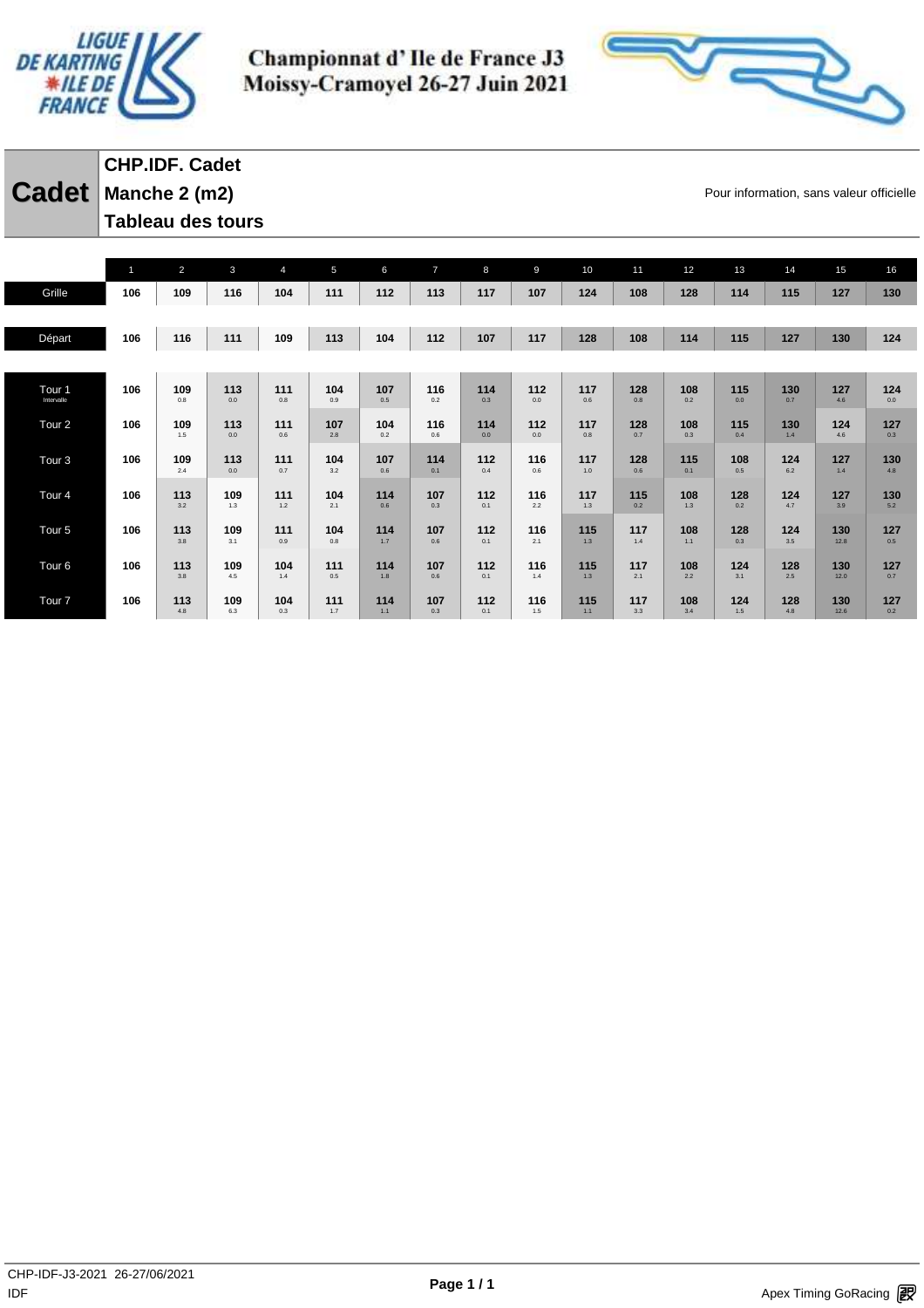



**Cadet** Manche 2 (m2) **Cadet Pour information, sans valeur officielle CHP.IDF. Cadet**

#### **Analyse des tours**

|                              | .                    |                                     |                      |                        |                      |  |
|------------------------------|----------------------|-------------------------------------|----------------------|------------------------|----------------------|--|
| <b>Tours</b>                 | Temps au tour        | <b>Tours</b>                        | Temps au tour        | <b>Tours</b>           | Temps au tour        |  |
| N°104 SAN MARTIN Rafael      |                      | N°113 RAPHANEL Arthur               |                      | N°128 ROUXEL Nathan    |                      |  |
| 1                            | 1:20.861             | 1                                   | 1:19.097             | 1                      | 1:22.845             |  |
| $\sqrt{2}$                   | 1:20.199             | $\sqrt{2}$                          | 1:18.263             | $\overline{2}$         | 1:19.925             |  |
| 3                            | 1:18.113             | 3                                   | 1:17.791             | 3                      | 1:19.294             |  |
| $\overline{\mathbf{4}}$      | 1:17.179             | $\sqrt{4}$                          | 1:16.418             | $\overline{4}$         | 1:20.129             |  |
| 5                            | 1:16.303             | 5                                   | 1:16.150             | 5                      | 1:18.656             |  |
| 6                            | 1:16.425             | $\,6$                               | 1:15.405             | 6                      | 1:23.676             |  |
| $\overline{7}$               | 1:16.103             | $\overline{7}$                      | 1:15.354             | $\overline{7}$         | 1:19.301             |  |
| N°106 SPIRGEL Tom            |                      | N°114 FERNANDES Tiago               |                      | N°130 ROUY GEINDRE Téo |                      |  |
| $\mathbf{1}$                 | 1:18.556             | 1                                   | 1:21.153             | $\mathbf{1}$           | 1:22.894             |  |
| $\overline{c}$               | 1:17.461             | $\overline{c}$                      | 1:19.762             | $\overline{2}$         | 1:21.158<br>1:30.362 |  |
| 3<br>$\overline{\mathbf{4}}$ | 1:16.967<br>1:15.681 | 3<br>$\overline{4}$                 | 1:18.096<br>1:17.066 | 3<br>$\overline{4}$    | 1:20.680             |  |
| 5                            | 1:15.473             | 5                                   | 1:17.402             | 5                      | 1:21.133             |  |
| 6                            | 1:15.416             | 6                                   | 1:17.136             | 6                      | 1:19.318             |  |
| $\overline{7}$               | 1:14.342             | $\overline{7}$                      | 1:16.566             | $\overline{7}$         | 1:19.903             |  |
|                              |                      |                                     |                      |                        |                      |  |
| N°107 AUMAITRE Matis<br>1    | 1:21.040             | N°115 DROUX Maxance<br>$\mathbf{1}$ | 1:22.708             |                        |                      |  |
| $\sqrt{2}$                   | 1:19.324             | $\sqrt{2}$                          | 1:20.447             |                        |                      |  |
| 3                            | 1:19.006             | 3                                   | 1:18.691             |                        |                      |  |
| $\overline{\mathbf{4}}$      | 1:17.522             | $\sqrt{4}$                          | 1:18.342             |                        |                      |  |
| 5                            | 1:17.682             | 5                                   | 1:17.252             |                        |                      |  |
| 6                            | 1:17.204             | 6                                   | 1:16.566             |                        |                      |  |
| $\overline{7}$               | 1:16.254             | $\overline{7}$                      | 1:16.231             |                        |                      |  |
| N°108 SAINT LEGER Enzo       |                      | N°116 FREZE Julien                  |                      |                        |                      |  |
| 1                            | 1:22.937             | 1                                   | 1:21.940             |                        |                      |  |
| $\sqrt{2}$                   | 1:20.067             | $\overline{c}$                      | 1:20.006             |                        |                      |  |
| 3                            | 1:19.663             | 3                                   | 1:19.272             |                        |                      |  |
| $\overline{4}$               | 1:19.130             | $\overline{4}$                      | 1:18.648             |                        |                      |  |
| 5                            | 1:18.561             | 5                                   | 1:17.601             |                        |                      |  |
| 6                            | 1:18.348             | 6                                   | 1:16.514             |                        |                      |  |
| $\overline{7}$               | 1:18.611             | $\overline{7}$                      | 1:16.394             |                        |                      |  |
| N°109 DURAND Lino            |                      | N°117 YOUSSEF Raphael               |                      |                        |                      |  |
| $\mathbf{1}$                 | 1:19.187             | 1                                   | 1:22.305             |                        |                      |  |
| $\overline{c}$               | 1:18.215             | $\overline{2}$                      | 1:19.980             |                        |                      |  |
| 3                            | 1:17.818             | 3                                   | 1:19.385             |                        |                      |  |
| $\overline{\mathbf{4}}$      | 1:17.800             | $\sqrt{4}$                          | 1:18.922             |                        |                      |  |
| 5                            | 1:17.968             | 5                                   | 1:19.006             |                        |                      |  |
| 6                            | 1:16.769             | 6                                   | 1:17.290             |                        |                      |  |
| $\overline{7}$               | 1:17.171             | $\overline{7}$                      | 1:17.436             |                        |                      |  |
| N°111 MACCHIONI Luca         |                      | N°124 BLANCHEMAIN Maxime            |                      |                        |                      |  |
| $\mathbf{1}$                 | 1:20.020             | $\mathbf{1}$                        | 1:27.401             |                        |                      |  |
| $\overline{c}$               | 1:18.073             | $\overline{2}$                      | 1:21.052             |                        |                      |  |
| 3                            | 1:17.936             | 3                                   | 1:19.449             |                        |                      |  |
| $\overline{4}$               | 1:18.281             | $\overline{4}$                      | 1:17.794             |                        |                      |  |
| 5                            | 1:17.596             | 5                                   | 1:17.465             |                        |                      |  |
| $\,6\,$                      | 1:17.861             | 6                                   | 1:17.613             |                        |                      |  |
| $\overline{7}$               | 1:17.294             | $\overline{7}$                      | 1:17.037             |                        |                      |  |
| N°112 VERARD Yoann           |                      | N°127 MONTEIRO Mael                 |                      |                        |                      |  |
| $\mathbf{1}$                 | 1:21.858             | $\mathbf{1}$                        | 1:27.756             |                        |                      |  |
| $\overline{c}$               | 1:19.805             | $\overline{2}$                      | 1:21.511             |                        |                      |  |
| 3                            | 1:18.453             | 3                                   | 1:20.553             |                        |                      |  |
| $\overline{\mathbf{4}}$      | 1:17.048             | $\overline{4}$                      | 1:20.216             |                        |                      |  |
| 5                            | 1:17.731             | 5                                   | 1:26.924             |                        |                      |  |
| $\,6\,$                      | 1:17.209             | 6                                   | 1:19.576             |                        |                      |  |
| $\overline{7}$               | 1:16.251             | $\overline{7}$                      | 1:19.370             |                        |                      |  |

 $\mathsf{IDF}$ CHP-IDF-J3-2021 26-27/06/2021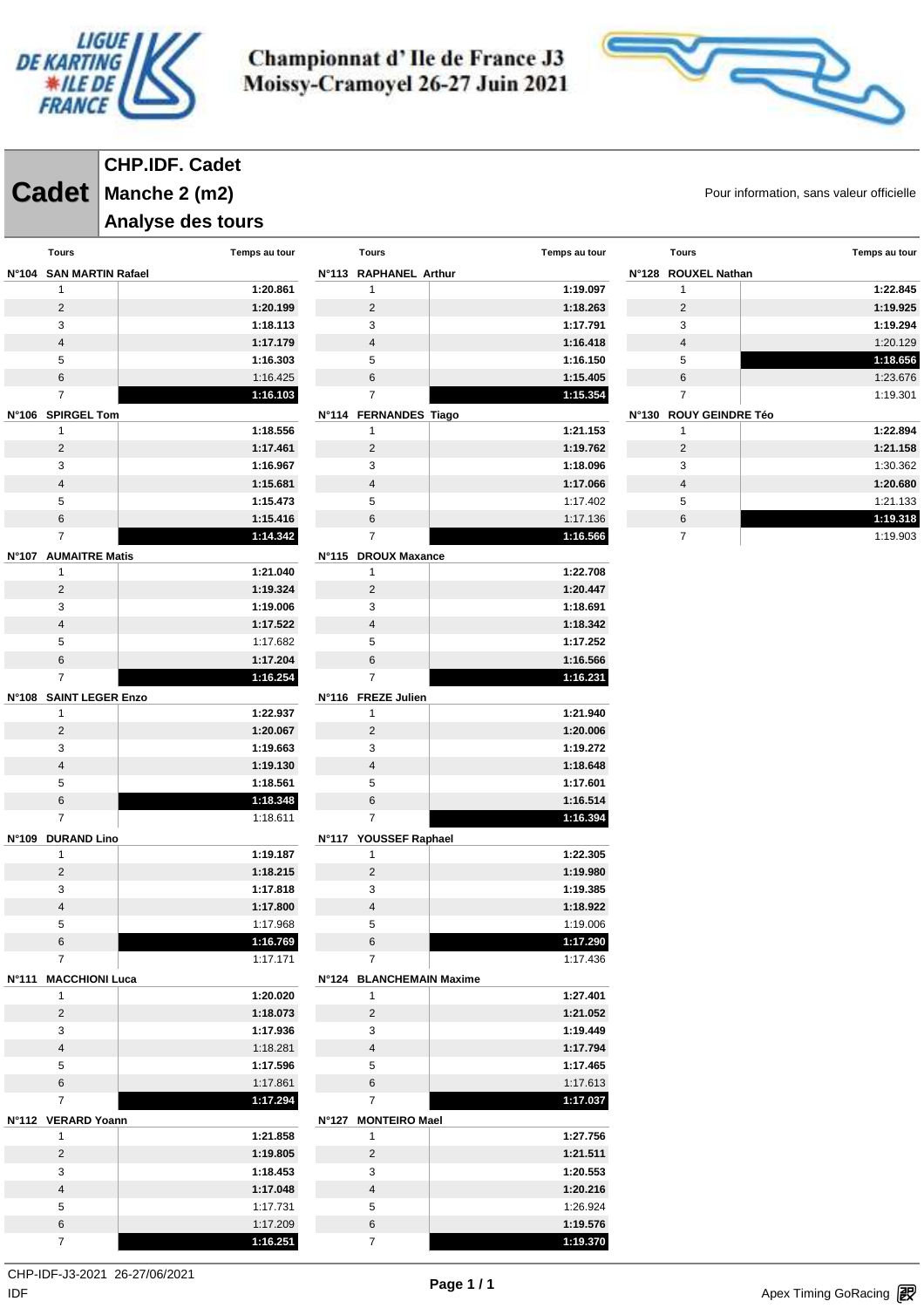



#### **CHP.IDF. Cadet Document 10 Cadet Manche 2 (m2)** Sous réserve du contrôle technique ou d'incidents d'ordre sportif **Grille de départ ROUY GEINDRE Téo 16 130 127 MONTEIRO Mael 15 DROUX Maxance 14 115 FERNANDES Tiago 13 114 ROUXEL Nathan 12 128 SAINT LEGER Enzo 108 11 BLANCHEMAIN Maxime 10 124 107 AUMAITRE Matis 9 YOUSSEF Raphael 8 117 113 RAPHANEL Arthur 7 VERARD Yoann 6 112 MACCHIONI Luca 111 5 SAN MARTIN Rafael 4 104 FREZE Julien 116 3 DURAND Lino 2 109 SPIRGEL Tom 106 POLE POSITION**55555555 <u>a matang pang</u> . . . . . . .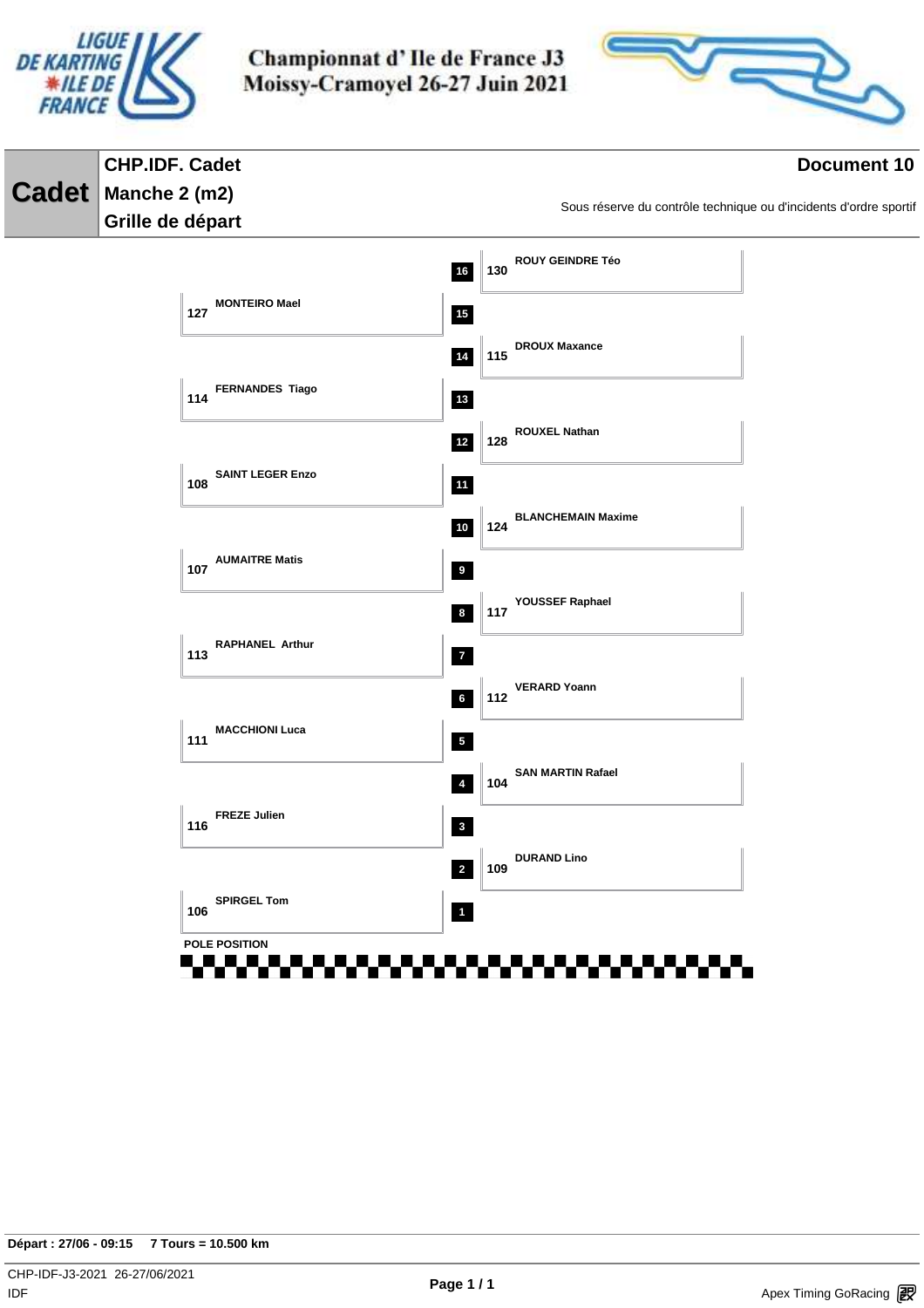

**Cadet Intermediaire (ma)**

**CHP.IDF. Cadet**

Championnat d'Ile de France J3 Moissy-Cramoyel 26-27 Juin 2021



### **Document 11.2 OFFICIEL**

|                |     | <b>Résultats</b>          |            |           |                |                     |        |                |
|----------------|-----|---------------------------|------------|-----------|----------------|---------------------|--------|----------------|
| Clt            | N°  | Pilote                    | Club       | Chassis   | ξq             | $\hat{\varepsilon}$ | Points | Ş.             |
| $\mathbf{1}$   | 106 | <b>SPIRGEL Tom</b>        | Rosny 93   | Birel     | $\mathbf 0$    | $\pmb{0}$           | 0      | $\mathbf{1}$   |
| $\overline{2}$ | 113 | <b>RAPHANEL Arthur</b>    | Bretigny   | Birel     | $\overline{2}$ | $\overline{2}$      | 4      | $\overline{7}$ |
| 3              | 104 | <b>SAN MARTIN Rafael</b>  | Rosny 93   | Birel     | $\overline{4}$ | $\overline{4}$      | 8      | 4              |
| $\overline{4}$ | 109 | <b>DURAND Lino</b>        | Rosny 93   | Birel     | 6              | 3                   | 9      | $\overline{2}$ |
| 5              | 111 | <b>MACCHIONI Luca</b>     | Angerville | Tony      | 5              | 5                   | 10     | 5              |
| 6              | 116 | <b>FREZE Julien</b>       | Angerville | Alpha     | $\mathbf{3}$   | $\boldsymbol{9}$    | 12     | $\mathbf{3}$   |
| $\overline{7}$ | 112 | <b>VERARD Yoann</b>       | Bretigny   | Sodi      | $\overline{7}$ | 8                   | 15     | 6              |
| 8              | 107 | <b>AUMAITRE Matis</b>     | Rosny 93   | Birel     | 8              | $\overline{7}$      | 15     | 9              |
| 9              | 114 | <b>FERNANDES Tiago</b>    | Angerville | Birel     | 10             | 6                   | 16     | 13             |
| 10             | 108 | <b>SAINT LEGER Enzo</b>   | Rosny 93   | Birel     | $9\,$          | 12                  | 21     | 11             |
| 11             | 115 | <b>DROUX Maxance</b>      | Angerville | DR Racing | 12             | 10                  | 22     | 14             |
| 12             | 124 | <b>BLANCHEMAIN Maxime</b> | Bretigny   | Redspeed  | 11             | 13                  | 24     | 10             |
| 13             | 117 | YOUSSEF Raphael           | <b>BRK</b> | Birel     | 16             | 11                  | 27     | 8              |
| 14             | 128 | <b>ROUXEL Nathan</b>      | Rosny 93   | Birel     | 13             | 14                  | 27     | 12             |
| 15             | 127 | <b>MONTEIRO Mael</b>      | Rosny 93   | Birel     | 14             | 16                  | 30     | 15             |
| 16             | 130 | <b>ROUY GEINDRE Téo</b>   | Rosny 93   | Kosmic    | 15             | 15                  | 30     | 16             |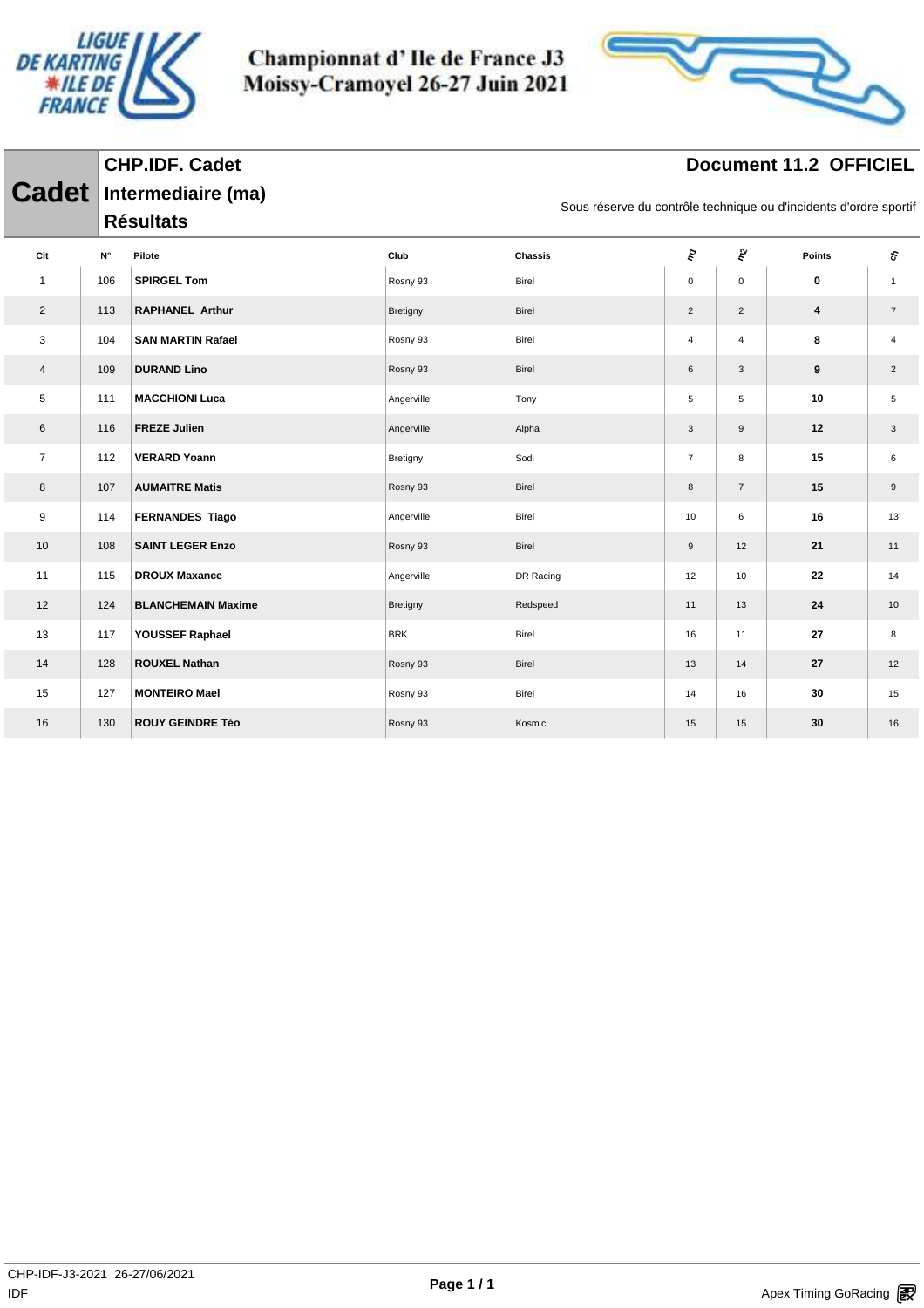

**Cadet Pre-Finale (pf)**

**CHP.IDF. Cadet**

Championnat d'Ile de France J3 Moissy-Cramoyel 26-27 Juin 2021



### **Document 13.2 OFFICIEL**

| Sous réserve du contrôle technique ou d'incidents d'ordre sportif |  |  |
|-------------------------------------------------------------------|--|--|
|                                                                   |  |  |

|     |                                    |     | <b>Résultats</b> |                           |            |              |                      |         |         |          |
|-----|------------------------------------|-----|------------------|---------------------------|------------|--------------|----------------------|---------|---------|----------|
| Clt |                                    | p-l | N۰               | Pilote                    | Club       | Chassis      | <b>Meilleur tour</b> | Interv. | Ecart   | Pénalité |
|     | $\equiv$                           |     | 106              | <b>SPIRGEL Tom</b>        | Rosny 93   | Birel        | 1:22.786             |         |         |          |
| 2   | $\equiv$                           |     | 113              | <b>RAPHANEL Arthur</b>    | Bretigny   | Birel        | 1:22.547             | 2.128   | 2.128   |          |
| 3   | $\blacktriangle^1$                 |     | 109              | <b>DURAND Lino</b>        | Rosny 93   | Birel        | 1:23.909             | 8.577   | 10.705  |          |
| 4   | $\triangle^5$                      |     | 114              | <b>FERNANDES Tiago</b>    | Angerville | Birel        | 1:23.581             | 0.077   | 10.782  |          |
| 5   | ▲                                  |     | 116              | <b>FREZE Julien</b>       | Angerville | Alpha        | 1:23.682             | 3.582   | 14.364  |          |
| 6   | $\triangle^6$                      |     | 124              | <b>BLANCHEMAIN Maxime</b> | Bretigny   | Redspeed     | 1:23.455             | 4.301   | 18.665  |          |
| 7   |                                    |     | 112              | <b>VERARD Yoann</b>       | Bretigny   | Sodi         | 1:22.949             | 1.071   | 19.736  |          |
| 8   | $\equiv$                           |     | 107              | <b>AUMAITRE Matis</b>     | Rosny 93   | Birel        | 1:24.689             | 9.905   | 29.641  |          |
| 9   | ▲                                  |     | 108              | <b>SAINT LEGER Enzo</b>   | Rosny 93   | Birel        | 1:25.795             | 0.025   | 29.666  |          |
| 10  | $\triangle^6$                      |     | 130              | <b>ROUY GEINDRE Téo</b>   | Rosny 93   | Kosmic       | 1:25.508             | 0.053   | 29.719  |          |
| 11  | $\triangle^3$                      |     | 128              | <b>ROUXEL Nathan</b>      | Rosny 93   | Birel        | 1:24.278             | 9.704   | 39.423  |          |
| 12  | $\sqrt{7}$                         |     | 111              | <b>MACCHIONI Luca</b>     | Angerville | Tony         | 1:23.252             | 9.562   | 48.985  |          |
| 13  | $\blacktriangledown$ <sub>10</sub> |     | 104              | <b>SAN MARTIN Rafael</b>  | Rosny 93   | Birel        | 1:24.332             | 0.193   | 49.178  | $+5.000$ |
| 14  | $\blacktriangle^+$                 |     | 127              | <b>MONTEIRO Mael</b>      | Rosny 93   | Birel        | 1:26.790             | 6 Tours | 6 Tours |          |
| 15  | $\sqrt{4}$                         |     | 115              | <b>DROUX Maxance</b>      | Angerville | DR Racing    |                      | 2 Tours | 8 Tours |          |
| 16  | $\sqrt{3}$                         |     | 117              | YOUSSEF Raphael           | <b>BRK</b> | <b>Birel</b> |                      | 0.412   | 8 Tours |          |

**N°104 SAN MARTIN Rafael : Carénage avant mal positionné. Suivant la décision sportive N°7.**

Tête de course : N°106 SPIRGEL Tom (1-8) **Départ : 27/06 - 11:03:34** Meilleur tour : N°113 RAPHANEL Arthur 1:22.547 65.42 km/h **Météo : Pluie Air : 18°C Piste : Mouillée** Record de l'épreuve : N°106 SPIRGEL Tom 1:05.613 82.30 km/h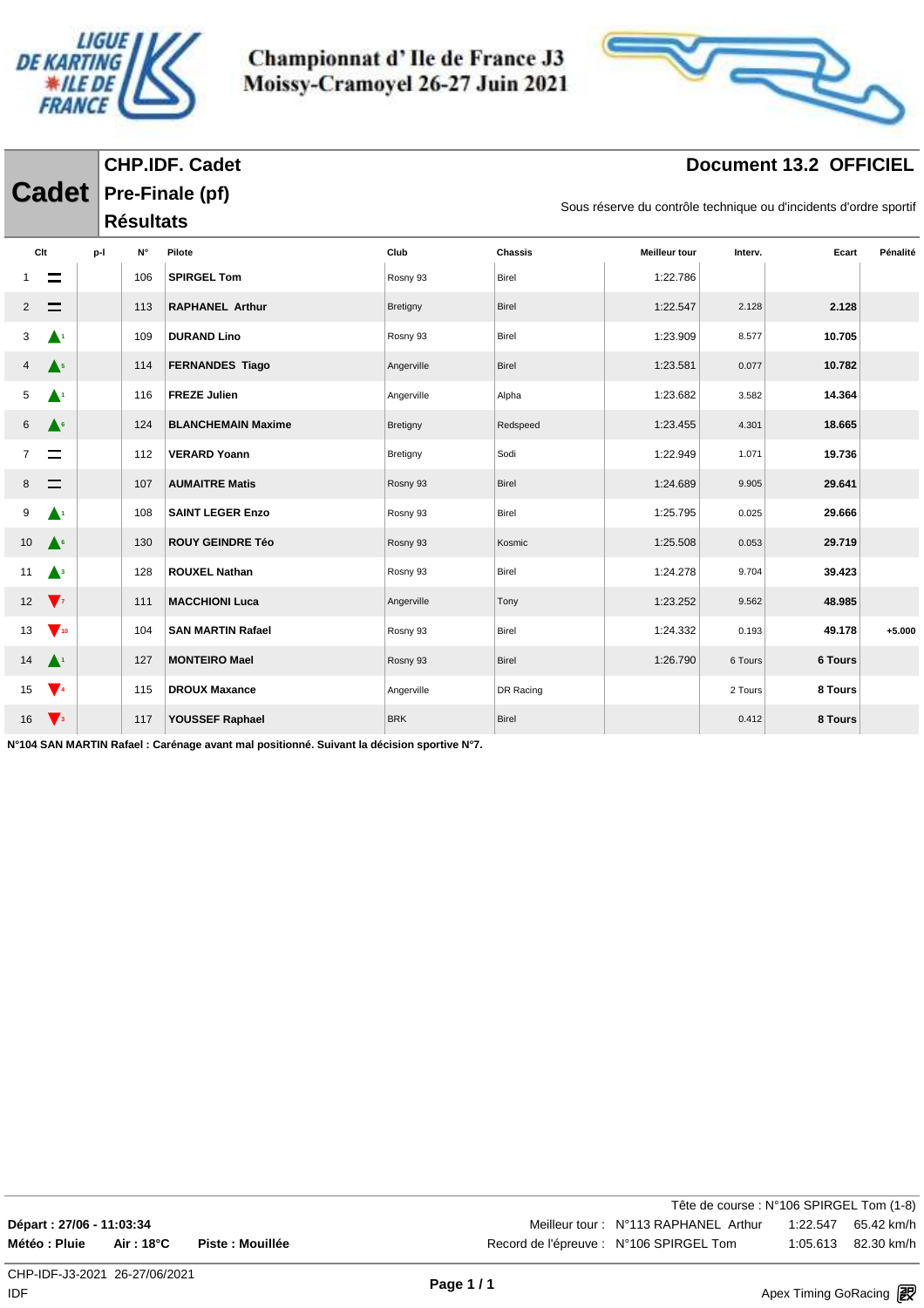

Apex Timing - timing solutions and services https://www.apex-timing.com/

Championnat d'Ile de France J3 Moissy-Cramoyel 26-27 Juin 2021



|                                                                                                                                                                                                                                                                                                                                                                                                                                                                          | DOCUMENT N° 7                             |                           |                                                                                                                                                                                                      |
|--------------------------------------------------------------------------------------------------------------------------------------------------------------------------------------------------------------------------------------------------------------------------------------------------------------------------------------------------------------------------------------------------------------------------------------------------------------------------|-------------------------------------------|---------------------------|------------------------------------------------------------------------------------------------------------------------------------------------------------------------------------------------------|
|                                                                                                                                                                                                                                                                                                                                                                                                                                                                          | <b>DECISION DES COMMISSAIRES SPORTIFS</b> |                           |                                                                                                                                                                                                      |
|                                                                                                                                                                                                                                                                                                                                                                                                                                                                          | <b>STEWARDS' DECISION</b>                 |                           |                                                                                                                                                                                                      |
| PÉNALITÉ INFLIGÉE AU CONCURRENT (NOM) :<br>PENALTY INFLICTED UPON THE ENTRANT (NAME):                                                                                                                                                                                                                                                                                                                                                                                    |                                           | <b>SAN MARTIN Nicolas</b> |                                                                                                                                                                                                      |
| NUMERO DE LICENCE / LICENSE NUMBER :                                                                                                                                                                                                                                                                                                                                                                                                                                     |                                           | 263412                    |                                                                                                                                                                                                      |
| $N^{\circ}$ :<br>104<br>No.:                                                                                                                                                                                                                                                                                                                                                                                                                                             | PILOTE:<br>DRIVER:                        | <b>SAN MARTIN Rafael</b>  |                                                                                                                                                                                                      |
| Concerne la partie de l'Épreuve :<br>Concerns the part of the event:                                                                                                                                                                                                                                                                                                                                                                                                     | <b>Cadet - Pre-Finale</b>                 |                           |                                                                                                                                                                                                      |
| <b>ÉNONCÉ / STATEMENT:</b>                                                                                                                                                                                                                                                                                                                                                                                                                                               |                                           |                           |                                                                                                                                                                                                      |
| Pénalité de 5 secondes                                                                                                                                                                                                                                                                                                                                                                                                                                                   |                                           |                           |                                                                                                                                                                                                      |
| <b>MOTIF / REASON:</b>                                                                                                                                                                                                                                                                                                                                                                                                                                                   |                                           |                           |                                                                                                                                                                                                      |
| Carénage avant mal positionné (art.2.3.3 des PG 2021)                                                                                                                                                                                                                                                                                                                                                                                                                    |                                           |                           |                                                                                                                                                                                                      |
|                                                                                                                                                                                                                                                                                                                                                                                                                                                                          |                                           |                           |                                                                                                                                                                                                      |
|                                                                                                                                                                                                                                                                                                                                                                                                                                                                          |                                           |                           |                                                                                                                                                                                                      |
|                                                                                                                                                                                                                                                                                                                                                                                                                                                                          |                                           |                           |                                                                                                                                                                                                      |
|                                                                                                                                                                                                                                                                                                                                                                                                                                                                          |                                           |                           |                                                                                                                                                                                                      |
|                                                                                                                                                                                                                                                                                                                                                                                                                                                                          |                                           |                           |                                                                                                                                                                                                      |
| * Le soussigné reconnait avoir reçu copie de la présente notification et avoir été informé des voies de recours : DROIT D'APPEL, Réglementation ASN et des conséquences qui en<br>découlent (juridiques et financières).<br>doit joindre impérativement à cette déclaration d'appel une caution d'appel de : 3300 € (appel national FFSA).<br>Il doit confirmer intention en envoyant sa lettre à l'ASN dans les formes et délais prévus par les règlements applicables. |                                           |                           | Le concurrent doit déclarer, par écrit, dans l'heure qui suit la notification ou la publication de la décision, au Directeur de Course ou à un Commissaire Sportif, son intention de faire appel. Il |
| <b>Décision annoncée</b><br><i><b>Decision announced</b></i>                                                                                                                                                                                                                                                                                                                                                                                                             | Date / Date: 27/06/2021                   |                           | Heure / Time: 13:37                                                                                                                                                                                  |
|                                                                                                                                                                                                                                                                                                                                                                                                                                                                          | Nom / Name                                |                           | Signature                                                                                                                                                                                            |
| Président du Collège / Chairman of the Panel:                                                                                                                                                                                                                                                                                                                                                                                                                            |                                           |                           |                                                                                                                                                                                                      |
|                                                                                                                                                                                                                                                                                                                                                                                                                                                                          | <b>P.C.S. J.C BOURLAT</b>                 | 88632 (IDF)               |                                                                                                                                                                                                      |
| Membres du Collège / Members of the Panel:                                                                                                                                                                                                                                                                                                                                                                                                                               | <b>N POULIQUEN</b>                        | 204735 (IDF)              |                                                                                                                                                                                                      |
|                                                                                                                                                                                                                                                                                                                                                                                                                                                                          | <b>C. FAYARD</b>                          | 69022 (IDF)               |                                                                                                                                                                                                      |
|                                                                                                                                                                                                                                                                                                                                                                                                                                                                          |                                           |                           | <b>NOTIFICATION AU CONCURRENT CONCERNÉ / NOTIFICATION TO THE RELEVANT ENTRANT</b>                                                                                                                    |
|                                                                                                                                                                                                                                                                                                                                                                                                                                                                          |                                           |                           |                                                                                                                                                                                                      |
| Je soussigné :<br>I undersigned:                                                                                                                                                                                                                                                                                                                                                                                                                                         | Nom personnel / personal name             |                           | .<br>In the component component component component component component component and component component component                                                                                  |
| Représentant du Concurrent : SAN MARTIN Nicolas                                                                                                                                                                                                                                                                                                                                                                                                                          |                                           |                           |                                                                                                                                                                                                      |
| Representing the Entrant.                                                                                                                                                                                                                                                                                                                                                                                                                                                | Nom du Concurrent / Entrant's name        |                           | des Commissaires Sportifs de l'Épreuve.                                                                                                                                                              |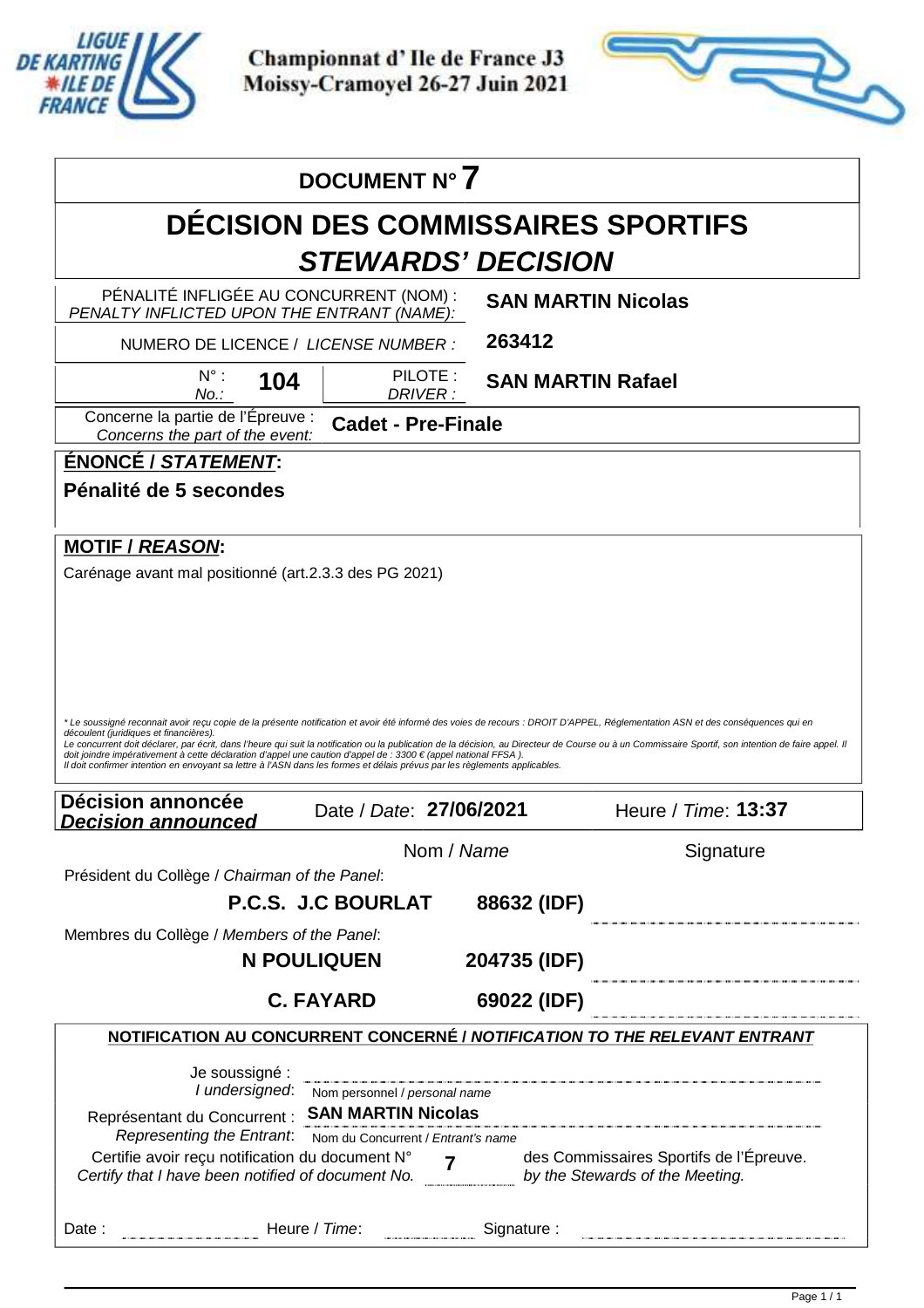



### **Cadet** Pre-Finale (pf) **Cadet Pre-Finale (pf) CHP.IDF. Cadet Tableau des tours**

|                                 | $\mathbf{1}$ | $\overline{2}$ | $\mathbf{3}$ | $\overline{4}$ | 5          | 6          | $\overline{7}$ | 8          | $\overline{9}$ | 10                 | 11          | 12          | 13             | 14         | 15  | 16  |
|---------------------------------|--------------|----------------|--------------|----------------|------------|------------|----------------|------------|----------------|--------------------|-------------|-------------|----------------|------------|-----|-----|
| Grille                          | 106          | 113            | 104          | 109            | 111        | 116        | 112            | 107        | 114            | 108                | 115         | 124         | 117            | 128        | 127 | 130 |
|                                 |              |                |              |                |            |            |                |            |                |                    |             |             |                |            |     |     |
| Départ                          | 106          | 113            | 104          | 111            | 109        | 116        | 112            | 114        | 107            | $\dot{1}$ $\chi$ 5 | 108         | 124         | 议              | 128        | 127 | 130 |
|                                 |              |                |              |                |            |            |                |            |                |                    |             |             |                |            |     |     |
| Tour <sub>1</sub><br>Intervalle | 106          | 113<br>0.3     | 109<br>1.2   | 112<br>1.7     | 114<br>0.9 | 104<br>0.0 | 107<br>0.3     | 116<br>0.4 | 124<br>0.3     | 128<br>0.5         | 127<br>0.7  | 108<br>0.3  | 130<br>0.2     | 111<br>2.8 |     |     |
| Tour <sub>2</sub>               | 106          | 113<br>0.9     | 109<br>1.7   | 112<br>1.3     | 114<br>0.3 | 104<br>1.1 | 107<br>0.4     | 116<br>0.6 | 124<br>0.5     | 128<br>1.1         | 108<br>1.8  | 汝<br>0.1    | 130<br>0.2     | 111<br>0.4 |     |     |
| Tour <sub>3</sub>               | 106          | 113<br>1.5     | 109<br>3.0   | 114<br>0.1     | 116<br>3.5 | 124<br>0.1 | 128<br>1.5     | 111<br>2.6 | 107<br>0.0     | 108<br>1.2         | 112<br>0.1  | 130<br>0.1  | 104<br>21.6    |            |     |     |
| Tour <sub>4</sub>               | 106          | 113<br>2.1     | 109<br>3.5   | 114<br>0.3     | 116<br>3.0 | 124<br>0.4 | 107<br>6.8     | 108<br>0.1 | 112<br>0.1     | 130<br>0.5         | 128<br>3.6  | 104<br>17.0 | 111<br>$8.2\,$ |            |     |     |
| Tour <sub>5</sub>               | 106          | 113<br>1.8     | 109<br>5.1   | 114<br>0.2     | 116<br>2.7 | 124<br>0.5 | 112<br>9.2     | 107<br>0.3 | 108<br>0.4     | 130<br>0.0         | 128<br>8.6  | 104<br>10.2 | 111<br>$7.7\,$ |            |     |     |
| Tour <sub>6</sub>               | 106          | 113<br>1.8     | 109<br>6.4   | 114<br>0.0     | 116<br>2.3 | 124<br>5.8 | 112<br>3.0     | 108<br>3.4 | 107<br>0.3     | 130<br>0.3         | 128<br>6.6  | 104<br>11.0 | 111<br>6.4     |            |     |     |
| Tour <sub>7</sub>               | 106          | 113<br>1.8     | 109<br>7.2   | 114<br>0.0     | 116<br>3.2 | 124<br>4.5 | 112<br>2.6     | 107<br>6.7 | 108<br>0.0     | 130<br>0.5         | 128<br>10.5 | 104<br>5.1  | 111<br>5.8     |            |     |     |
| Tour <sub>8</sub>               | 106          | 113<br>2.1     | 109<br>8.5   | 114<br>0.0     | 116<br>3.5 | 124<br>4.3 | 112<br>1.0     | 107<br>9.9 | 108<br>0.0     | 130<br>0.0         | 128<br>9.7  | 104<br>4.7  | 111<br>4.8     |            |     |     |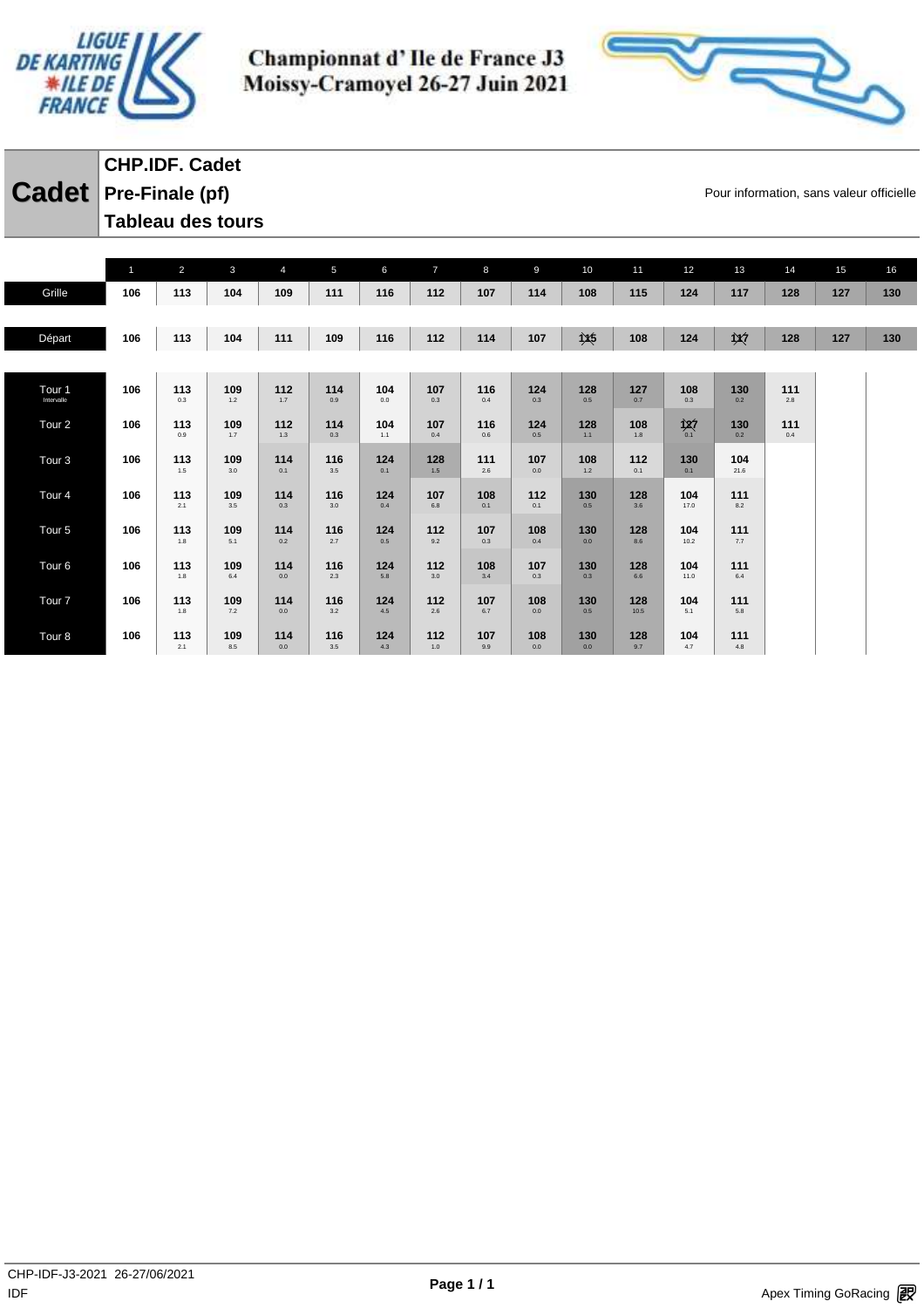



**Cadet** Pre-Finale (pf) **Cadet Pre-Finale (pf) CHP.IDF. Cadet**

#### **Analyse des tours**

| <b>Tours</b>                 | Temps au tour        | <b>Tours</b>                  | Temps au tour        |
|------------------------------|----------------------|-------------------------------|----------------------|
| N°104 SAN MARTIN Rafael      |                      | $\overline{2}$                | 1:24.165             |
| 1                            | 1:27.714             | 3                             | 1:33.278             |
| $\overline{2}$               | 1:24.593             | 4                             | 1:25.870             |
| 3                            | 1:53.574             | 5                             | 1:25.932             |
| $\overline{4}$               | 1:25.383             | 6                             | 1:23.178             |
| 5                            | 1:24.487             | $\overline{7}$                | 1:23.035             |
| 6                            | 1:25.093             | 8                             | 1:22.949             |
| $\overline{7}$               | 1:24.377             | N°113 RAPHANEL Arthur         |                      |
| 8                            | 1:24.332             | 1                             | 1:23.727             |
| N°106 SPIRGEL Tom            |                      | $\overline{2}$                | 1:24.061             |
| 1                            | 1:23.458             | 3                             | 1:23.835             |
| $\overline{2}$               | 1:23.430             | $\overline{4}$                | 1:23.823             |
| 3                            | 1:23.295             | 5                             | 1:22.547             |
| $\overline{4}$               | 1:23.197             | 6                             | 1:23.309             |
| 5                            | 1:22.892             | $\overline{7}$                | 1:23.160             |
| 6                            | 1:23.224             | 8                             | 1:23.088             |
| $\overline{7}$               | 1:23.219             | N°114 FERNANDES Tiago         |                      |
| 8                            | 1:22.786             | 1                             | 1:27.241             |
| N°107 AUMAITRE Matis         |                      | $\overline{2}$                | 1:23.581             |
| 1                            | 1:27.662             | 3                             | 1:23.626             |
| $\overline{2}$               | 1:24.689             | $\overline{4}$                | 1:24.463             |
| 3                            | 1:29.998             | 5                             | 1:24.021             |
| $\overline{\mathbf{4}}$      | 1:26.942             | $6\phantom{1}$                | 1:24.491             |
| 5                            | 1:26.541             | $\overline{7}$                | 1:23.947             |
| 6                            | 1:26.583             | 8                             | 1:24.409             |
| $\overline{7}$               | 1:26.115             | N°116 FREZE Julien            |                      |
| 8                            | 1:26.057             | 1                             | 1:28.225             |
| N°108 SAINT LEGER Enzo       |                      | $\overline{2}$                | 1:24.867             |
| 1                            | 1:29.808             | 3                             | 1:25.025             |
| $\overline{2}$               | 1:26.289             | $\overline{4}$                | 1:23.980             |
| 3                            | 1:27.110             | 5<br>6                        | 1:23.682<br>1:24.122 |
| $\overline{\mathbf{4}}$<br>5 | 1:25.889<br>1:26.863 | $\overline{7}$                | 1:24.781             |
| 6                            | 1:25.795             | 8                             | 1:24.769             |
| 7                            | 1:26.507             |                               |                      |
| 8                            | 1:25.991             | N°124 BLANCHEMAIN Maxime<br>1 | 1:27.852             |
|                              |                      | $\overline{2}$                | 1:25.016             |
| N°109 DURAND Lino<br>1       | 1:24.775             | 3                             | 1:24.642             |
| 2                            | 1:24.613             | 4                             | 1:24.307             |
| 3                            | 1:25.134             | 5                             | 1:23.780             |
| $\overline{4}$               | 1:24.314             | 6                             | 1:29.417             |
| 5                            | 1:24.105             | $\overline{7}$                | 1:23.455             |
| $\,6\,$                      | 1:24.650             | 8                             | 1:24.517             |
| 7                            | 1:23.909             | N°127 MONTEIRO Mael           |                      |
| 8                            | 1:24.429             | 1                             | 1:28.555             |
| N°111 MACCHIONI Luca         |                      | $\overline{c}$                | 1:26.790             |
| 1                            | 1:33.695             | N°128 ROUXEL Nathan           |                      |
| $\overline{c}$               | 1:23.935             | 1                             | 1:28.208             |
| 3                            | 1:25.032             | $\overline{2}$                | 1:25.541             |
| $\overline{4}$               | 1:56.729             | 3                             | 1:25.055             |
| 5                            | 1:23.995             | $\overline{4}$                | 1:34.168             |
| $\,6$                        | 1:23.824             | 5                             | 1:31.271             |
| 7                            | 1:23.823             | 6                             | 1:24.278             |
| 8                            | 1:23.252             | $\overline{7}$                | 1:30.305             |
| N°112 VERARD Yoann           |                      | 8                             | 1:24.687             |
| 1                            | 1:26.401             |                               |                      |
|                              |                      |                               |                      |

| <b>Tours</b>           | Temps au tour |
|------------------------|---------------|
| N°130 ROUY GEINDRE Téo |               |
| 1                      | 1:29.142      |
| 2                      | 1:26.375      |
| 3                      | 1:26.979      |
| $\overline{4}$         | 1:26.349      |
| 5                      | 1:26.240      |
| 6                      | 1:26.341      |
| 7                      | 1:26.408      |
| 8                      | 1:25.508      |

 $\mathsf{IDF}$ CHP-IDF-J3-2021 26-27/06/2021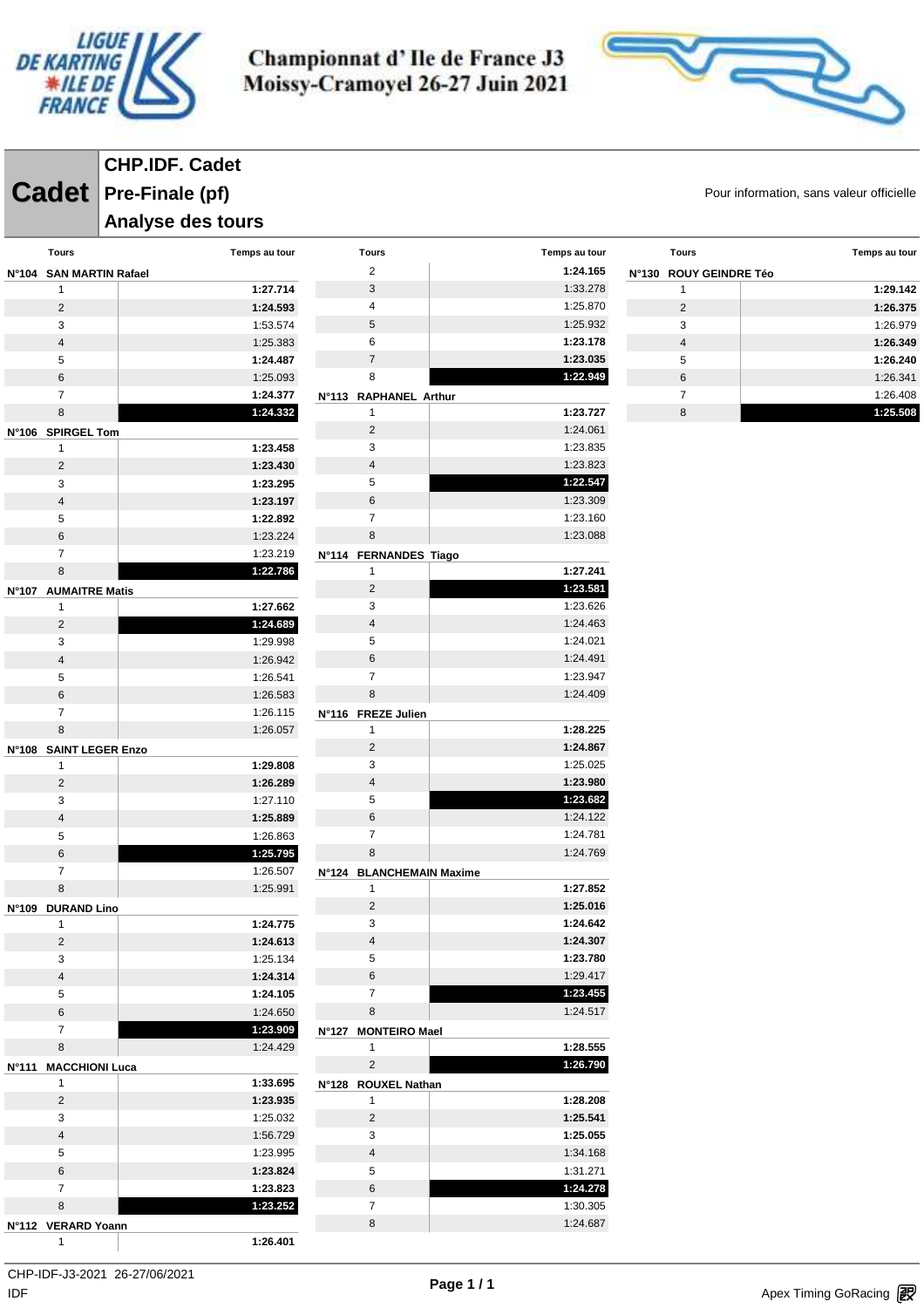



#### **CHP.IDF. Cadet Document 12 Cadet Pre-Finale (pf)** Sous réserve du contrôle technique ou d'incidents d'ordre sportif **Grille de départ ROUY GEINDRE Téo 16 130 127 MONTEIRO Mael 15 ROUXEL Nathan 14 128 YOUSSEF Raphael 13 117 BLANCHEMAIN Maxime 12 124 DROUX Maxance 115 11 SAINT LEGER Enzo 10 108 114 FERNANDES Tiago 9 AUMAITRE Matis 8 107 112 VERARD Yoann 7 FREZE Julien 6 116 MACCHIONI Luca 111 5 DURAND Lino 4 109 SAN MARTIN Rafael 104 3 RAPHANEL Arthur 2 113 SPIRGEL Tom 106 POLE POSITION**<u>. . . . . . . . .</u> **THE REA** . . . . . . .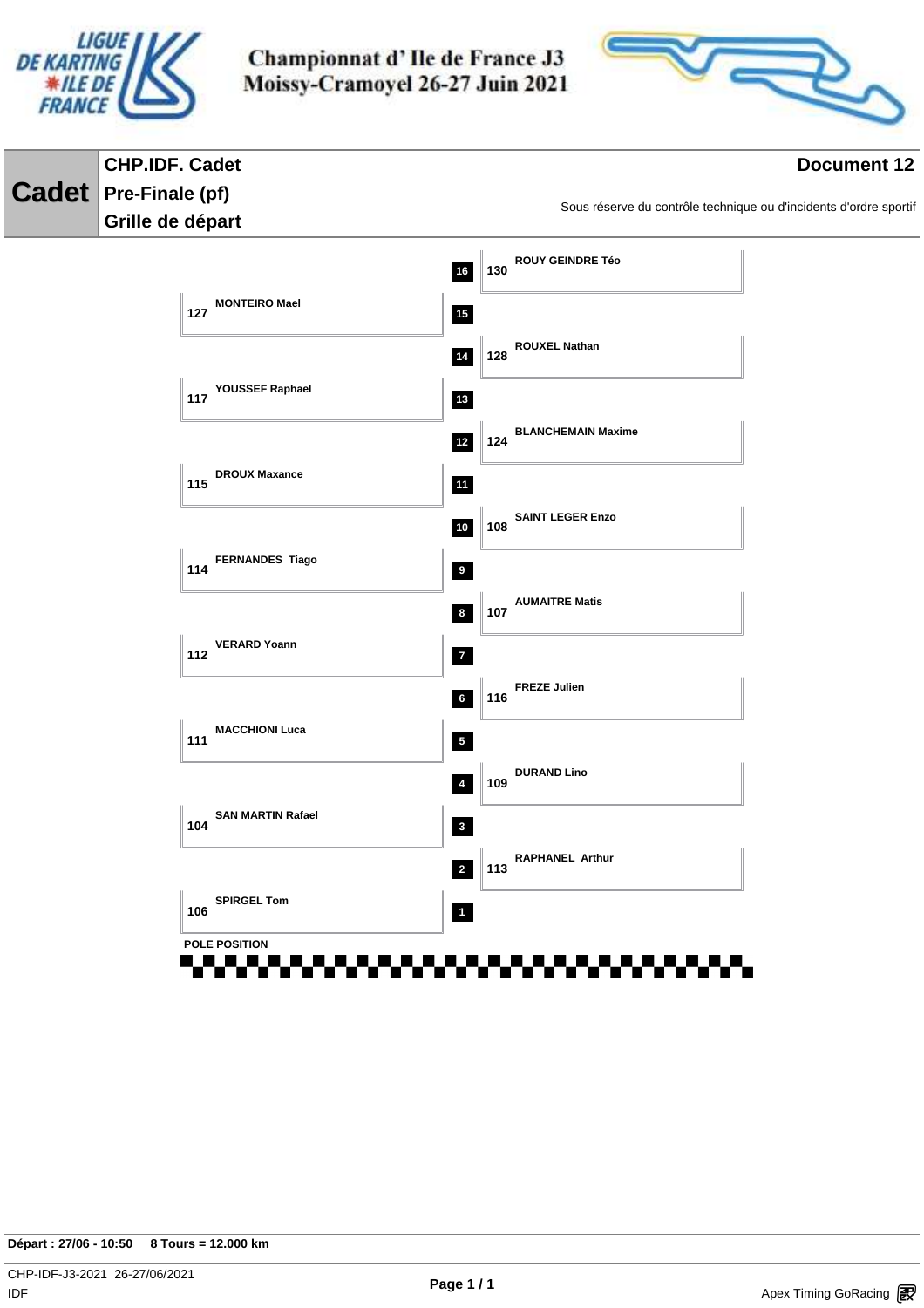



### **Document 15.1 OFFICIEL**

|                 |                           |     |                                 | <b>CHP.IDF. Cadet</b>     |            |                                                                   |                      | Document 15.1 OFFICIEL |         |          |  |  |  |
|-----------------|---------------------------|-----|---------------------------------|---------------------------|------------|-------------------------------------------------------------------|----------------------|------------------------|---------|----------|--|--|--|
|                 | <b>Cadet</b>              |     | Finale (fi)<br><b>Résultats</b> |                           |            | Sous réserve du contrôle technique ou d'incidents d'ordre sportif |                      |                        |         |          |  |  |  |
|                 | Clt                       | p-l | N°                              | Pilote                    | Club       | <b>Chassis</b>                                                    | <b>Meilleur tour</b> | Interv.                | Ecart   | Pénalité |  |  |  |
|                 |                           |     | 106                             | <b>SPIRGEL Tom</b>        | Rosny 93   | Birel                                                             | 1:22.796             |                        |         |          |  |  |  |
|                 |                           |     | 113                             | <b>RAPHANEL Arthur</b>    | Bretigny   | Birel                                                             | 1:22.466             | 0.185                  | 0.185   |          |  |  |  |
| 3               | $\blacktriangle^1$        |     | 114                             | <b>FERNANDES Tiago</b>    | Angerville | Birel                                                             | 1:24.245             | 8.901                  | 9.086   |          |  |  |  |
|                 | $\blacktriangle^1$        |     | 116                             | <b>FREZE Julien</b>       | Angerville | Alpha                                                             | 1:23.509             | 0.606                  | 9.692   |          |  |  |  |
| 5.              | $\triangle^2$             |     | 112                             | <b>VERARD Yoann</b>       | Bretigny   | Sodi                                                              | 1:23.596             | 8.529                  | 18.221  |          |  |  |  |
| 6               | $\sqrt{3}$                |     | 109                             | <b>DURAND Lino</b>        | Rosny 93   | Birel                                                             | 1:24.208             | 6.669                  | 24.890  |          |  |  |  |
| 7               | $\triangle^4$             |     | 128                             | <b>ROUXEL Nathan</b>      | Rosny 93   | Birel                                                             | 1:24.798             | 3.759                  | 28.649  |          |  |  |  |
| 8               | $\blacktriangle^1$        |     | 108                             | <b>SAINT LEGER Enzo</b>   | Rosny 93   | Birel                                                             | 1:25.956             | 0.062                  | 28.711  |          |  |  |  |
| 9               | $\mathbf{V}$ <sub>3</sub> |     | 124                             | <b>BLANCHEMAIN Maxime</b> | Bretigny   | Redspeed                                                          | 1:24.991             | 0.008                  | 28.719  |          |  |  |  |
| 10 <sup>°</sup> | $\mathbf{A}^3$            |     | 104                             | <b>SAN MARTIN Rafael</b>  | Rosny 93   | Birel                                                             | 1:24.981             | 1.284                  | 30.003  | $+5.000$ |  |  |  |
| 11              | $\triangle^5$             |     | 117                             | YOUSSEF Raphael           | <b>BRK</b> | Birel                                                             | 1:25.073             | 0.354                  | 30.357  | $+5.000$ |  |  |  |
| 12              | $\sqrt{4}$                |     | 107                             | <b>AUMAITRE Matis</b>     | Rosny 93   | Birel                                                             | 1:24.682             | 8.348                  | 38.705  | $+5.000$ |  |  |  |
| 13              | $\triangle^2$             |     | 115                             | <b>DROUX Maxance</b>      | Angerville | DR Racing                                                         | 1:25.249             | 3 Tours                | 3 Tours |          |  |  |  |

14 **74** 130 **ROUY GEINDRE Téo** Rosny 93 Kosmic 1:30.261 4 Tours 7 Tours 15 **<sup>1</sup>** 127 **MONTEIRO Mael** Rosny 93 Birel 1:35.363 5.329 **7 Tours** 16 **111 MACCHIONI Luca** Angerville Tony 1 Angerville **Tony** 1 Tour 1 Tour **8 Tours** 

**N°117 YOUSSEF Raphael : Carrénage avant mal positionné (art:2.3.3 des prescription générale). Suivant la décision sportive N°18-117. N°107 AUMAITRE Matis : Carrénage avant mal positionné (art:2.3.3 des prescription générale). Suivant la décision sportive N°18-107.**

**N°104 SAN MARTIN Rafael : Carrénage avant mal positionné (art:2.3.3 des prescription générale). Suivant la décision sportive N°18-104.**

|                           |            |                 | Tête de course : N°106 SPIRGEL Tom (1-8) |                     |
|---------------------------|------------|-----------------|------------------------------------------|---------------------|
| Départ : 27/06 - 14:21:31 |            |                 | Meilleur tour: N°113 RAPHANEL Arthur     |                     |
| Météo : Pluie             | Air : 18°C | Piste: Mouillée | Record de l'épreuve : N°106 SPIRGEL Tom  | 1:05.613 82.30 km/h |
|                           |            |                 |                                          |                     |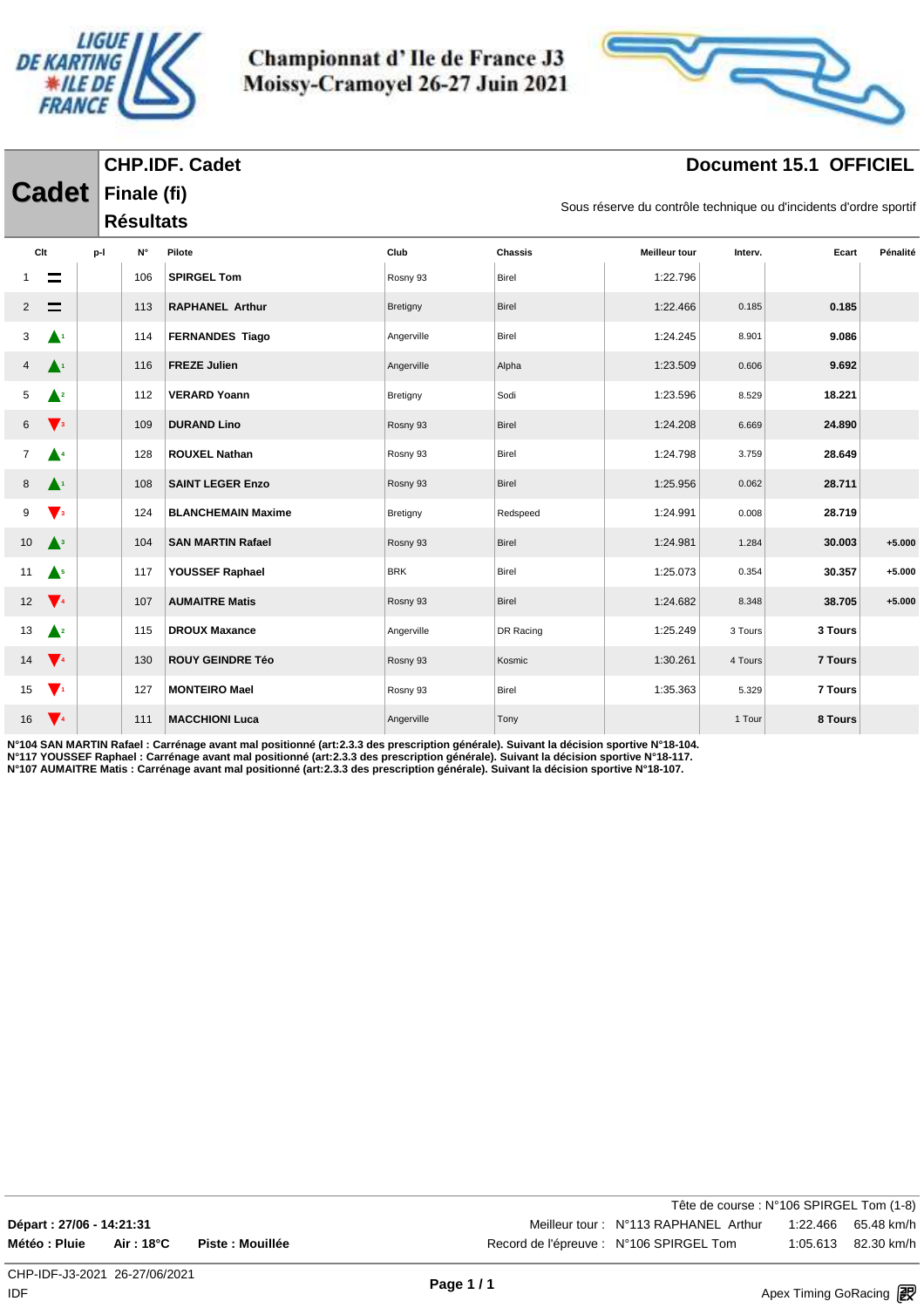



# **DOCUMENT N° 18**

# **COMMUNICATION DES COMMISSAIRES SPORTIFS STEWARDS' COMMUNICATION**

Concerne la partie de l'Épreuve : Concerns the part of the event: **Cadet - Finale**

ÉNONCÉ / STATEMENT:

**Carrénage avant mal positionné.**

MOTIF / REASON: Carrénage avant mal positionné.

**N°104 - SAN MARTIN Nicolas - SAN MARTIN Rafael (Décision N°18-104)**

**N°107 - AUMAITRE Olivier - AUMAITRE Matis (Décision N°18-107)**

**N°117 - YOUSSEF Ayman - YOUSSEF Raphael (Décision N°18-117)**

| Date / Date: 27/06/2021                       |              | Heure / Time: 15:28 |
|-----------------------------------------------|--------------|---------------------|
|                                               | Nom / Name   | Signature           |
| Président du Collège / Chairman of the Panel: |              |                     |
| P.C.S. J.C BOURLAT                            | 88632 (IDF)  |                     |
| Membres du Collège / Members of the Panel:    |              |                     |
| <b>N POULIQUEN</b>                            | 204735 (IDF) |                     |
| <b>C. FAYARD</b>                              | 69022 (IDF)  |                     |
|                                               |              |                     |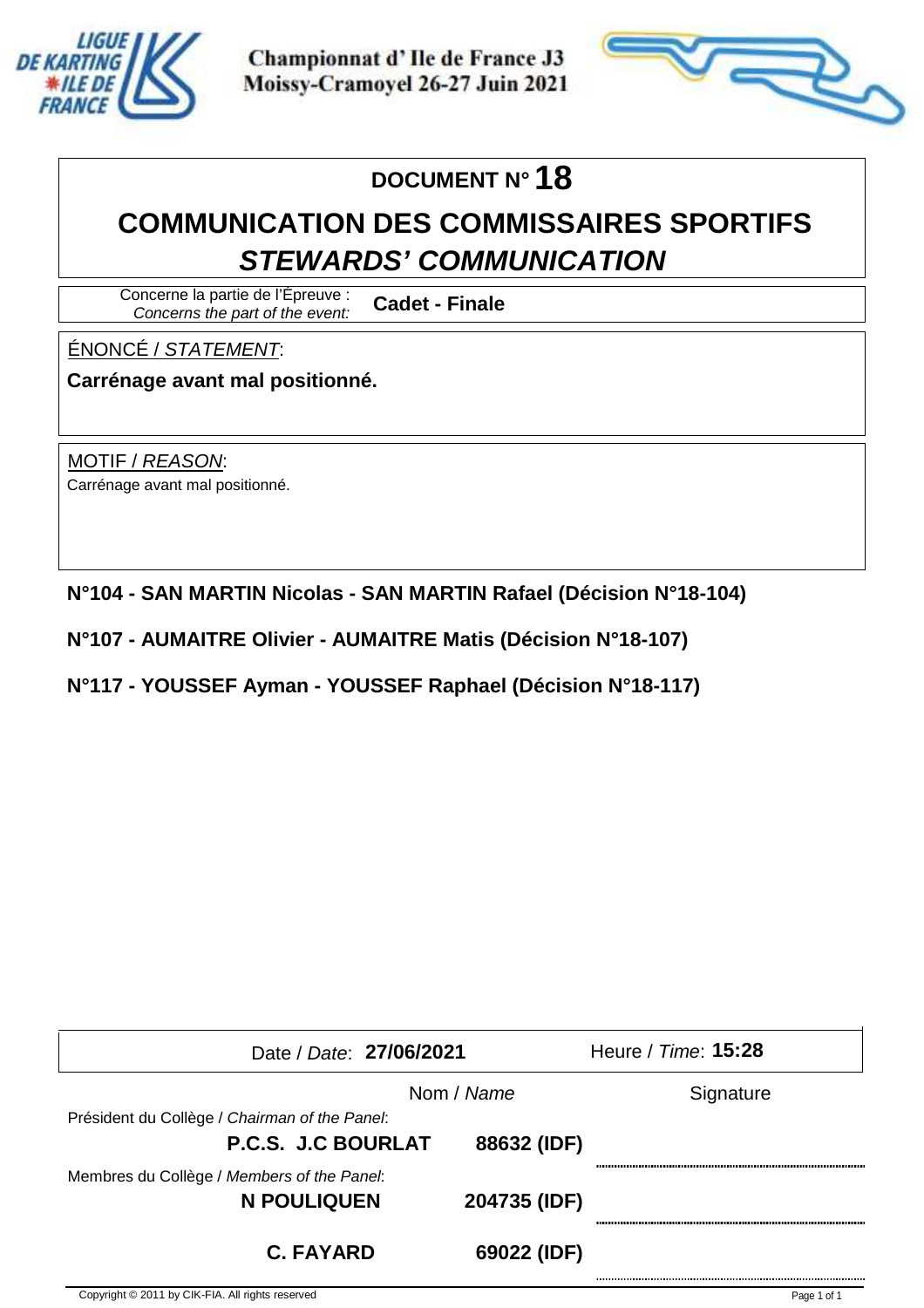



**Cadet** Finale (fi) **Finale (fi) Cadet Finale (fi) CHP.IDF. Cadet Tableau des tours** 

|                   | $\mathbf{1}$ | $\overline{2}$ | 3          | $\overline{4}$ | 5          | 6          | $\overline{7}$ | 8          | 9          | 10         | 11         | 12         | 13             | 14  | 15  | 16  |
|-------------------|--------------|----------------|------------|----------------|------------|------------|----------------|------------|------------|------------|------------|------------|----------------|-----|-----|-----|
| Grille            | 106          | 113            | 109        | 114            | 116        | 124        | 112            | 107        | 108        | 130        | 128        | $\chi_1$   | 104            | 127 | 115 | 117 |
|                   |              |                |            |                |            |            |                |            |            |            |            |            |                |     |     |     |
| Départ            | 106          | 113            | 114        | 109            | 116        | 124        | 107            | 112        | 130        | 127        | 108        | 128        | 117            | 115 | 104 |     |
|                   |              |                |            |                |            |            |                |            |            |            |            |            |                |     |     |     |
| Tour 1            | 106          | 113            | 114        | 116            | 112        | 108        | 128            | 117        | 130        | 115        | 104        | 124        |                | 109 | 107 |     |
| Intervalle        |              | 0.6            | 0.7        | 1.9            | 0.4        | 2.3        | 0.2            | 0.7        | 0.3        | 0.1        | 0.3        | 2.7        | $\frac{1}{20}$ | 0.8 | 3.8 |     |
| Tour <sub>2</sub> | 106          | 113            | 114        | 116            | 112        | 108        | 128            | 117        | 104        | 115        | 124        | 109        | 107            |     |     |     |
|                   |              | 0.5            | 1.3        | 2.4            | 0.3        | 4.7        | 0.1            | 0.8        | 0.9        | 0.4        | 1.5        | 2.2        | 5.3            |     |     |     |
| Tour <sub>3</sub> | 106          | 113<br>0.6     | 114<br>1.9 | 116<br>2.7     | 112<br>0.1 | 108<br>6.3 | 128<br>0.1     | 117<br>0.9 | 104<br>0.0 | 115<br>0.3 | 124<br>2.5 | 109<br>0.9 | 107<br>6.3     |     |     |     |
| Tour <sub>4</sub> | 106          | 113            | 114        | 116            | 112        | 108        | 117            | 104        | 115        | 128        | 109        | 124        | 107            |     |     |     |
|                   |              | 0.7            | 3.0        | 2.3            | 0.2        | 9.2        | 0.2            | 0.0        | 0.2        | 2.7        | 0.0        | 0.3        | 6.4            |     |     |     |
| Tour <sub>5</sub> | 106          | 113            | 114        | 116            | 112        | 117        | 104            | 108        | 145        | 109        | 128        | 124        | 107            |     |     |     |
|                   |              | 0.3            | 4.5        | 2.2            | 0.0        | 10.6       | 0.1            | 1.3        | 0.0        | 0.3        | 1.8        | 0.2        | 5.6            |     |     |     |
| Tour <sub>6</sub> | 106          | 113<br>0.5     | 114<br>5.6 | 116<br>1.7     | 112<br>3.8 | 117<br>8.1 | 104<br>0.1     | 109<br>1.6 | 108<br>0.7 | 128<br>1.4 | 124<br>0.1 | 107<br>5.5 |                |     |     |     |
|                   | 106          | 113            | 114        | 116            | 112        | 117        | 104            | 109        | 108        | 128        | 124        | 107        |                |     |     |     |
| Tour <sub>7</sub> |              | 0.1            | 7.4        | 1.4            | 3.5        | 10.2       | 0.0            | 0.3        | 2.3        | 0.3        | 0.3        | 5.2        |                |     |     |     |
| Tour <sub>8</sub> | 106          | 113            | 114        | 116            | 112        | 109        | 104            | 117        | 128        | 108        | 124        | 107        |                |     |     |     |
|                   |              | 0.1            | 8.9        | 0.6            | 8.5        | 6.6        | 0.1            | 0.3        | 3.2        | 0.0        | 0.0        | 4.9        |                |     |     |     |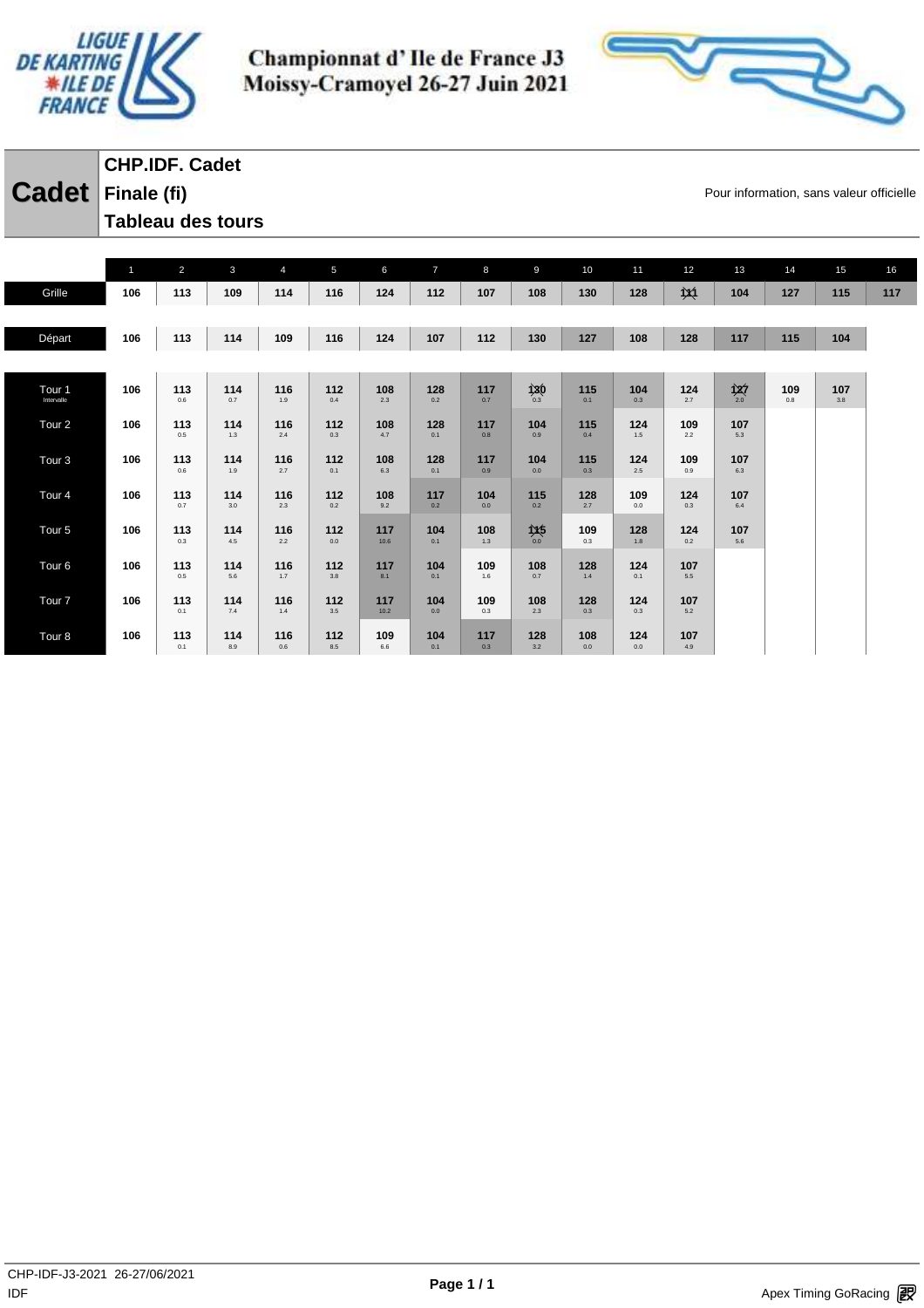



**CHP.IDF. Cadet**

#### **Analyse des tours**

| Tours                   | Temps au tour        | <b>Tours</b>             | Temps au tour        |  |
|-------------------------|----------------------|--------------------------|----------------------|--|
| N°104 SAN MARTIN Rafael |                      | 2                        | 1:23.767             |  |
| 1                       | 1:28.930             | 3                        | 1:23.749             |  |
| $\overline{2}$          | 1:27.144             | 4                        | 1:23.408             |  |
| 3                       | 1:25.355             | 5                        | 1:22.961             |  |
| 4                       | 1:26.248             | 6                        | 1:23.129<br>N°130    |  |
| 5                       | 1:25.476             | $\overline{7}$           | 1:22.466             |  |
| 6                       | 1:25.023             | 8                        | 1:22.877             |  |
| $\overline{7}$          | 1:25.627             | N°114 FERNANDES Tiago    |                      |  |
| 8                       | 1:24.981             | 1                        | 1:24.905             |  |
| N°106 SPIRGEL Tom       |                      | 2                        | 1:24.354             |  |
| 1                       | 1:23.747             | 3                        | 1:24.411             |  |
| $\overline{2}$          | 1:23.814             | 4                        | 1:24.484             |  |
| 3                       | 1:23.617             | 5                        | 1:24.398             |  |
| 4                       | 1:23.351             | 6                        | 1:24.248             |  |
| 5                       | 1:23.390             | $\overline{7}$           | 1:24.245             |  |
| 6                       | 1:22.898             | 8                        | 1:24.376             |  |
| $\overline{7}$          | 1:22.917             | N°115 DROUX Maxance      |                      |  |
| 8                       | 1:22.796             | 1                        | 1:28.787             |  |
| N°107 AUMAITRE Matis    |                      | 2                        | 1:27.973             |  |
| 1                       | 1:40.586             | 3                        | 1:25.249             |  |
| $\overline{2}$          | 1:27.236             | $\overline{4}$           | 1:26.119             |  |
| 3                       | 1:26.015             | 5                        | 1:26.700             |  |
| $\overline{\mathbf{4}}$ | 1:25.866             | N°116 FREZE Julien       |                      |  |
| 5                       | 1:25.119             | 1                        | 1:26.577             |  |
| 6                       | 1:25.117             | $\overline{2}$           | 1:24.940             |  |
| $\overline{7}$          | 1:24.682             | 3                        | 1:24.620             |  |
| 8                       | 1:24.990             | 4                        | 1:24.152             |  |
| N°108 SAINT LEGER Enzo  |                      | 5                        | 1:24.293             |  |
| 1                       | 1:28.642             | 6                        | 1:23.752             |  |
| $\overline{2}$          | 1:27.201             | 7                        | 1:23.948             |  |
| 3                       | 1:26.049             | 8                        | 1:23.509             |  |
| 4                       | 1:27.129             | N°117 YOUSSEF Raphael    |                      |  |
| 5                       | 1:27.146             | 1                        | 1:28.708             |  |
| 6                       | 1:26.018             | 2                        | 1:27.095             |  |
| 7                       | 1:25.956             | 3                        | 1:26.200             |  |
| 8                       | 1:25.970             | 4                        | 1:26.266             |  |
| N°109 DURAND Lino       |                      | 5                        | 1:25.368             |  |
| 1                       | 1:36.995             | 6                        | 1:25.073             |  |
| $\overline{c}$          | 1:25.765             | 7                        | 1:25.674             |  |
| 3                       | 1:24.997             | 8                        | 1:25.418             |  |
| 4                       | 1:25.452             | N°124 BLANCHEMAIN Maxime |                      |  |
| 5                       | 1:24.208             | 1                        | 1:33.912             |  |
| 6                       | 1:24.839             | $\overline{2}$           | 1:26.455             |  |
| $\overline{7}$          | 1:24.335             | 3                        | 1:26.244             |  |
| 8                       | 1:24.512             | 4                        | 1:26.807             |  |
| N°112 VERARD Yoann      |                      | 5                        | 1:25.877             |  |
| 1                       | 1:26.692             | $\,6$<br>$\overline{7}$  | 1:25.191             |  |
| $\overline{c}$          | 1:24.787             | $\,8\,$                  | 1:24.991<br>1:25.265 |  |
| 3                       | 1:24.470             |                          |                      |  |
| $\overline{\mathbf{4}}$ | 1:24.224             | N°127 MONTEIRO Mael      | 1:35.363             |  |
| 5<br>6                  | 1:24.127<br>1:27.555 | $\mathbf{1}$             |                      |  |
| $\overline{7}$          | 1:23.596             | N°128 ROUXEL Nathan      |                      |  |
|                         |                      | 1                        | 1:28.592             |  |
| 8                       | 1:28.531             | $\overline{2}$           | 1:27.011             |  |
| N°113 RAPHANEL Arthur   |                      | 3                        | 1:26.107             |  |
| 1                       | 1:24.282             | 4                        | 1:30.253             |  |

**Cadet** Finale (fi) **Finale (fi) Cadet Finale (fi)** 

| <b>Tours</b>           | Temps au tour |
|------------------------|---------------|
| 5                      | 1:26.128      |
| 6                      | 1:25.249      |
| 7                      | 1:24.798      |
| 8                      | 1:25.567      |
| N°130 ROUY GEINDRE Téo |               |
|                        | 1:30.261      |

 $\mathsf{IDF}$ CHP-IDF-J3-2021 26-27/06/2021